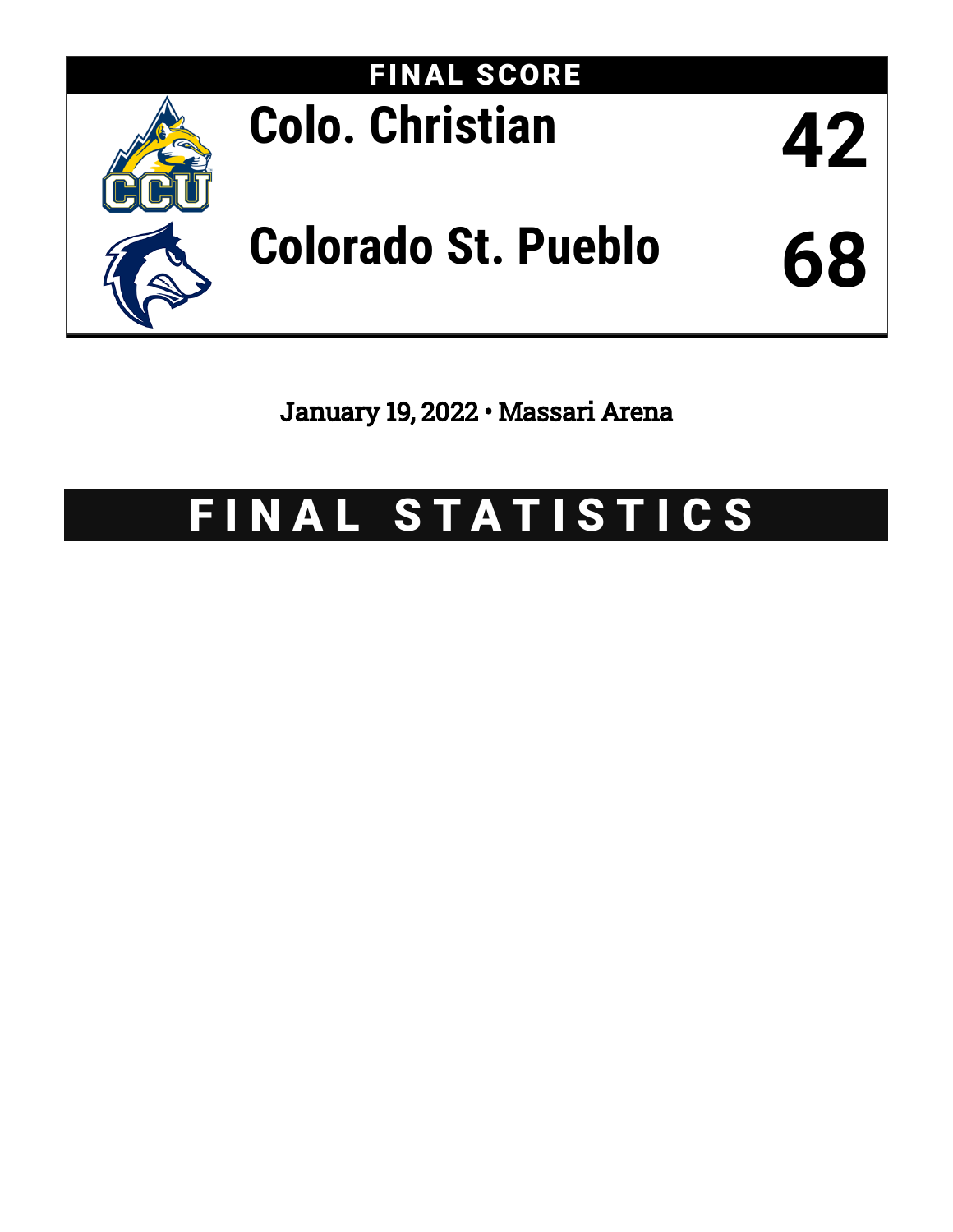### **Official Box Score Colo. Christian vs Colorado St. Pueblo Game Totals -- Final Statistics January 19, 2022 at Massari Arena**



# **Colo. Christian 42**

| No. | Plaver                 | S  | <b>Pts</b>    | FG       | 3FG      | FT       | 0R           | <b>DR</b> | TR             | РF            | A              | TO            | <b>B</b> lk | Stl            | Min            | $+/-$ |
|-----|------------------------|----|---------------|----------|----------|----------|--------------|-----------|----------------|---------------|----------------|---------------|-------------|----------------|----------------|-------|
| 01  | HANSON, HALEY          | G  | 6             | $3 - 14$ | $0 - 5$  | $0 - 0$  | 0            | 3         | 3              | 0             |                | 4             | 0           |                | 33             | $-18$ |
| 05  | <b>BROWN, JORDYN</b>   | G  | 17            | $7 - 13$ | $1 - 3$  | $2 - 5$  |              | 1         | $\overline{2}$ | 3             |                | 3             | $\Omega$    | $\overline{2}$ | 30             | $-15$ |
| 10  | PAUL, AGNES            | F  | 2             | $1 - 4$  | $0 - 0$  | $0 - 0$  | 0            | 1         | 1              | 4             | 0              | 2             | $\Omega$    | 1              | 16             | -17   |
| 11  | GONZALEZ, LOURDES      | F  | 6             | $1 - 4$  | $0 - 0$  | $4-6$    | 3            | 4         | 7              | 3             |                | 5             | $\Omega$    | 1              | 28             | $-13$ |
| 13  | DANIELS, SYDNEY        | G  | 0             | $0 - 4$  | $0 - 0$  | $0-0$    | 1            | 1         | $\overline{2}$ |               |                | 4             | 0           | 1              | 25             | -24   |
| 02  | FIELD, GRACE           | F  | 3             | $1 - 2$  | $0 - 0$  | $1 - 3$  | 4            | 2         | 6              | $\mathcal{P}$ | $\overline{2}$ | 2             | $\Omega$    | 1              | 19             | $-5$  |
| 03  | HAUSER, TESSA          | F  | $\mathcal{P}$ | $1 - 2$  | $0 - 0$  | $0-0$    | 0            | 3         | 3              | $\Omega$      | 0              | 2             | $\Omega$    | 0              | 8              | -10   |
| 14  | KARASINSKI, SOPHIA     | G  | 3             | $1 - 6$  | $1 - 4$  | $0 - 0$  | 0            | 4         | 4              | $\Omega$      | 0              |               | $\Omega$    | 0              | 17             | $-3$  |
| 24  | <b>GUEST, MIA</b>      | G  | 0             | $0 - 0$  | $0 - 0$  | $0 - 0$  | 0            | $\Omega$  | $\Omega$       | 1.            | 0              | $\Omega$      | $\Omega$    | $\Omega$       | 3              | $-5$  |
| 33  | COLE, INDIA            | С  | $\Omega$      | $0 - 0$  | $0 - 0$  | $0 - 0$  | $\mathbf{1}$ | 3         | 4              |               | 0              | $\mathcal{P}$ | $\Omega$    | 0              | $\overline{7}$ | -8    |
| 34  | <b>CURRY, CHRISTEN</b> | G  | 3             | $1 - 3$  | $0 - 0$  | $1 - 2$  | 1            | 1         | 2              | 1             | 0              | 5             | 0           | 1              | 12             | -11   |
| 52  | NEYLAND, ANGELA        | F. | $\Omega$      | $0 - 0$  | $0 - 0$  | $0 - 0$  | 0            | $\Omega$  | $\Omega$       | $\Omega$      | 0              | $\Omega$      | 0           | 0              | 2              | $-4$  |
|     | <b>TEAM</b>            |    |               |          |          |          | 2            | 2         | 4              | $\Omega$      |                | 0             |             |                |                |       |
|     | <b>TOTALS</b>          |    | 42            | 16-52    | $2 - 12$ | $8 - 16$ | 13           | 25        | 38             | 16            | 6              | 30            | 0           | 8              | 200            |       |

| <b>Shooting By Period</b><br>Period | FG       | FG%        | 3FG      | 3FG%  | FТ       | FT%   | Last FG: 4th-03:16<br>Largest lead: By 0 at |
|-------------------------------------|----------|------------|----------|-------|----------|-------|---------------------------------------------|
| 1st Half                            | 7-27     | <b>26%</b> | በ-4      | 00%   | 6-11     | 55%   | Technical Fouls: None.                      |
| 2nd Half                            | $9 - 25$ | 36%        | $2 - 8$  | 25%   | $2 - 5$  | 40%   |                                             |
| Game                                | 16-52    | 30.8%      | $2 - 12$ | 16.7% | $8 - 16$ | 50.0% |                                             |

# **Colorado St. Pueblo 68**

| No. | Plaver                 | S | <b>Pts</b>     | FG      | 3FG      | FT        | 0R             | DR       | TR           | PF             | A        | TO | Blk           | Stl | Min        | $+/-$ |
|-----|------------------------|---|----------------|---------|----------|-----------|----------------|----------|--------------|----------------|----------|----|---------------|-----|------------|-------|
| 00  | DOMINGUEZ, RO          | G | 11             | $4 - 4$ | $3 - 3$  | $0-0$     | 0              | 0        | 0            | 0              | 2        | 3  | 0             |     | 21         | 12    |
| 02  | DAVIS, JANAIYA         | G | 7              | $3 - 8$ | 1-4      | $0 - 0$   |                | 4        | 5            | 0              | 6        | 0  | $\mathbf{0}$  | 3   | 28         | 25    |
| 13  | <b>JOHNSON, TOMIA</b>  | G | 4              | $2 - 8$ | $0 - 3$  | $0 - 0$   | 0              | 2        | 2            | 3              | 5        | 5  | 0             | 2   | 23         | 15    |
| 15  | DAVIS, ALISHA          | F | $\overline{7}$ | $3-6$   | $0 - 1$  | $1 - 1$   | $\mathbf 1$    | 5        | 6            | 4              | $\Omega$ | 4  | $\mathcal{P}$ | 3   | 22         | 21    |
| 21  | <b>WATTS, KANSAS</b>   | G | 5.             | 1-3     | $0 - 0$  | $3-6$     | 5              |          | 6            | 0              | 0        | 0  | 0             | 2   | 15         | 9     |
| 03  | <b>WILLIAMS, SYDNI</b> | F | 3              | $1 - 2$ | $0 - 0$  | $1 - 2$   | $\overline{2}$ | 4        | 6            | 4              |          | 2  | 0             |     | 8          | 5     |
| 04  | <b>BASS, TORIE</b>     | G | 0              | $0 - 4$ | $0 - 3$  | $0 - 0$   | 0              |          | 1            | 2              | 2        | 2  | 0             | 0   | 11         | 2     |
| 10  | DIAL, MORGAN           | G | 14             | $4 - 8$ | $4 - 8$  | $2 - 2$   | $\Omega$       | 0        | $\mathbf{0}$ | 0              | 0        |    | $\mathbf{0}$  | 0   | 16         | 14    |
| 22  | LEWIS, AMAYA           | F | 0              | $0 - 4$ | $0 - 0$  | $0 - 0$   | 1              | 3        | 4            | 2              | 2        | 3  | 0             |     | 19         | 10    |
| 24  | JOHNSON, DAEJA         | F | 4              | $2 - 4$ | $0 - 2$  | $0 - 0$   | $\Omega$       | $\Omega$ | $\mathbf{0}$ | 0              | 0        | 0  | $\Omega$      |     | 6          | 4     |
| 32  | HUGHES, JAZZY          | F | 11             | $4 - 9$ | $1 - 2$  | $2 - 3$   | 0              | 5        | 5            | 0              | 2        | 2  |               |     | 20         | 5     |
| 34  | NOTI, AUBRIANA         | F | 2              | $0 - 2$ | $0 - 0$  | $2 - 2$   | 3              | 3        | 6            | $\overline{2}$ | $\Omega$ |    | $\Omega$      | 2   | 11         | 5     |
|     | <b>TEAM</b>            |   |                |         |          |           | 1              | 0        | 1            | $\Omega$       |          | 2  |               |     |            |       |
|     | <b>TOTALS</b>          |   | 68             | 24-62   | $9 - 26$ | $11 - 16$ | 14             | 28       | 42           | 17             | 20       | 25 | 3             | 17  | <b>200</b> |       |

| Game                                | 24-62     | 38.7% | $9 - 26$ | 34.6% | $11 - 16$ | 68.8% |
|-------------------------------------|-----------|-------|----------|-------|-----------|-------|
| 2nd Half                            | $12 - 25$ | 48%   | 4-10     | 40%   | $8-13$    | 62%   |
| 1st Half                            | 12-37     | 32%   | $5-16$   | 31%   | $3-3$     | 100%  |
| <b>Shooting By Period</b><br>Period | FG        | FG%   | 3FG      | 3FG%  | FТ        | FT%   |

*Last FG:* 4th-01:02 *Largest lead:* By 26 at *Technical Fouls:* None.

| Game Notes:                   | <b>Score</b>                            |    |                 |    |    | 1st 2nd 3rd 4th TOT | <b>Points</b>     |
|-------------------------------|-----------------------------------------|----|-----------------|----|----|---------------------|-------------------|
| Officials:<br>Attendance: 489 | CCU                                     |    | 13              | 10 | 12 | 42                  | In the Paint      |
|                               | CSUP                                    | 14 | 18              | 13 | 23 | 68                  | Off Turns         |
| Start Time: 10:00 PM          |                                         |    |                 |    |    |                     | 2nd Chance        |
| Conference Game;              | CCU led for 0:00. CSUP led for 39:32.   |    |                 |    |    |                     | <b>Fast Break</b> |
|                               | Game was tied for 0:0.<br>Times tied: 0 |    | Lead Changes: 0 |    |    |                     | Bench             |
|                               |                                         |    |                 |    |    |                     | - -               |

| <b>Points</b>     | CCU            | <b>CSUP</b>    |
|-------------------|----------------|----------------|
| In the Paint      | 24             | 24             |
| Off Turns         | 6              | 31             |
| 2nd Chance        | 9              | 6              |
| <b>Fast Break</b> | 6              | 24             |
| Bench             | 11             | 34             |
| Per Poss          | 0.560<br>20/75 | 0.861<br>30/79 |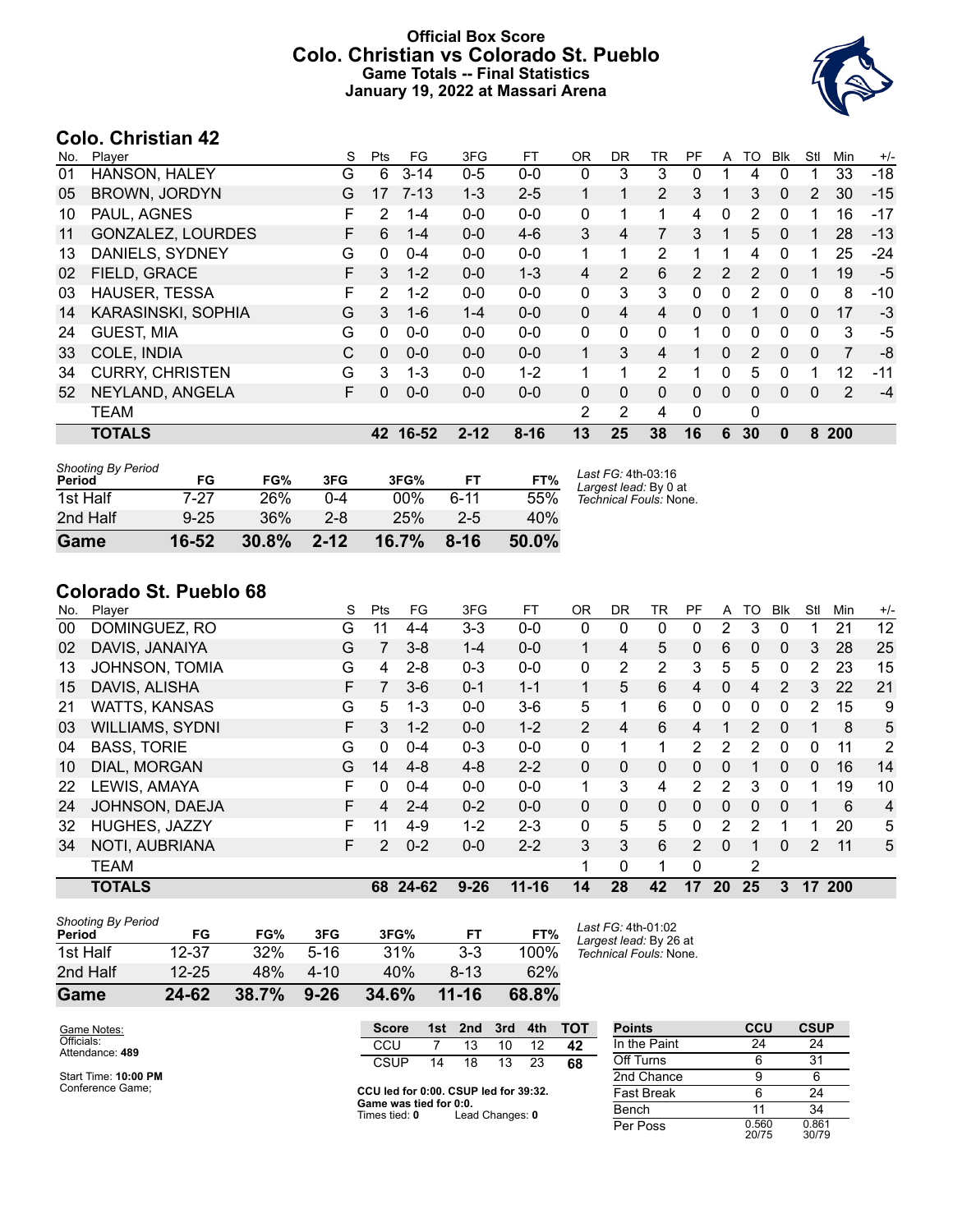### **Official Box Score Colo. Christian vs Colorado St. Pueblo First Half Statistics Only January 19, 2022 at Massari Arena**



# **Colo. Christian 20**

| No. | Plaver                 | S  | <b>Pts</b> | <b>FG</b> | 3FG     | <b>FT</b> | <b>OR</b> | <b>DR</b>    | TR             | PF           | A | <b>TO</b>    | <b>Blk</b>   | Stl         | <b>Min</b>   | $+/-$        |
|-----|------------------------|----|------------|-----------|---------|-----------|-----------|--------------|----------------|--------------|---|--------------|--------------|-------------|--------------|--------------|
| 01  | HANSON, HALEY          | G  | 2          | $1 - 7$   | $0 - 3$ | $0 - 0$   | 0         | 3            | 3              | 0            |   | 2            | $\Omega$     |             | 17           | $-11$        |
| 02  | FIELD, GRACE           | F. | 3          | $1 - 2$   | $0 - 0$ | $1 - 3$   | 3         | 2            | 5              | 0            |   | 2            | $\mathbf{0}$ | 0           | 11           | $-1$         |
| 03  | <b>HAUSER, TESSA</b>   | F  | 2          | $1 - 2$   | $0 - 0$ | $0-0$     | 0         | 2            | 2              | 0            | 0 | 0            | $\Omega$     | 0           | 5            | -6           |
| 05  | <b>BROWN, JORDYN</b>   | G  | 5          | $2 - 5$   | $0 - 0$ | $1 - 2$   |           | 1            | $\overline{2}$ | $\mathbf{0}$ | 0 |              | $\Omega$     | 1           | 15           | $-9$         |
| 10  | PAUL, AGNES            | F  | 2          | $1 - 2$   | $0 - 0$ | $0-0$     | 0         | 0            | 0              | 2            | 0 |              | 0            | 0           | 6            | -10          |
| 11  | GONZALEZ, LOURDES      | F. | 3          | $0 - 2$   | $0 - 0$ | $3 - 4$   | 0         | 1            | 1              | 0            | 0 | 3            | $\Omega$     | 1           | 15           | $-12$        |
| 13  | DANIELS, SYDNEY        | G  | 0          | $0 - 3$   | $0 - 0$ | $0 - 0$   | 1         | 1            | $\overline{2}$ | 0            |   | 2            | $\Omega$     | 1           | 14           | $-14$        |
| 14  | KARASINSKI, SOPHIA     | G  | $\Omega$   | $0 - 2$   | $0 - 1$ | $0 - 0$   | 0         | 2            | 2              | $\Omega$     | 0 | $\mathbf{0}$ | $\Omega$     | 0           | 6            | $\Omega$     |
| 24  | <b>GUEST, MIA</b>      | G  | 0          | $0 - 0$   | $0 - 0$ | $0 - 0$   | 0         | 0            | 0              | 1            | 0 | 0            | $\Omega$     | $\mathbf 0$ | 1            | 0            |
| 33  | COLE, INDIA            | С  | $\Omega$   | $0 - 0$   | $0 - 0$ | $0 - 0$   | 0         | 3            | 3              |              | 0 | 2            | $\Omega$     | 0           | 4            | 0            |
| 34  | <b>CURRY, CHRISTEN</b> | G  | 3          | $1 - 2$   | $0 - 0$ | $1 - 2$   |           | 1            | $\overline{2}$ |              | 0 |              | 0            | 0           | 7            | $-2$         |
| 52  | NEYLAND, ANGELA        | F. | 0          | $0 - 0$   | $0 - 0$ | $0 - 0$   | 0         | $\mathbf{0}$ | 0              | 0            | 0 | 0            | $\Omega$     | 0           | 0            | 0            |
|     | <b>TEAM</b>            |    | 0          | $0 - 0$   | $0 - 0$ | $0 - 0$   | 1         | 1            | $\overline{2}$ | 0            | 0 | 0            | $\Omega$     | 0           | $\mathbf{0}$ | $\mathbf{0}$ |
|     | <b>TOTALS</b>          |    | 20         | $7 - 27$  | $0 - 4$ | $6 - 11$  | 7         | 17           | 24             | 5            | 3 | 14           | $\bf{0}$     | 4           | 100          | $\bf{0}$     |

| <b>Shooting By Period</b><br>Period | FG    | FG%   | 3FG      | 3FG%  |        | FT%   |
|-------------------------------------|-------|-------|----------|-------|--------|-------|
| 1st Half                            | 7-27  | 26%   | በ-4      | 00%   | $6-11$ | 55%   |
| Game                                | 16-52 | 30.8% | $2 - 12$ | 16.7% | 8-16   | 50.0% |

*Last FG Half:* CCU 2nd-00:54

### **Colorado St. Pueblo 32**

| No. | Player                 | S | <b>Pts</b>    | <b>FG</b> | 3FG      | <b>FT</b> | <b>OR</b>    | D <sub>R</sub> | TR             | PF             | A  | TO | <b>BIK</b>   | Stl          | Min            | $+/-$        |
|-----|------------------------|---|---------------|-----------|----------|-----------|--------------|----------------|----------------|----------------|----|----|--------------|--------------|----------------|--------------|
| 00  | DOMINGUEZ, RO          | G | 8             | $3 - 3$   | $2 - 2$  | $0-0$     | 0            | 0              | 0              | 0              | 2  | 0  | 0            |              | 13             | 7            |
| 02  | DAVIS, JANAIYA         | G | 5             | $2 - 6$   | $1 - 3$  | $0 - 0$   | 0            | 2              | 2              | 0              | 2  | 0  | 0            | 2            | 15             | 15           |
| 03  | <b>WILLIAMS, SYDNI</b> | F | 0             | $0 - 1$   | $0 - 0$  | $0 - 0$   | 1            |                | 2              | 2              | 0  |    | 0            | 0            | 3              | $-1$         |
| 04  | <b>BASS, TORIE</b>     | G | 0             | $0 - 4$   | $0 - 3$  | $0 - 0$   | 0            | 0              | 0              |                |    | 0  | $\mathbf{0}$ | 0            | 6              | $-3$         |
| 10  | DIAL, MORGAN           | G | 3             | $1 - 1$   | $1 - 1$  | $0 - 0$   | 0            | 0              | 0              | 0              | 0  |    | 0            | 0            | 6              | 4            |
| 13  | JOHNSON, TOMIA         | G | 4             | $2 - 6$   | $0 - 2$  | $0 - 0$   | $\Omega$     | 2              | 2              |                | 4  | 3  | $\mathbf{0}$ |              | 14             | 14           |
| 15  | DAVIS, ALISHA          | F | 3             | $1 - 2$   | $0 - 1$  | $1 - 1$   | 0            | 4              | 4              | $\overline{2}$ | 0  | 3  |              | 0            | 10             | 9            |
| 21  | <b>WATTS, KANSAS</b>   | G | 0             | $0 - 1$   | $0 - 0$  | $0 - 0$   | 3            | 1              | $\overline{4}$ | 0              | 0  | 0  | $\Omega$     |              | 8              | 5            |
| 22  | LEWIS, AMAYA           | F | 0             | $0 - 2$   | $0 - 0$  | $0 - 0$   | 0            | 2              | 2              |                | 1  | 2  | $\Omega$     | $\Omega$     | 7              | 3            |
| 24  | JOHNSON, DAEJA         | F | 0             | $0 - 2$   | $0 - 2$  | $0 - 0$   | $\mathbf{0}$ | 0              | $\mathbf{0}$   | 0              | 0  | 0  | $\mathbf{0}$ | $\mathbf{0}$ | 2              | $\mathbf 0$  |
| 32  | HUGHES, JAZZY          | F | 7             | $3 - 7$   | $1 - 2$  | $0 - 0$   | 0            | 3              | 3              | 0              | 1  |    |              | 1            | 12             | 1            |
| 34  | NOTI, AUBRIANA         | F | $\mathcal{P}$ | $0 - 2$   | $0 - 0$  | $2 - 2$   | 3            | 1              | 4              |                | 0  | 0  | $\mathbf{0}$ | 2            | $\overline{4}$ | 3            |
|     | <b>TEAM</b>            |   | 0             | $0 - 0$   | $0 - 0$  | $0 - 0$   | 1            | $\Omega$       | 1              | 0              | 0  | 0  | $\mathbf{0}$ | $\Omega$     | $\mathbf{0}$   | 0            |
|     | <b>TOTALS</b>          |   |               | 32 12-37  | $5 - 16$ | $3 - 3$   | 8            | 16             | 24             | 8              | 11 | 11 | 2            | 8            | 100            | $\mathbf{0}$ |

| <b>Shooting By Period</b><br>Period | FG        | FG%   | 3FG    | 3FG%  | FТ        | FT%   |
|-------------------------------------|-----------|-------|--------|-------|-----------|-------|
| 1st Half                            | 12-37     | 32%   | $5-16$ | 31%   | $3-3$     | 100%  |
| Game                                | $24 - 62$ | 38.7% | $9-26$ | 34.6% | $11 - 16$ | 68.8% |

*Last FG Half:* CSUP 2nd-01:09

| Game Notes:                   | <b>Score</b> | 1st | 2nd | 3rd | 4th | <b>TOT</b> | <b>Points from (This Period) CCU CSUP</b> |                |
|-------------------------------|--------------|-----|-----|-----|-----|------------|-------------------------------------------|----------------|
| Officials:<br>Attendance: 489 | CCU          |     |     | 10  |     | 42         | In the Paint                              | 10             |
|                               | CSUP         | 14  | 18  | 13  | 23  | 68         | Off Turns                                 |                |
| Start Time: 10:00 PM          |              |     |     |     |     |            | 2nd Chance                                |                |
| Conference Game;              |              |     |     |     |     |            | <b>Fast Break</b>                         | 13             |
|                               |              |     |     |     |     |            | Bench                                     | $\overline{A}$ |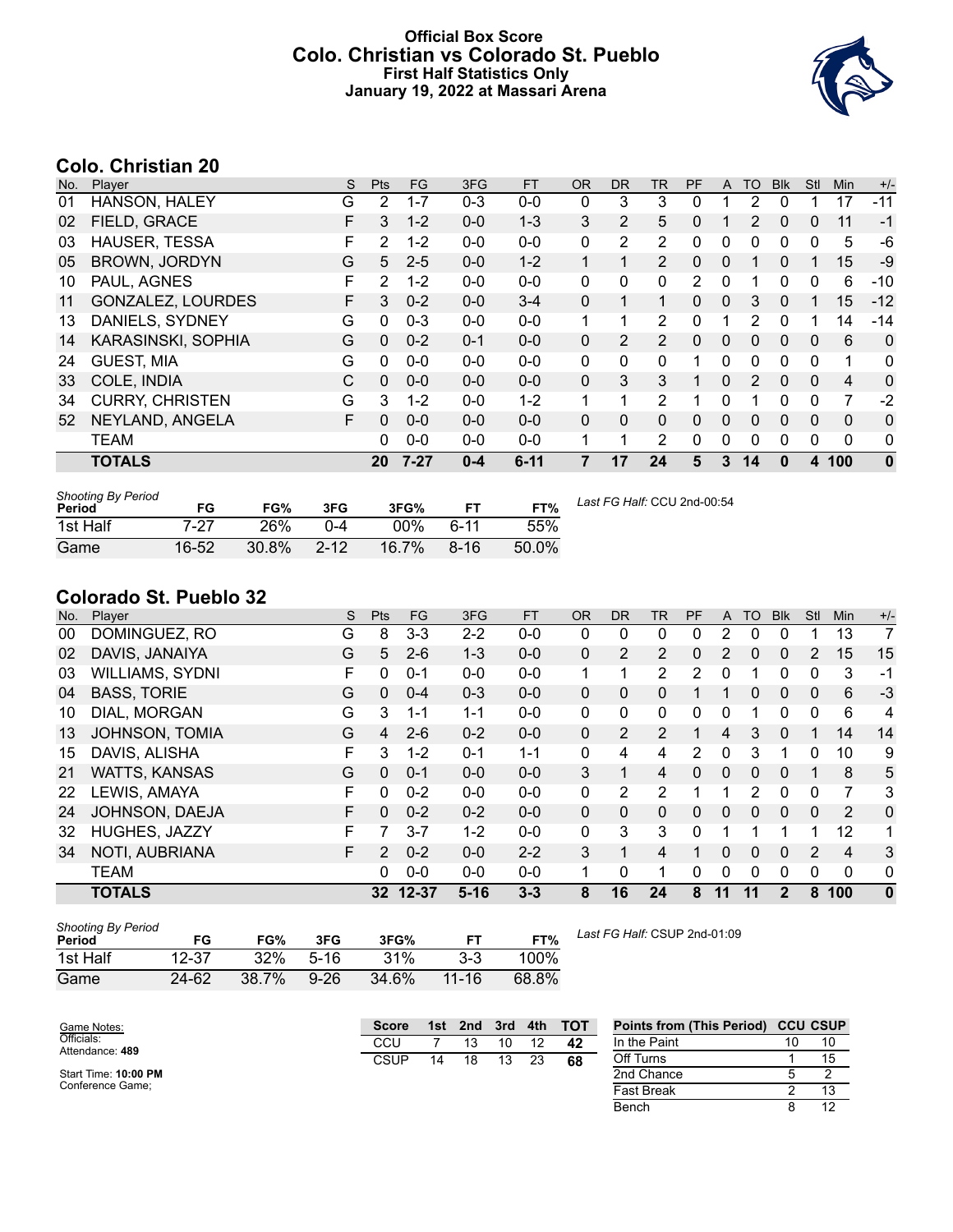### **Official Box Score Colo. Christian vs Colorado St. Pueblo First Quarter Statistics Only January 19, 2022 at Massari Arena**



# **Colo. Christian 7**

| No. | Player                   | S | <b>Pts</b>   | <b>FG</b> | 3FG     | <b>FT</b> | 0R           | <b>DR</b>    | TR             | PF           | A            | TO | <b>BIK</b> | <b>Stl</b>   | Min | $+/-$ |
|-----|--------------------------|---|--------------|-----------|---------|-----------|--------------|--------------|----------------|--------------|--------------|----|------------|--------------|-----|-------|
| 01  | HANSON, HALEY            | G | 0            | $0 - 6$   | $0 - 3$ | $0-0$     | 0            |              |                | 0            | 0            |    | 0          |              | 9   | -9    |
| 05  | <b>BROWN, JORDYN</b>     | G | 3            | $1 - 3$   | $0 - 0$ | $1 - 2$   |              |              | 2              | 0            | $\mathbf{0}$ |    | 0          |              | 9   | $-4$  |
| 10  | PAUL, AGNES              | F | 2            | $1 - 2$   | $0 - 0$ | $0-0$     | 0            | 0            | 0              | 2            | 0            |    | 0          | 0            | 6   | $-5$  |
| 11  | <b>GONZALEZ, LOURDES</b> | F |              | $0 - 1$   | $0 - 0$ | $1 - 2$   | $\mathbf{0}$ | 0            | 0              | 0            | $\mathbf{0}$ | 0  | 0          |              |     | $-10$ |
| 13  | DANIELS, SYDNEY          | G | 0            | $0 - 1$   | $0 - 0$ | $0-0$     | $\Omega$     | 0            | 0              | 0            | 0            |    | 0          |              | 8   | -8    |
| 02  | FIELD, GRACE             | F | $\mathbf{0}$ | $0 - 0$   | $0 - 0$ | $0 - 0$   |              |              | 2              | 0            |              | 2  | 0          | $\mathbf{0}$ | 5   | 1     |
| 03  | <b>HAUSER, TESSA</b>     | F | 0            | $0 - 0$   | $0 - 0$ | $0-0$     | 0            |              | 1              | 0            | 0            | 0  | 0          | $\Omega$     | 1   | 0     |
| 14  | KARASINSKI, SOPHIA       | G | $\Omega$     | $0 - 2$   | $0 - 1$ | $0 - 0$   | $\mathbf{0}$ | $\mathbf{0}$ | 0              | 0            | $\mathbf{0}$ | 0  | 0          | $\mathbf{0}$ | 3   | -1    |
| 24  | <b>GUEST, MIA</b>        | G | 0            | $0 - 0$   | $0 - 0$ | $0-0$     | $\Omega$     | 0            | 0              | 0            | 0            | 0  | 0          | 0            | 0   | 0     |
| 33  | COLE, INDIA              | С | $\Omega$     | $0 - 0$   | $0 - 0$ | $0 - 0$   | $\mathbf{0}$ | 2            | $\overline{2}$ | 0            | $\mathbf{0}$ | 0  | 0          | $\mathbf{0}$ | 1   | 0     |
| 34  | <b>CURRY, CHRISTEN</b>   | G |              | $0 - 0$   | $0 - 0$ | $1 - 2$   | $\Omega$     | 0            | 0              | 0            | 0            | 0  | 0          | $\Omega$     | 1   | 1     |
| 52  | NEYLAND, ANGELA          | F | $\Omega$     | $0 - 0$   | $0 - 0$ | $0 - 0$   | $\mathbf{0}$ | $\mathbf{0}$ | 0              | 0            | $\Omega$     | 0  | 0          | $\mathbf{0}$ | 0   | 0     |
|     | <b>TEAM</b>              |   |              | $0 - 0$   |         |           | 1            | 1            | 2              | 0            |              | 0  |            |              |     |       |
|     | <b>TOTALS</b>            |   |              | $2 - 15$  | $0 - 4$ | $3 - 6$   | 3            | 7            | 10             | $\mathbf{2}$ |              | 6  | 0          | 4            | 50  |       |

| <b>Shooting By Period</b> |          |       |          |        |       |       |
|---------------------------|----------|-------|----------|--------|-------|-------|
| Period                    | FG       | FG%   | 3FG      | 3FG%   | FТ    | FT%   |
| 1st Half                  | $2 - 15$ | 13%   | በ-4      | $00\%$ | $3-6$ | 50%   |
| 1st Half                  | 7-27     | 26%   | በ-4      | $00\%$ | հ-11  | 55%   |
| Game                      | 16-52    | 30.8% | $2 - 12$ | 16.7%  | 8-16  | 50.0% |

# **Colorado St. Pueblo 14**

| No. | Player                 | S  | Pts      | <b>FG</b> | 3FG     | <b>FT</b> | <b>OR</b>   | DR.            | <b>TR</b>    | PF | A            | TO       | <b>B</b> lk | <b>Stl</b>   | Min      | $+/-$       |
|-----|------------------------|----|----------|-----------|---------|-----------|-------------|----------------|--------------|----|--------------|----------|-------------|--------------|----------|-------------|
| 00  | DOMINGUEZ, RO          | G  | 5        | $2 - 2$   | 1-1     | $0-0$     | 0           | 0              | 0            | 0  | 0            | 0        | 0           | 0            |          | 7           |
| 02  | DAVIS, JANAIYA         | G  | 2        | $1 - 4$   | $0 - 1$ | $0 - 0$   | 0           | $\overline{2}$ | $\mathbf{2}$ | 0  | 2            | 0        | 0           |              | 6        | 10          |
| 13  | JOHNSON, TOMIA         | G  | 2        | $1 - 2$   | $0 - 1$ | $0 - 0$   | 0           | 2              | 2            |    | 2            | 3        | 0           |              | 8        | 5           |
| 15  | DAVIS, ALISHA          | F  | 3        | $1 - 2$   | $0 - 1$ | $1 - 1$   | 0           | 4              | 4            |    | 0            | 2        |             | 0            | 9        | 9           |
| 21  | <b>WATTS, KANSAS</b>   | G  | $\Omega$ | $0 - 0$   | $0 - 0$ | $0 - 0$   | 1           | 1              | 2            | 0  | 0            | 0        | 0           | 0            | 6        | 8           |
| 03  | <b>WILLIAMS, SYDNI</b> | F  | 0        | $0 - 0$   | $0 - 0$ | $0 - 0$   | 0           | 0              | 0            |    | 0            |          | 0           | $\mathbf{0}$ |          | $-2$        |
| 04  | <b>BASS, TORIE</b>     | G  | $\Omega$ | $0 - 1$   | $0 - 0$ | $0 - 0$   | 0           | 0              | 0            |    |              | $\Omega$ | 0           | 0            | 3        | 0           |
| 10  | DIAL, MORGAN           | G  | $\Omega$ | $0 - 0$   | $0 - 0$ | $0 - 0$   | 0           | 0              | $\Omega$     | 0  | $\mathbf{0}$ |          | 0           | $\Omega$     | 2        | $\mathbf 0$ |
| 22  | LEWIS, AMAYA           | F. | $\Omega$ | $0 - 1$   | $0 - 0$ | $0 - 0$   | 0           | 1              | 1            | 0  | 0            |          | 0           | $\Omega$     | 2        | $-1$        |
| 24  | JOHNSON, DAEJA         | F  | $\Omega$ | $0 - 1$   | $0 - 1$ | $0 - 0$   | 0           | 0              | $\Omega$     | 0  | $\mathbf{0}$ | $\Omega$ | 0           | $\mathbf{0}$ |          | $\mathbf 0$ |
| 32  | HUGHES, JAZZY          | F  | 2        | $1 - 2$   | $0 - 0$ | $0-0$     | 0           | 1              | 1            | 0  | 0            | 1        | 0           |              | 4        | $-1$        |
| 34  | NOTI, AUBRIANA         | F. | $\Omega$ | $0 - 0$   | $0 - 0$ | $0 - 0$   | 0           | 0              | $\mathbf{0}$ | 0  | $\mathbf{0}$ | $\Omega$ | $\Omega$    | $\mathbf{0}$ | $\Omega$ | $\mathbf 0$ |
|     | <b>TEAM</b>            |    |          | $0 - 0$   |         |           | 1           | 0              | $\mathbf 1$  | 0  |              | 0        |             |              |          |             |
|     | <b>TOTALS</b>          |    | 14       | $6 - 15$  | $1 - 5$ | $1 - 1$   | $\mathbf 2$ | 11             | 13           | 4  | 5            | 9        | 1           | 3            | 50       |             |

| <b>Shooting By Period</b> |          |        |          |            |       |       |
|---------------------------|----------|--------|----------|------------|-------|-------|
| Period                    | FG       | FG%    | 3FG      | 3FG%       | FТ    | FT%   |
| 1st Half                  | $6 - 15$ | 40%    | $1-5$    | <b>20%</b> | 1.1   | 100%  |
| 1st Half                  | 12-37    | $32\%$ | $5 - 16$ | 31%        | $3-3$ | 100%  |
| Game                      | 24-62    | 38.7%  | $9 - 26$ | 34.6%      | 11-16 | 68.8% |

| Game Notes:                   | <b>Score</b> | 1st | 2nd | 3rd | 4th | тот | <b>Points (This Period)</b> | CCU           | <b>CSUP</b>   |
|-------------------------------|--------------|-----|-----|-----|-----|-----|-----------------------------|---------------|---------------|
| Officials:<br>Attendance: 489 | CCU          |     | 13  | 10  | 12  | 42  | In the Paint                |               | 10            |
|                               | <b>CSUP</b>  | 14  | 18  | 13  | 23  | 68  | Off Turns                   |               |               |
| Start Time: 10:00 PM          |              |     |     |     |     |     | 2nd Chance                  |               |               |
| Conference Game;              |              |     |     |     |     |     | <b>Fast Break</b>           |               | 11            |
|                               |              |     |     |     |     |     | Bench                       |               |               |
|                               |              |     |     |     |     |     | Per Poss                    | 0.333<br>4/21 | 0.609<br>7/23 |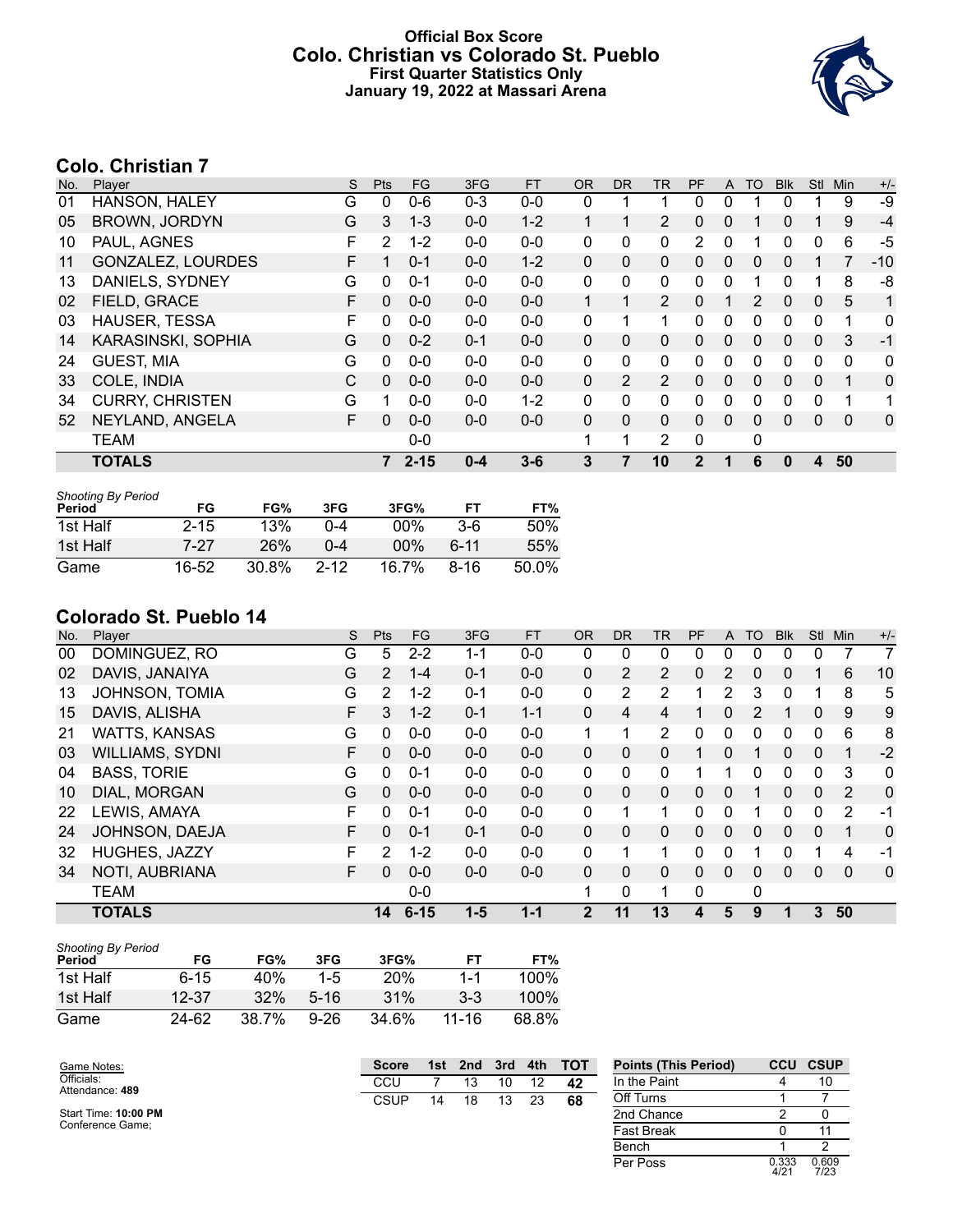#### **Official Play-By-Play Colo. Christian vs Colorado St. Pueblo First Quarter January 19, 2022 at Massari Arena**



#### **Period 1**

<mark>Starters:</mark><br>Colo. Christian: 1 HANSON,HALEY (G); 5 BROWN,JORDYN (G); 10 PAUL,AGNES (F); 11 GONZALEZ,LOURDES (F); 13 DANIELS,SYDNEY (G);<br>Colorado St. Pueblo: 0 DOMINGUEZ,RO (G); 2 DAVIS,JANAIYA (G); 13 JOHNSON,TOMIA (G); 15

| Time  | <b>VISITORS: Colo. Christian</b>   | <b>Score</b> | <b>Margin</b>  | <b>HOME: Colorado St. Pueblo</b>   |
|-------|------------------------------------|--------------|----------------|------------------------------------|
| 09:33 |                                    |              |                | FOUL by DAVIS, ALISHA              |
| 09:33 |                                    |              |                | TURNOVER by DAVIS, ALISHA          |
| 09:33 | MISSED JUMPER by HANSON, HALEY     |              |                |                                    |
| 09:33 |                                    |              |                | REBOUND (DEF) by JOHNSON, TOMIA    |
| 09:33 |                                    | $2 - 0$      | H <sub>2</sub> | GOOD! LAYUP by DAVIS, JANAIYA [FB] |
| 09:33 |                                    |              |                | ASSIST by JOHNSON, TOMIA           |
| 09:27 | TURNOVER by DANIELS, SYDNEY        |              |                |                                    |
| 08:49 |                                    |              |                | TURNOVER by JOHNSON, TOMIA         |
| 08:49 | STEAL by DANIELS, SYDNEY           |              |                |                                    |
| 08:40 | MISSED JUMPER by GONZALEZ, LOURDES |              |                |                                    |
| 08:38 |                                    |              |                | REBOUND (DEF) by DAVIS, ALISHA     |
| 08:07 |                                    |              |                | MISSED LAYUP by DAVIS, JANAIYA     |
| 08:04 | REBOUND (DEF) by BROWN, JORDYN     |              |                |                                    |
| 08:01 | TURNOVER by BROWN, JORDYN          |              |                |                                    |
| 08:01 |                                    |              |                | STEAL by DAVIS, JANAIYA            |
| 07:56 |                                    | $4 - 0$      | H4             | GOOD! LAYUP by DOMINGUEZ, RO [FB]  |
| 07:56 |                                    |              |                | ASSIST by DAVIS, JANAIYA           |
| 07:30 | MISSED JUMPER by DANIELS, SYDNEY   |              |                |                                    |
| 07:27 |                                    |              |                | REBOUND (DEF) by JOHNSON, TOMIA    |
| 07:23 |                                    |              |                | TURNOVER by JOHNSON, TOMIA         |
| 07:23 | STEAL by GONZALEZ, LOURDES         |              |                |                                    |
| 07:10 |                                    |              |                | SUB OUT: DOMINGUEZ, RO             |
| 07:10 |                                    |              |                | SUB OUT: JOHNSON, TOMIA            |
| 07:10 |                                    |              |                | SUB OUT: WATTS, KANSAS             |
| 07:10 |                                    |              |                | SUB IN: BASS, TORIE                |
| 07:10 |                                    |              |                | SUB IN: DIAL, MORGAN               |
| 07:10 |                                    |              |                | SUB IN: HUGHES, JAZZY              |
| 06:57 | MISSED 3PTR by HANSON, HALEY       |              |                |                                    |
| 06:54 |                                    |              |                | REBOUND (DEF) by DAVIS, ALISHA     |
| 06:49 |                                    | $6-0$        | H <sub>6</sub> | GOOD! LAYUP by HUGHES, JAZZY [FB]  |
| 06:49 |                                    |              |                | ASSIST by BASS, TORIE              |
| 06:33 | TURNOVER by PAUL, AGNES            |              |                |                                    |
| 06:33 | SUB OUT: GONZALEZ, LOURDES         |              |                |                                    |
| 06:33 | SUB IN: FIELD, GRACE               |              |                |                                    |
| 06:33 | SUB OUT: DANIELS, SYDNEY           |              |                |                                    |
| 06:33 | SUB IN: CURRY, CHRISTEN            |              |                |                                    |
| 06:12 |                                    |              |                | MISSED 3PTR by DAVIS, JANAIYA      |
| 06:09 | REBOUND (DEF) by FIELD, GRACE      |              |                |                                    |
| 06:02 |                                    |              |                | FOUL by BASS, TORIE                |
| 06:02 |                                    |              |                | SUB OUT: DAVIS, JANAIYA            |
| 06:02 |                                    |              |                | SUB OUT: DAVIS, ALISHA             |
| 06:02 |                                    |              |                | SUB IN: WILLIAMS, SYDNI            |
| 06:02 |                                    |              |                | SUB IN: JOHNSON, TOMIA             |
| 06:02 | GOOD! FT by CURRY, CHRISTEN        | $6 - 1$      | H <sub>5</sub> |                                    |
| 06:02 | MISSED FT by CURRY, CHRISTEN       |              |                |                                    |
| 06:02 |                                    |              |                | REBOUND (DEF) by HUGHES, JAZZY     |
| 05:54 |                                    |              |                | TURNOVER by DIAL, MORGAN           |
| 05:54 | STEAL by BROWN, JORDYN             |              |                |                                    |
| 05:40 | TURNOVER by FIELD, GRACE           |              |                |                                    |
| 05:40 |                                    |              |                | STEAL by HUGHES, JAZZY             |
| 05:36 |                                    |              |                | TURNOVER by HUGHES, JAZZY          |
| 05:36 | STEAL by HANSON, HALEY             |              |                |                                    |
| 05:32 | MISSED JUMPER by HANSON, HALEY     |              |                |                                    |
| 05:30 | REBOUND (OFF) by FIELD, GRACE      |              |                |                                    |
| 05:26 |                                    |              |                | FOUL by WILLIAMS, SYDNI            |
| 05:26 | SUB OUT: HANSON, HALEY             |              |                |                                    |
| 05:26 | SUB OUT: CURRY, CHRISTEN           |              |                |                                    |
| 05:26 | SUB IN: DANIELS, SYDNEY            |              |                |                                    |
| 05:26 | SUB IN: KARASINSKI, SOPHIA         |              |                |                                    |
| 05:26 | MISSED FT by BROWN, JORDYN         |              |                |                                    |
| 05:26 | REBOUND (DEADB) by TEAM            |              |                |                                    |
| 05:26 | GOOD! FT by BROWN, JORDYN          | $6 - 2$      | H 4            |                                    |
| 04:58 | <b>TIMEOUT MEDIA</b>               |              |                |                                    |
| 04:58 |                                    |              |                | SUB OUT: WILLIAMS, SYDNI           |
| 04:58 |                                    |              |                | SUB OUT: BASS, TORIE               |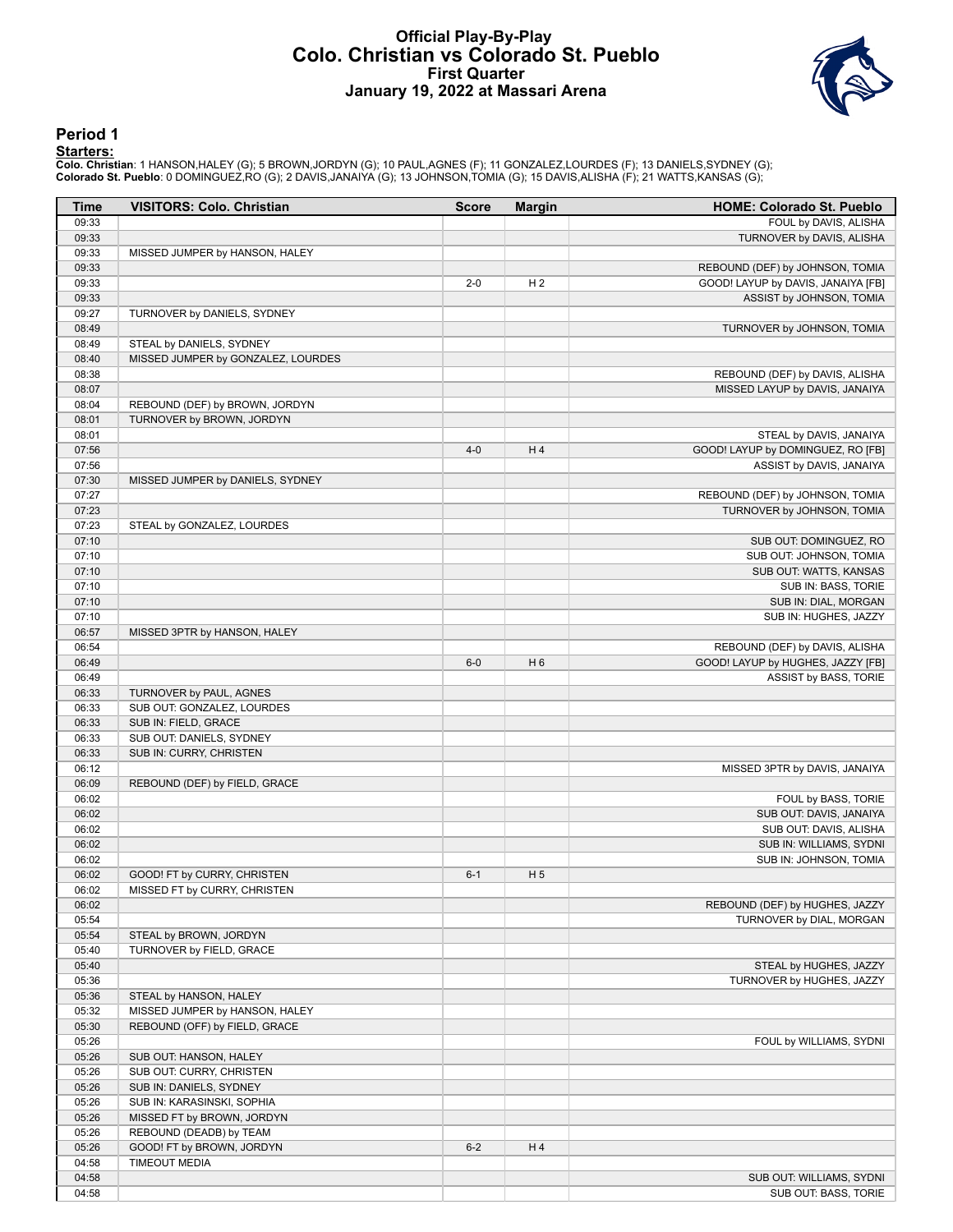| Time           | <b>VISITORS: Colo. Christian</b>    | <b>Score</b> | <b>Margin</b>  | <b>HOME: Colorado St. Pueblo</b>   |
|----------------|-------------------------------------|--------------|----------------|------------------------------------|
| 04:58          |                                     |              |                | SUB OUT: DIAL, MORGAN              |
| 04:58          |                                     |              |                | SUB IN: DOMINGUEZ, RO              |
| 04:58          |                                     |              |                | SUB IN: DAVIS, JANAIYA             |
| 04:58          |                                     |              |                | SUB IN: DAVIS, ALISHA              |
| 04:58          | SUB OUT: PAUL, AGNES                |              |                |                                    |
| 04:58          | SUB IN: GONZALEZ, LOURDES           |              |                |                                    |
| 04:58          |                                     |              |                | TURNOVER by WILLIAMS, SYDNI        |
| 04:41          | MISSED LAYUP by BROWN, JORDYN       |              |                |                                    |
| 04:41          |                                     |              |                | BLOCK by DAVIS, ALISHA             |
| 04:40          | REBOUND (OFF) by TEAM               |              |                |                                    |
| 04:33<br>04:33 | MISSED FT by GONZALEZ, LOURDES      |              |                | FOUL by JOHNSON, TOMIA             |
| 04:33          | REBOUND (DEADB) by TEAM             |              |                |                                    |
| 04:33          | GOOD! FT by GONZALEZ, LOURDES       | $6 - 3$      | H <sub>3</sub> |                                    |
| 04:33          | SUB OUT: BROWN, JORDYN              |              |                |                                    |
| 04:33          | SUB IN: HANSON, HALEY               |              |                |                                    |
| 04:20          |                                     |              |                | TURNOVER by DAVIS, ALISHA          |
| 04:20          | TURNOVER by HANSON, HALEY           |              |                |                                    |
| 04:20          |                                     |              |                | SUB OUT: HUGHES, JAZZY             |
| 04:20          |                                     |              |                | SUB IN: WATTS, KANSAS              |
| 03:50          |                                     | $9 - 3$      | H <sub>6</sub> | GOOD! 3PTR by DOMINGUEZ, RO        |
| 03:50          |                                     |              |                | ASSIST by JOHNSON, TOMIA           |
| 03:30          | MISSED JUMPER by KARASINSKI, SOPHIA |              |                |                                    |
| 03:28          |                                     |              |                | REBOUND (DEF) by DAVIS, JANAIYA    |
| 03:21          |                                     |              |                | MISSED 3PTR by JOHNSON, TOMIA      |
| 03:18          |                                     |              |                | REBOUND (OFF) by WATTS, KANSAS     |
| 03:14          |                                     |              |                | TURNOVER by JOHNSON, TOMIA         |
| 03:14          | SUB OUT: FIELD, GRACE               |              |                |                                    |
| 03:14          | SUB OUT: KARASINSKI, SOPHIA         |              |                |                                    |
| 03:14          | SUB IN: BROWN, JORDYN               |              |                |                                    |
| 03:14          | SUB IN: PAUL, AGNES                 |              |                |                                    |
| 02:49          | MISSED JUMPER by PAUL, AGNES        |              |                |                                    |
| 02:46          |                                     |              |                | REBOUND (DEF) by WATTS, KANSAS     |
| 02:41          |                                     |              |                | MISSED LAYUP by DAVIS, JANAIYA     |
| 02:39          | REBOUND (DEF) by TEAM               |              |                |                                    |
| 02:33          | MISSED JUMPER by HANSON, HALEY      |              |                |                                    |
| 02:31          |                                     |              |                | REBOUND (DEF) by DAVIS, JANAIYA    |
| 02:26          |                                     | $11 - 3$     | H 8            | GOOD! LAYUP by DAVIS, ALISHA [FB]  |
| 02:26          |                                     |              |                | ASSIST by DAVIS, JANAIYA           |
| 02:26          | FOUL by PAUL, AGNES                 |              |                |                                    |
| 02:26          |                                     |              |                | SUB OUT: DAVIS, JANAIYA            |
| 02:26          |                                     |              |                | SUB IN: LEWIS, AMAYA               |
| 02:26          | SUB OUT: GONZALEZ, LOURDES          |              |                |                                    |
| 02:26<br>02:26 | SUB IN: FIELD, GRACE                | $12 - 3$     | H9             | GOOD! FT by DAVIS, ALISHA [FB]     |
| 02:16          | GOOD! JUMPER by PAUL, AGNES         | $12 - 5$     | H 7            |                                    |
| 02:16          | ASSIST by FIELD, GRACE              |              |                |                                    |
| 02:02          | FOUL by PAUL, AGNES                 |              |                |                                    |
| 02:02          | SUB OUT: PAUL, AGNES                |              |                |                                    |
| 02:02          | SUB IN: HAUSER, TESSA               |              |                |                                    |
| 01:52          |                                     |              |                | TURNOVER by LEWIS, AMAYA           |
| 01:38          | MISSED 3PTR by HANSON, HALEY        |              |                |                                    |
| 01:36          |                                     |              |                | REBOUND (DEF) by LEWIS, AMAYA      |
| 01:24          |                                     |              |                | MISSED 3PTR by DAVIS, ALISHA       |
| 01:17          | REBOUND (DEF) by HAUSER, TESSA      |              |                |                                    |
| 01:16          | TURNOVER by FIELD, GRACE            |              |                |                                    |
| 01:16          |                                     |              |                | STEAL by JOHNSON, TOMIA            |
| 01:12          |                                     | $14-5$       | H 9            | GOOD! LAYUP by JOHNSON, TOMIA [FB] |
| 01:01          | GOOD! LAYUP by BROWN, JORDYN        | $14 - 7$     | H 7            |                                    |
| 00:46          |                                     |              |                | MISSED JUMPER by LEWIS, AMAYA      |
| 00:43          |                                     |              |                | REBOUND (OFF) by TEAM              |
| 00:43          |                                     |              |                | SUB OUT: DOMINGUEZ, RO             |
| 00:43          |                                     |              |                | SUB OUT: JOHNSON, TOMIA            |
| 00:43          |                                     |              |                | SUB OUT: WATTS, KANSAS             |
| 00:43          |                                     |              |                | SUB IN: BASS, TORIE                |
| 00:43          |                                     |              |                | SUB IN: JOHNSON, DAEJA             |
| 00:43          |                                     |              |                | SUB IN: HUGHES, JAZZY              |
| 00:43          | SUB OUT: FIELD, GRACE               |              |                |                                    |
| 00:43          | SUB OUT: HAUSER, TESSA              |              |                |                                    |
| 00:43          | SUB OUT: DANIELS, SYDNEY            |              |                |                                    |
| 00:43          | SUB IN: GONZALEZ, LOURDES           |              |                |                                    |
| 00:43          | SUB IN: KARASINSKI, SOPHIA          |              |                |                                    |
| 00:43          | SUB IN: COLE, INDIA                 |              |                |                                    |
| 00:43          |                                     |              |                | MISSED LAYUP by HUGHES, JAZZY      |
| 00:43          | REBOUND (DEF) by COLE, INDIA        |              |                |                                    |
| 00:43          | MISSED 3PTR by KARASINSKI, SOPHIA   |              |                |                                    |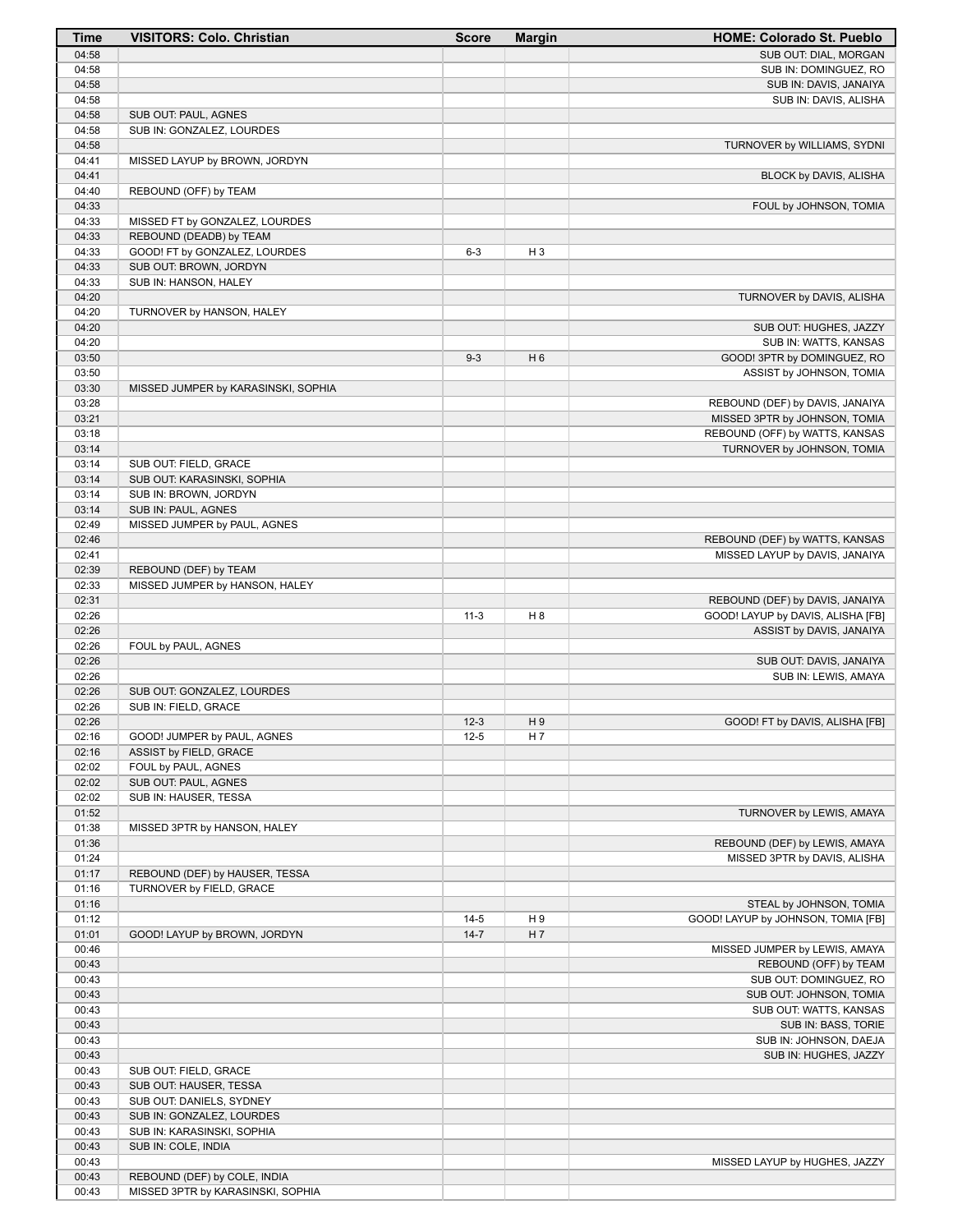| <b>Time</b> | <b>VISITORS: Colo. Christian</b> | <b>Score</b> | <b>Margin</b> | <b>HOME: Colorado St. Pueblo</b> |
|-------------|----------------------------------|--------------|---------------|----------------------------------|
| 00:43       |                                  |              |               | REBOUND (DEF) by DAVIS, ALISHA   |
| 00:41       |                                  |              |               | MISSED LAYUP by BASS, TORIE      |
| 00:38       | REBOUND (DEF) by COLE, INDIA     |              |               |                                  |
| 00:36       | MISSED 3PTR by HANSON, HALEY     |              |               |                                  |
| 00:33       | REBOUND (OFF) by BROWN, JORDYN   |              |               |                                  |
| 00:32       | MISSED LAYUP by BROWN, JORDYN    |              |               |                                  |
| 00:29       |                                  |              |               | REBOUND (DEF) by DAVIS, ALISHA   |
| 00:22       |                                  |              |               | MISSED 3PTR by JOHNSON, DAEJA    |
| 00:19       | REBOUND (DEF) by HANSON, HALEY   |              |               |                                  |

# **Colo. Christian 7, Colorado St. Pueblo 14**

| <b>Points (This Period)</b> | CCU           | <b>CSUP</b>   |
|-----------------------------|---------------|---------------|
| In the Paint                |               | 10            |
| Off Turns                   |               |               |
| 2nd Chance                  |               |               |
| <b>Fast Break</b>           |               |               |
| Bench                       |               |               |
| Per Poss                    | 0.333<br>4/21 | 0.609<br>7/23 |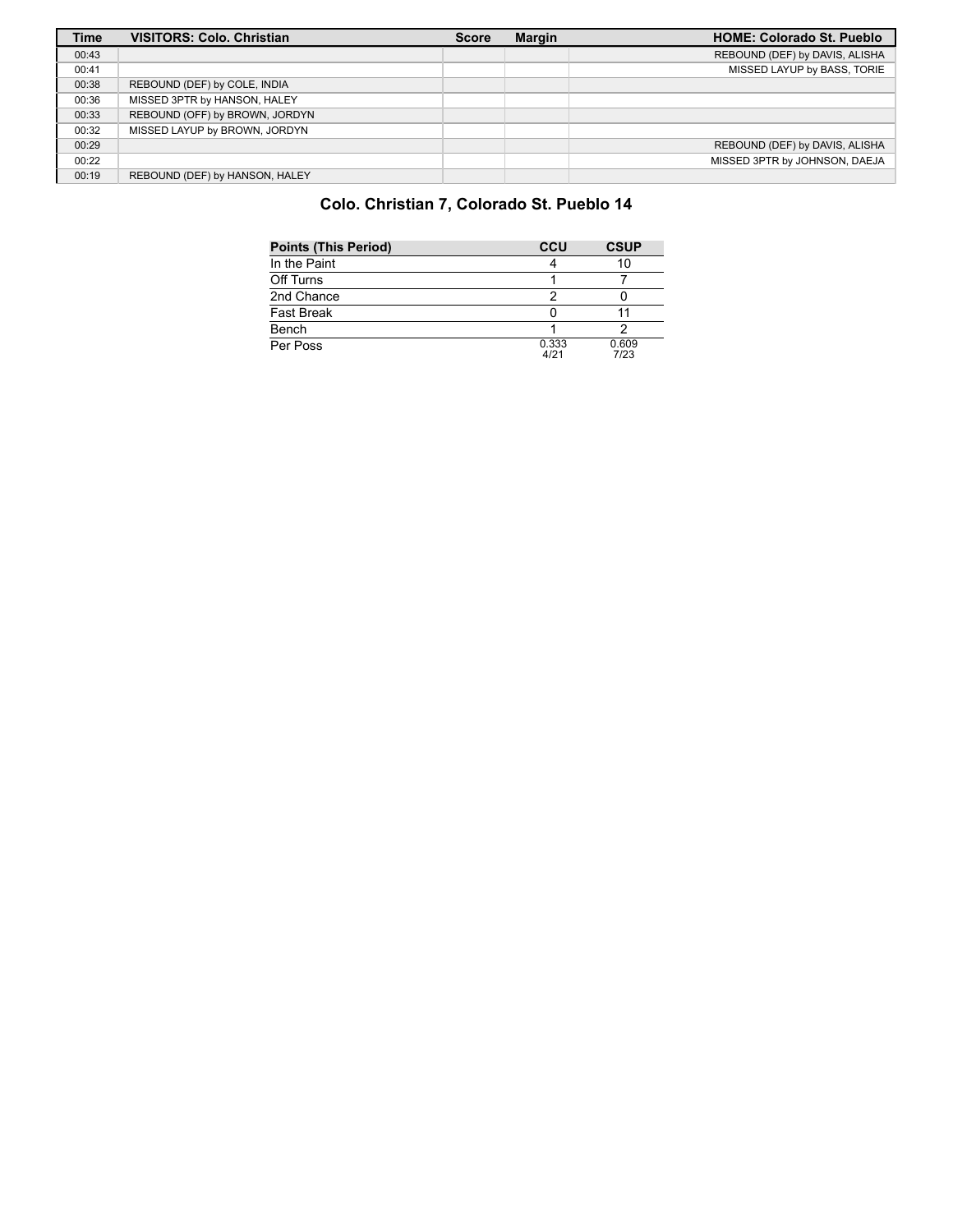### **Official Box Score Colo. Christian vs Colorado St. Pueblo Second Quarter Statistics Only January 19, 2022 at Massari Arena**



# **Colo. Christian 13**

| No. | Player                   | S | <b>Pts</b> | <b>FG</b> | 3FG     | <b>FT</b> | 0R           | <b>DR</b>    | TR. | PF | A            | TO | <b>BIK</b> | <b>Stl</b>   | Min | $+/-$ |
|-----|--------------------------|---|------------|-----------|---------|-----------|--------------|--------------|-----|----|--------------|----|------------|--------------|-----|-------|
| 01  | HANSON, HALEY            | G | 2          | 1-1       | $0 - 0$ | $0-0$     | 0            | 2            | 2   | 0  |              |    | 0          | 0            | 8   | $-2$  |
| 05  | <b>BROWN, JORDYN</b>     | G | 2          | $1 - 2$   | $0 - 0$ | $0 - 0$   | $\mathbf{0}$ | 0            | 0   | 0  | $\mathbf{0}$ | 0  | 0          | 0            | 6   | $-5$  |
| 10  | PAUL, AGNES              | F | 0          | $0 - 0$   | $0 - 0$ | $0-0$     | 0            | 0            | 0   | 0  | 0            | 0  | 0          | 0            | 0   | $-5$  |
| 11  | <b>GONZALEZ, LOURDES</b> | F | 2          | $0 - 1$   | $0 - 0$ | $2 - 2$   | $\mathbf{0}$ |              | 1   | 0  | $\mathbf{0}$ | 3  | 0          | $\mathbf{0}$ | 8   | $-2$  |
| 13  | DANIELS, SYDNEY          | G | 0          | $0 - 2$   | $0 - 0$ | $0-0$     | 1            |              | 2   | 0  |              |    | 0          | 0            | 6   | -6    |
| 02  | FIELD, GRACE             | F | 3          | $1 - 2$   | $0 - 0$ | $1 - 3$   | 2            |              | 3   | 0  | $\mathbf{0}$ | 0  | 0          | $\mathbf{0}$ | 6   | $-2$  |
| 03  | <b>HAUSER, TESSA</b>     | F | 2          | 1-2       | $0 - 0$ | $0-0$     | $\Omega$     |              | 1   | 0  | 0            | 0  | 0          | $\Omega$     | 4   | -6    |
| 14  | KARASINSKI, SOPHIA       | G | $\Omega$   | $0 - 0$   | $0 - 0$ | $0 - 0$   | $\mathbf{0}$ | 2            | 2   | 0  | $\mathbf{0}$ | 0  | 0          | $\mathbf{0}$ | 3   | 1     |
| 24  | <b>GUEST, MIA</b>        | G | $\Omega$   | $0 - 0$   | $0 - 0$ | $0-0$     | $\Omega$     | 0            | 0   | 1  | $\Omega$     | 0  | 0          | $\mathbf 0$  | 1   | 0     |
| 33  | COLE, INDIA              | С | $\Omega$   | $0 - 0$   | $0 - 0$ | $0 - 0$   | $\mathbf{0}$ |              |     |    | $\mathbf{0}$ | 2  | 0          | $\mathbf{0}$ | 3   | 0     |
| 34  | <b>CURRY, CHRISTEN</b>   | G | 2          | $1 - 2$   | $0 - 0$ | $0 - 0$   | 1            |              | 2   |    | 0            |    | 0          | 0            | 6   | -3    |
| 52  | NEYLAND, ANGELA          | F | $\Omega$   | $0 - 0$   | $0 - 0$ | $0 - 0$   | $\mathbf{0}$ | $\mathbf{0}$ | 0   | 0  | $\Omega$     | 0  | 0          | $\mathbf{0}$ | 0   | 0     |
|     | <b>TEAM</b>              |   |            | $0 - 0$   |         |           | $\Omega$     | 0            | 0   | 0  |              | 0  |            |              |     |       |
|     | <b>TOTALS</b>            |   | 13         | $5-12$    | $0 - 0$ | $3 - 5$   | 4            | 10           | 14  | 3  | $\mathbf{2}$ | 8  | 0          | $\bf{0}$     | 50  |       |

| <b>Shooting By Period</b><br>Period | FG       | FG%   | 3FG      | 3FG%  | FТ    | FT%      |
|-------------------------------------|----------|-------|----------|-------|-------|----------|
|                                     |          |       |          |       |       |          |
| 2nd Half                            | $5-12$   | 42%   | ი-ი      | $0\%$ | $3-5$ | 60%      |
| 2nd Half                            | $9 - 25$ | 36%   | $2 - 8$  | 25%   | $2-5$ | 40%      |
| Game                                | 16-52    | 30.8% | $2 - 12$ | 16.7% | 8-16  | $50.0\%$ |

# **Colorado St. Pueblo 18**

| No. | Plaver                 | S  | Pts            | <b>FG</b> | 3FG      | <b>FT</b> | 0R             | DR.            | <b>TR</b>      | PF | A            | TO          | <b>B</b> lk | <b>Stl</b>     | Min            | $+/-$          |
|-----|------------------------|----|----------------|-----------|----------|-----------|----------------|----------------|----------------|----|--------------|-------------|-------------|----------------|----------------|----------------|
| 00  | DOMINGUEZ, RO          | G  | 3              | 1-1       | 1-1      | $0-0$     | 0              | 0              | 0              | 0  | 2            | 0           | 0           |                | 6              | 0              |
| 02  | DAVIS, JANAIYA         | G  | 3              | $1 - 2$   | $1 - 2$  | $0 - 0$   | 0              | 0              | 0              | 0  | 0            | 0           | 0           |                | 9              | 5              |
| 13  | JOHNSON, TOMIA         | G  | 2              | $1 - 4$   | $0 - 1$  | $0-0$     | 0              | 0              | 0              | 0  | 2            | 0           | 0           | 0              | 6              | 9              |
| 15  | DAVIS, ALISHA          | F  | 0              | $0 - 0$   | $0 - 0$  | $0 - 0$   | 0              | 0              | $\mathbf{0}$   |    | 0            |             | 0           | $\mathbf{0}$   |                | $\mathbf 0$    |
| 21  | <b>WATTS, KANSAS</b>   | G  | $\Omega$       | $0 - 1$   | $0 - 0$  | $0 - 0$   | $\overline{2}$ | 0              | 2              | 0  | 0            | $\Omega$    | 0           |                | 2              | $-3$           |
| 03  | <b>WILLIAMS, SYDNI</b> | F  | $\Omega$       | $0 - 1$   | $0 - 0$  | $0 - 0$   |                | 1              | $\overline{2}$ |    | 0            | $\Omega$    | 0           | $\mathbf{0}$   | 2              | 1              |
| 04  | <b>BASS, TORIE</b>     | G  | $\Omega$       | $0 - 3$   | $0 - 3$  | $0-0$     | 0              | 0              | $\mathbf{0}$   | 0  | 0            | $\Omega$    | 0           | $\Omega$       | 3              | $-3$           |
| 10  | DIAL, MORGAN           | G  | 3              | $1 - 1$   | $1 - 1$  | $0 - 0$   | 0              | 0              | $\mathbf{0}$   | 0  | $\mathbf{0}$ | $\Omega$    | 0           | $\mathbf{0}$   | $\overline{4}$ | $\overline{4}$ |
| 22  | LEWIS, AMAYA           | E  | $\Omega$       | $0 - 1$   | $0 - 0$  | $0-0$     | 0              | 1              | 1              |    |              | 1           | 0           | $\Omega$       | 5              | 4              |
| 24  | JOHNSON, DAEJA         | F  | $\Omega$       | $0 - 1$   | $0 - 1$  | $0 - 0$   | $\Omega$       | 0              | $\mathbf{0}$   | 0  | $\Omega$     | $\Omega$    | $\Omega$    | $\Omega$       |                | $\mathbf{0}$   |
| 32  | HUGHES, JAZZY          | F  | 5              | $2 - 5$   | $1 - 2$  | $0 - 0$   | 0              | $\overline{2}$ | 2              | 0  |              | $\Omega$    |             | $\Omega$       | 8              | $\overline{2}$ |
| 34  | NOTI, AUBRIANA         | F. | $\overline{2}$ | $0 - 2$   | $0 - 0$  | $2 - 2$   | 3              |                | 4              |    | 0            | $\Omega$    | $\Omega$    | $\overline{2}$ | $\overline{4}$ | 3              |
|     | <b>TEAM</b>            |    |                | $0 - 0$   |          |           | 0              | 0              | $\Omega$       | 0  |              | 0           |             |                |                |                |
|     | <b>TOTALS</b>          |    | 18             | $6 - 22$  | $4 - 11$ | $2 - 2$   | 6              | 5              | 11             | 4  | 6            | $\mathbf 2$ | 1           | 5              | 50             |                |

| <b>Shooting By Period</b><br>Period | FG        | FG%   | 3FG      | 3FG%  | FТ        | FT%   |
|-------------------------------------|-----------|-------|----------|-------|-----------|-------|
| 2nd Half                            | 6-22      | 27%   | 4-11     | 36%   | $2-2$     | 100%  |
| 2nd Half                            | $12 - 25$ | 48%   | 4-10     | 40%   | $8-13$    | 62%   |
| Game                                | 24-62     | 38.7% | $9 - 26$ | 34.6% | $11 - 16$ | 68.8% |

| Game Notes:                   | 3rd 4th TOT<br>1st 2nd<br><b>Score</b> |    |    |    | <b>Points (This Period)</b> | <b>CCU</b> | <b>CSUP</b>  |               |               |
|-------------------------------|----------------------------------------|----|----|----|-----------------------------|------------|--------------|---------------|---------------|
| Officials:<br>Attendance: 489 | CCU                                    |    | 13 | 10 | 12                          | 42         | In the Paint |               |               |
|                               | <b>CSUP</b>                            | 14 | 18 | 13 | 23                          | 68         | Off Turns    |               |               |
| Start Time: 10:00 PM          |                                        |    |    |    |                             |            | 2nd Chance   |               |               |
| Conference Game;              |                                        |    |    |    |                             |            | Fast Break   |               |               |
|                               |                                        |    |    |    |                             |            | Bench        |               | 10            |
|                               |                                        |    |    |    |                             |            | Per Poss     | 0.722<br>7/18 | 0.947<br>7/19 |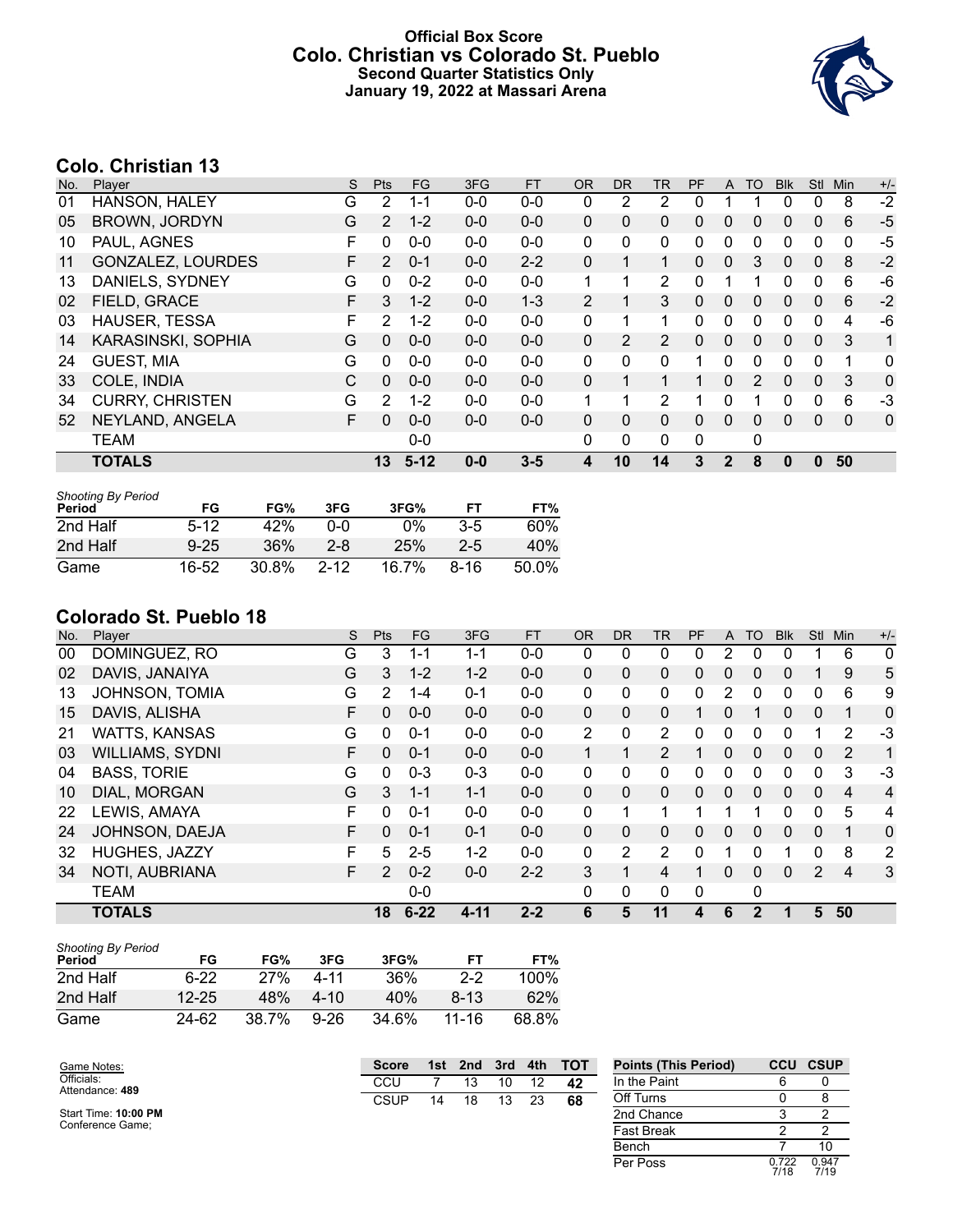#### **Official Play-By-Play Colo. Christian vs Colorado St. Pueblo Second Quarter January 19, 2022 at Massari Arena**



#### **Period 2**

<mark>Starters:</mark><br>Colo. Christian: 1 HANSON,HALEY (G); 5 BROWN,JORDYN (G); 10 PAUL,AGNES (F); 11 GONZALEZ,LOURDES (F); 13 DANIELS,SYDNEY (G);<br>Colorado St. Pueblo: 0 DOMINGUEZ,RO (G); 2 DAVIS,JANAIYA (G); 13 JOHNSON,TOMIA (G); 15

| Time           | <b>VISITORS: Colo. Christian</b>                                     | <b>Score</b> | <b>Margin</b> | <b>HOME: Colorado St. Pueblo</b>                          |
|----------------|----------------------------------------------------------------------|--------------|---------------|-----------------------------------------------------------|
| 10:00          |                                                                      |              |               | SUB OUT: DAVIS, ALISHA                                    |
| 10:00          |                                                                      |              |               | SUB IN: NOTI, AUBRIANA                                    |
| 09:52          |                                                                      |              |               | MISSED 3PTR by JOHNSON, DAEJA                             |
| 09:48          |                                                                      |              |               | REBOUND (OFF) by NOTI, AUBRIANA                           |
| 09:40          |                                                                      |              |               | MISSED 3PTR by BASS, TORIE                                |
| 09:37          | REBOUND (DEF) by KARASINSKI, SOPHIA                                  |              |               |                                                           |
| 09:31          | TURNOVER by COLE, INDIA                                              |              |               |                                                           |
| 09:31          |                                                                      |              |               | STEAL by NOTI, AUBRIANA                                   |
| 09:25<br>09:22 |                                                                      |              |               | MISSED LAYUP by HUGHES, JAZZY                             |
| 08:58          | REBOUND (DEF) by HANSON, HALEY<br>TURNOVER by GONZALEZ, LOURDES      |              |               |                                                           |
| 08:58          |                                                                      |              |               |                                                           |
| 08:35          |                                                                      |              |               | STEAL by NOTI, AUBRIANA<br>MISSED LAYUP by NOTI, AUBRIANA |
| 08:33          | REBOUND (DEF) by KARASINSKI, SOPHIA                                  |              |               |                                                           |
| 08:31          | TURNOVER by COLE, INDIA                                              |              |               |                                                           |
| 08:31          |                                                                      |              |               | SUB OUT: BASS, TORIE                                      |
| 08:31          |                                                                      |              |               | SUB OUT: LEWIS, AMAYA                                     |
| 08:31          |                                                                      |              |               | SUB OUT: JOHNSON, DAEJA                                   |
| 08:31          |                                                                      |              |               | SUB IN: DOMINGUEZ, RO                                     |
| 08:31          |                                                                      |              |               | SUB IN: DAVIS, JANAIYA                                    |
| 08:31          |                                                                      |              |               | SUB IN: JOHNSON, TOMIA                                    |
| 08:31          | SUB OUT: HANSON, HALEY                                               |              |               |                                                           |
| 08:31          | SUB OUT: GONZALEZ, LOURDES                                           |              |               |                                                           |
| 08:31          | SUB OUT: KARASINSKI, SOPHIA                                          |              |               |                                                           |
| 08:31          | SUB OUT: COLE, INDIA                                                 |              |               |                                                           |
| 08:31          | SUB IN: FIELD, GRACE                                                 |              |               |                                                           |
| 08:31          | SUB IN: HAUSER, TESSA                                                |              |               |                                                           |
| 08:31          | SUB IN: DANIELS, SYDNEY                                              |              |               |                                                           |
| 08:31          | SUB IN: CURRY, CHRISTEN                                              |              |               |                                                           |
| 08:01          |                                                                      | $17 - 7$     | H 10          | GOOD! 3PTR by DAVIS, JANAIYA                              |
| 08:01          |                                                                      |              |               | ASSIST by DOMINGUEZ, RO                                   |
| 07:54          | TURNOVER by DANIELS, SYDNEY                                          |              |               |                                                           |
| 07:54          |                                                                      |              |               | STEAL by DOMINGUEZ, RO                                    |
| 07:44          |                                                                      |              |               | MISSED 3PTR by JOHNSON, TOMIA                             |
| 07:40          |                                                                      |              |               | REBOUND (OFF) by NOTI, AUBRIANA                           |
| 07:26          |                                                                      |              |               | MISSED 3PTR by HUGHES, JAZZY                              |
| 07:23          | REBOUND (DEF) by CURRY, CHRISTEN                                     |              |               |                                                           |
| 07:23          | SUB OUT: HAUSER, TESSA                                               |              |               |                                                           |
| 07:23          | SUB IN: GONZALEZ, LOURDES                                            |              |               |                                                           |
| 07:11          | TIMEOUT 30SEC                                                        |              |               |                                                           |
| 07:11          |                                                                      |              |               | SUB OUT: HUGHES, JAZZY                                    |
| 07:11          |                                                                      |              |               | SUB OUT: NOTI, AUBRIANA                                   |
| 07:11          |                                                                      |              |               | SUB IN: WILLIAMS, SYDNI                                   |
| 07:11          |                                                                      |              |               | SUB IN: DAVIS, ALISHA                                     |
| 07:11          | SUB OUT: BROWN, JORDYN                                               |              |               |                                                           |
| 07:11          | SUB IN: GUEST, MIA                                                   |              |               |                                                           |
| 07:03          | TURNOVER by CURRY, CHRISTEN                                          |              |               |                                                           |
| 07:03          |                                                                      |              |               | STEAL by DAVIS, JANAIYA                                   |
| 06:56          |                                                                      |              |               | FOUL by DAVIS, ALISHA                                     |
| 06:56          |                                                                      |              |               | TURNOVER by DAVIS, ALISHA                                 |
| 06:43          | MISSED JUMPER by GONZALEZ, LOURDES                                   |              |               |                                                           |
| 06:40<br>06:39 | REBOUND (OFF) by DANIELS, SYDNEY<br>MISSED JUMPER by DANIELS, SYDNEY |              |               |                                                           |
|                |                                                                      |              |               |                                                           |
| 06:33<br>06:29 | FOUL by GUEST, MIA                                                   |              |               | REBOUND (DEF) by WILLIAMS, SYDNI                          |
| 06:29          |                                                                      |              |               | SUB OUT: DAVIS, ALISHA                                    |
| 06:29          |                                                                      |              |               | SUB IN: HUGHES, JAZZY                                     |
| 06:29          | SUB OUT: GUEST, MIA                                                  |              |               |                                                           |
| 06:29          | SUB IN: HANSON, HALEY                                                |              |               |                                                           |
| 06:23          |                                                                      | $20 - 7$     | H 13          | GOOD! 3PTR by DOMINGUEZ, RO                               |
| 06:23          |                                                                      |              |               | ASSIST by JOHNSON, TOMIA                                  |
| 06:00          | GOOD! JUMPER by CURRY, CHRISTEN                                      | $20-9$       | H 11          |                                                           |
| 05:40          |                                                                      |              |               | MISSED LAYUP by JOHNSON, TOMIA                            |
| 05:38          |                                                                      |              |               | REBOUND (OFF) by WILLIAMS, SYDNI                          |
| 05:37          |                                                                      |              |               | MISSED LAYUP by WILLIAMS, SYDNI                           |
|                |                                                                      |              |               |                                                           |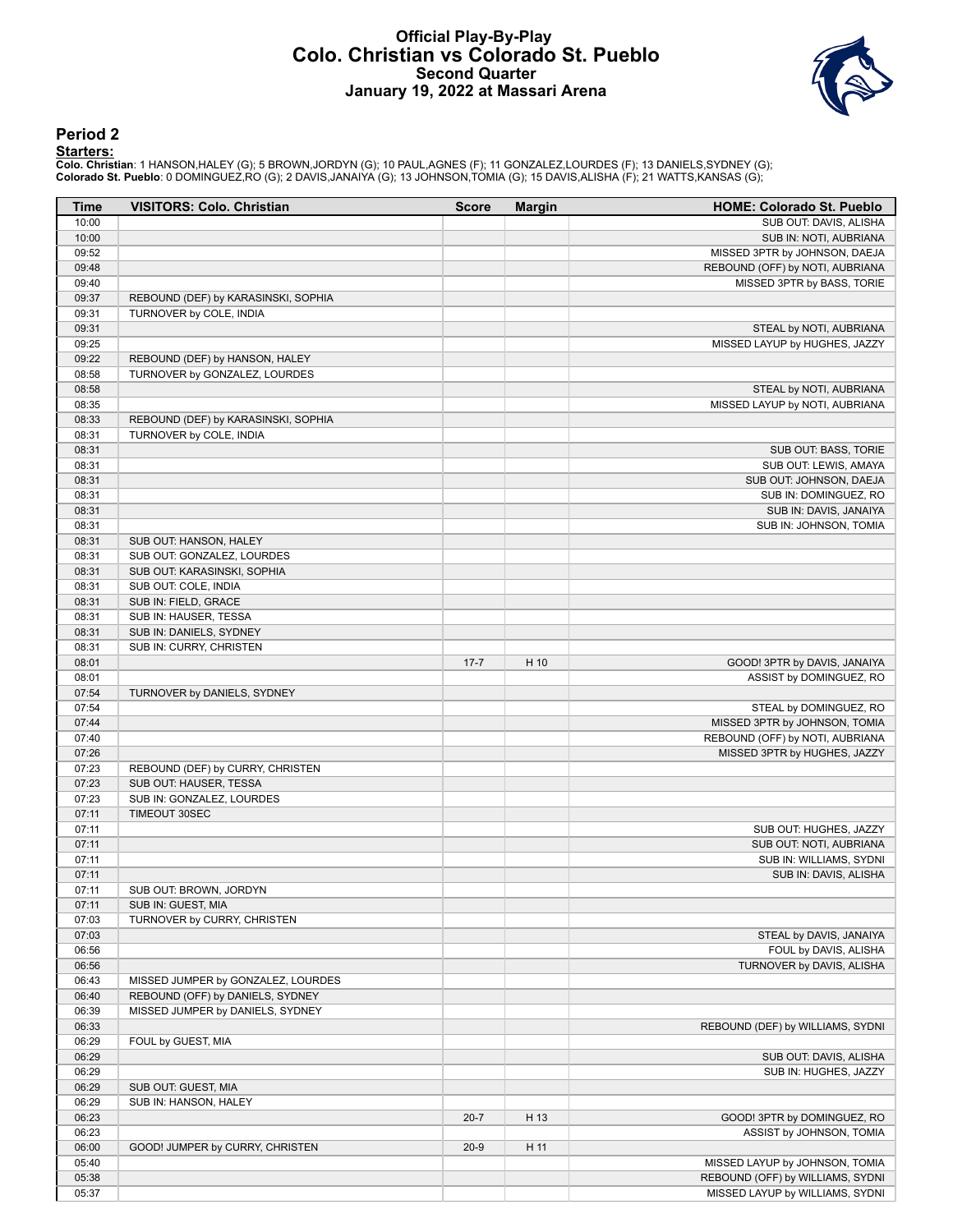| Time           | <b>VISITORS: Colo. Christian</b>                                     | <b>Score</b> | <b>Margin</b>  | <b>HOME: Colorado St. Pueblo</b>                              |
|----------------|----------------------------------------------------------------------|--------------|----------------|---------------------------------------------------------------|
| 05:35          | REBOUND (DEF) by HANSON, HALEY                                       |              |                |                                                               |
| 05:20          | MISSED LAYUP by DANIELS, SYDNEY                                      |              |                |                                                               |
| 05:17          | REBOUND (OFF) by FIELD, GRACE                                        |              |                |                                                               |
| 05:17          |                                                                      |              |                | FOUL by WILLIAMS, SYDNI                                       |
| 05:17<br>05:17 |                                                                      |              |                | SUB OUT: WILLIAMS, SYDNI                                      |
| 05:17          |                                                                      |              |                | SUB OUT: JOHNSON, TOMIA<br>SUB IN: BASS, TORIE                |
| 05:17          |                                                                      |              |                | SUB IN: WATTS, KANSAS                                         |
| 05:17          | SUB OUT: CURRY, CHRISTEN                                             |              |                |                                                               |
| 05:17          | SUB IN: BROWN, JORDYN                                                |              |                |                                                               |
| 05:17          | GOOD! FT by FIELD, GRACE                                             | $20 - 10$    | H 10           |                                                               |
| 05:17          | MISSED FT by FIELD, GRACE                                            |              |                |                                                               |
| 05:17          |                                                                      |              |                | REBOUND (DEF) by HUGHES, JAZZY                                |
| 05:06          | SUB OUT: FIELD, GRACE                                                |              |                |                                                               |
| 05:06          | SUB IN: HAUSER, TESSA                                                |              |                |                                                               |
| 04:57          |                                                                      | $22 - 10$    | H 12           | GOOD! JUMPER by HUGHES, JAZZY                                 |
| 04:57          |                                                                      |              |                | ASSIST by DOMINGUEZ, RO                                       |
| 04:44          | GOOD! JUMPER by HAUSER, TESSA                                        | 22-12        | H 10           |                                                               |
| 04:44<br>04:21 | ASSIST by HANSON, HALEY                                              |              |                | MISSED 3PTR by DAVIS, JANAIYA                                 |
| 04:18          | REBOUND (DEF) by DANIELS, SYDNEY                                     |              |                |                                                               |
| 04:08          | TURNOVER by GONZALEZ, LOURDES                                        |              |                |                                                               |
| 04:08          |                                                                      |              |                | STEAL by WATTS, KANSAS                                        |
| 04:02          |                                                                      |              |                | MISSED 3PTR by BASS, TORIE                                    |
| 03:59          |                                                                      |              |                | REBOUND (OFF) by WATTS, KANSAS                                |
| 03:58          |                                                                      |              |                | MISSED LAYUP by WATTS, KANSAS                                 |
| 03:56          |                                                                      |              |                | REBOUND (OFF) by WATTS, KANSAS                                |
| 03:54          |                                                                      |              |                | MISSED 3PTR by BASS, TORIE                                    |
| 03:52          | REBOUND (DEF) by HAUSER, TESSA                                       |              |                |                                                               |
| 03:46          | GOOD! LAYUP by BROWN, JORDYN [FB]                                    | $22 - 14$    | H <sub>8</sub> |                                                               |
| 03:46          | ASSIST by DANIELS, SYDNEY                                            |              |                |                                                               |
| 03:44<br>03:44 |                                                                      |              |                | TIMEOUT 30SEC<br>SUB OUT: DOMINGUEZ, RO                       |
| 03:44          |                                                                      |              |                | SUB OUT: BASS, TORIE                                          |
| 03:44          |                                                                      |              |                | SUB OUT: WATTS, KANSAS                                        |
| 03:44          |                                                                      |              |                | SUB IN: DIAL, MORGAN                                          |
| 03:44          |                                                                      |              |                | SUB IN: JOHNSON, TOMIA                                        |
| 03:44          |                                                                      |              |                | SUB IN: LEWIS, AMAYA                                          |
| 03:31          |                                                                      | $25 - 14$    | H 11           | GOOD! 3PTR by HUGHES, JAZZY                                   |
| 03:31          |                                                                      |              |                | ASSIST by JOHNSON, TOMIA                                      |
| 03:16          | MISSED LAYUP by BROWN, JORDYN                                        |              |                |                                                               |
| 03:16          |                                                                      |              |                | BLOCK by HUGHES, JAZZY                                        |
| 03:10          |                                                                      |              |                | REBOUND (DEF) by HUGHES, JAZZY                                |
| 03:09<br>03:09 |                                                                      | $27 - 14$    | H 13           | GOOD! JUMPER by JOHNSON, TOMIA [FB]<br>ASSIST by LEWIS, AMAYA |
| 02:43          | MISSED JUMPER by HAUSER, TESSA                                       |              |                |                                                               |
| 02:40          |                                                                      |              |                | REBOUND (DEF) by LEWIS, AMAYA                                 |
| 02:20          |                                                                      |              |                | TURNOVER by LEWIS, AMAYA                                      |
| 02:20          |                                                                      |              |                | SUB OUT: HUGHES, JAZZY                                        |
| 02:20          |                                                                      |              |                | SUB IN: NOTI, AUBRIANA                                        |
| 02:20          | SUB OUT: HAUSER, TESSA                                               |              |                |                                                               |
| 02:20          | SUB OUT: GONZALEZ, LOURDES                                           |              |                |                                                               |
| 02:20          | SUB OUT: DANIELS, SYDNEY                                             |              |                |                                                               |
| 02:20          | SUB IN: FIELD, GRACE                                                 |              |                |                                                               |
| 02:20          | SUB IN: COLE, INDIA                                                  |              |                |                                                               |
| 02:20          | SUB IN: CURRY, CHRISTEN                                              |              |                |                                                               |
| 02:17<br>01:55 | TURNOVER by HANSON, HALEY                                            |              |                | MISSED LAYUP by NOTI, AUBRIANA                                |
| 01:53          |                                                                      |              |                | REBOUND (OFF) by NOTI, AUBRIANA                               |
| 01:53          | FOUL by COLE, INDIA                                                  |              |                |                                                               |
| 01:53          |                                                                      | $28 - 14$    | H 14           | GOOD! FT by NOTI, AUBRIANA                                    |
| 01:53          |                                                                      | 29-14        | H 15           | GOOD! FT by NOTI, AUBRIANA                                    |
| 01:40          | MISSED LAYUP by FIELD, GRACE                                         |              |                |                                                               |
| 01:38          | REBOUND (OFF) by FIELD, GRACE                                        |              |                |                                                               |
| 01:37          | GOOD! LAYUP by FIELD, GRACE                                          | 29-16        | H 13           |                                                               |
| 01:37          |                                                                      |              |                | FOUL by NOTI, AUBRIANA                                        |
| 01:37          | SUB OUT: BROWN, JORDYN                                               |              |                |                                                               |
| 01:37          | SUB IN: KARASINSKI, SOPHIA                                           |              |                |                                                               |
| 01:37          | MISSED FT by FIELD, GRACE                                            |              |                |                                                               |
| 01:37<br>01:31 | REBOUND (OFF) by CURRY, CHRISTEN<br>MISSED JUMPER by CURRY, CHRISTEN |              |                |                                                               |
| 01:29          |                                                                      |              |                | REBOUND (DEF) by NOTI, AUBRIANA                               |
| 01:26          | FOUL by CURRY, CHRISTEN                                              |              |                |                                                               |
| 01:26          |                                                                      |              |                | MISSED LAYUP by JOHNSON, TOMIA                                |
| 01:26          | REBOUND (DEF) by COLE, INDIA                                         |              |                |                                                               |
| 01:17          |                                                                      |              |                | SUB OUT: JOHNSON, TOMIA                                       |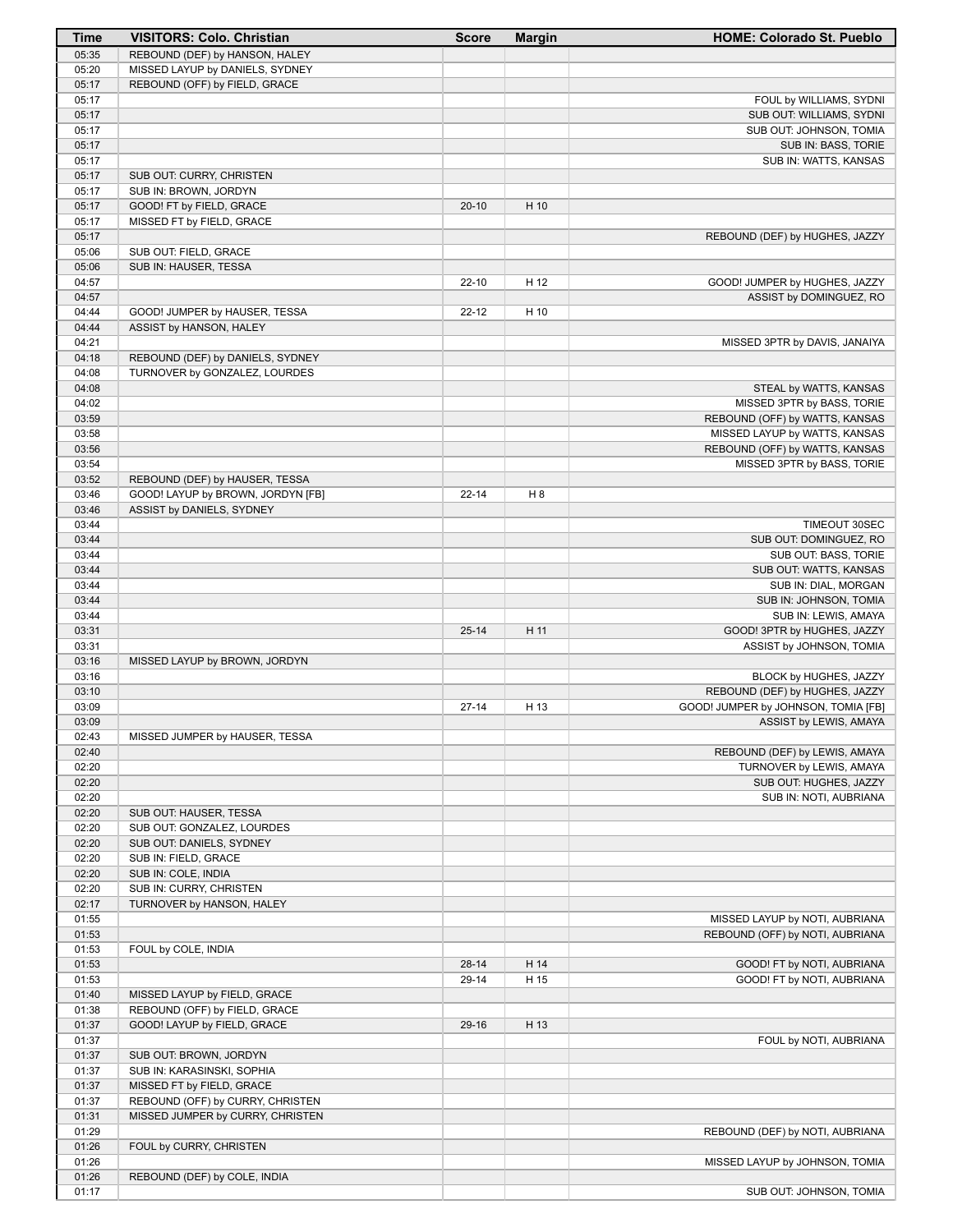| <b>Time</b> | <b>VISITORS: Colo. Christian</b>   | <b>Score</b> | <b>Margin</b> | <b>HOME: Colorado St. Pueblo</b> |
|-------------|------------------------------------|--------------|---------------|----------------------------------|
| 01:17       |                                    |              |               | SUB IN: DOMINGUEZ, RO            |
| 01:17       | SUB OUT: COLE, INDIA               |              |               |                                  |
| 01:17       | SUB IN: GONZALEZ, LOURDES          |              |               |                                  |
| 01:17       |                                    |              |               | SUB OUT: NOTI, AUBRIANA          |
| 01:17       |                                    |              |               | SUB IN: HUGHES, JAZZY            |
| 01:10       | TURNOVER by GONZALEZ, LOURDES      |              |               |                                  |
| 01:09       |                                    | $32 - 16$    | H 16          | GOOD! 3PTR by DIAL, MORGAN       |
| 01:09       |                                    |              |               | ASSIST by HUGHES, JAZZY          |
| 00:54       | GOOD! LAYUP by HANSON, HALEY       | $32 - 18$    | H 14          |                                  |
| 00:39       |                                    |              |               | MISSED JUMPER by HUGHES, JAZZY   |
| 00:36       | REBOUND (DEF) by GONZALEZ, LOURDES |              |               |                                  |
| 00:18       |                                    |              |               | FOUL by LEWIS, AMAYA             |
| 00:18       | GOOD! FT by GONZALEZ, LOURDES      | $32 - 19$    | H 13          |                                  |
| 00:18       | GOOD! FT by GONZALEZ, LOURDES      | $32 - 20$    | H 12          |                                  |
| 00:01       |                                    |              |               | MISSED LAYUP by LEWIS, AMAYA     |
| 00:00       | REBOUND (DEF) by FIELD, GRACE      |              |               |                                  |

# **Colo. Christian 20, Colorado St. Pueblo 32**

| <b>Points (This Period)</b> | CCU           | <b>CSUP</b>   |
|-----------------------------|---------------|---------------|
| In the Paint                |               |               |
| Off Turns                   |               |               |
| 2nd Chance                  |               |               |
| Fast Break                  |               |               |
| Bench                       |               | 10            |
| Per Poss                    | 0.722<br>7/18 | 0.947<br>7/19 |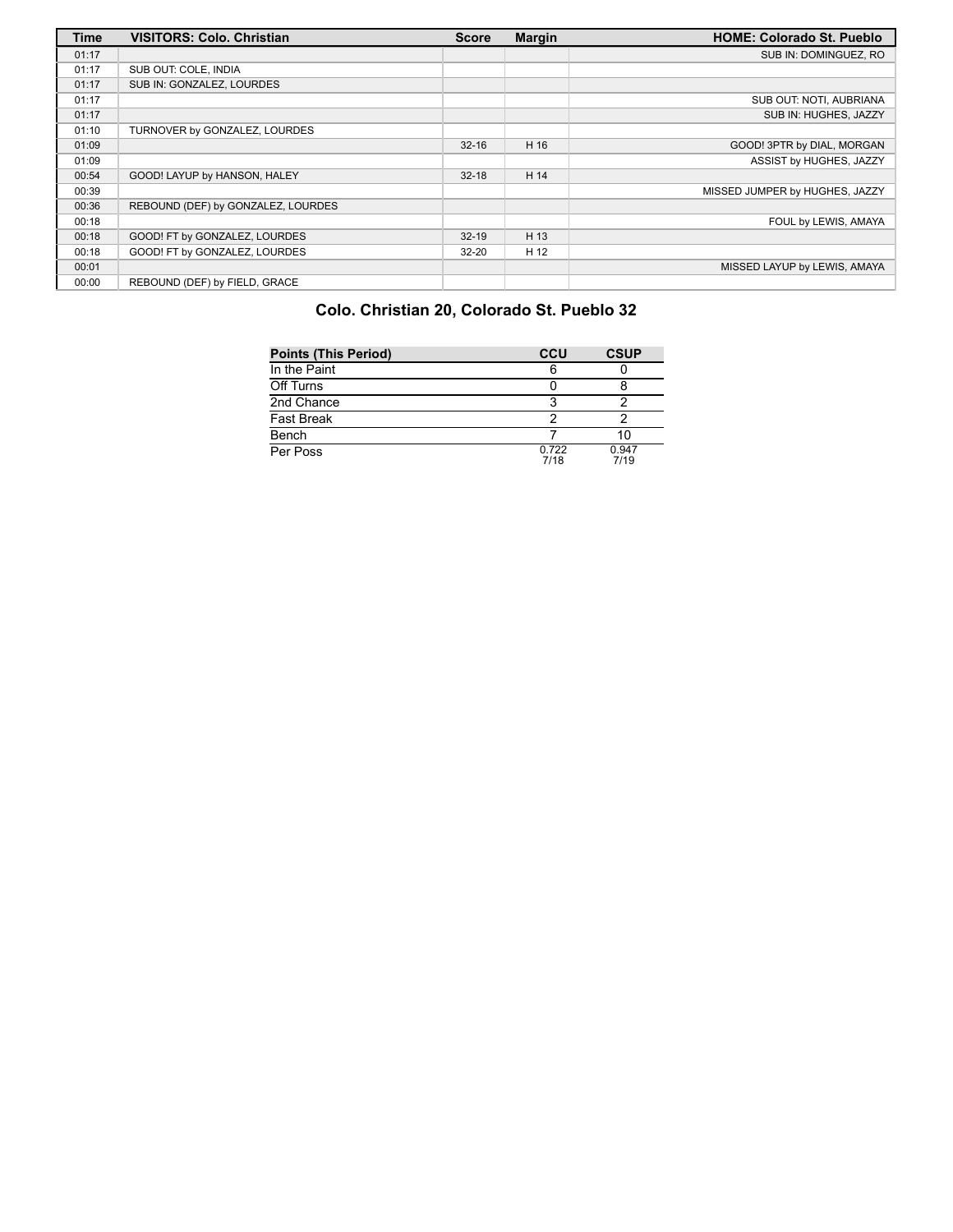### **Official Box Score Colo. Christian vs Colorado St. Pueblo Second Half Statistics Only January 19, 2022 at Massari Arena**



# **Colo. Christian 22**

| No. | Player                   | S | <b>Pts</b> | <b>FG</b> | 3FG     | <b>FT</b> | <b>OR</b>    | <b>DR</b> | <b>TR</b>      | PF             | A | <b>TO</b> | <b>Blk</b> | Stl      | <b>Min</b> | $+/-$    |
|-----|--------------------------|---|------------|-----------|---------|-----------|--------------|-----------|----------------|----------------|---|-----------|------------|----------|------------|----------|
| 01  | HANSON, HALEY            | G | 4          | $2 - 7$   | $0 - 2$ | $0-0$     | 0            | 0         | $\mathbf{0}$   | $\mathbf{0}$   | 0 | 2         | $\Omega$   | 0        | 16         | $-7$     |
| 02  | FIELD, GRACE             | F | $\Omega$   | $0 - 0$   | $0 - 0$ | $0-0$     | 1            | 0         | 1              | $\overline{2}$ |   | 0         | 0          | 1        | 8          | $-4$     |
| 03  | <b>HAUSER, TESSA</b>     | F | $\Omega$   | $0 - 0$   | $0 - 0$ | $0 - 0$   | 0            | 1         | 1              | $\Omega$       | 0 | 2         | $\Omega$   | 0        | 3          | $-4$     |
| 05  | <b>BROWN, JORDYN</b>     | G | 12         | $5 - 8$   | $1 - 3$ | $1 - 3$   | $\Omega$     | $\Omega$  | $\Omega$       | 3              | 1 | 2         | $\Omega$   | 1        | 14         | $-6$     |
| 10  | PAUL, AGNES              | F | 0          | $0 - 2$   | $0 - 0$ | $0 - 0$   | 0            | 1         | 1              | 2              | 0 | 1         | 0          | 1        | 10         | $-7$     |
| 11  | <b>GONZALEZ, LOURDES</b> | F | 3          | $1 - 2$   | $0 - 0$ | $1 - 2$   | 3            | 3         | 6              | 3              | 1 | 2         | 0          | $\Omega$ | 13         | $-1$     |
| 13  | DANIELS, SYDNEY          | G | 0          | $0 - 1$   | $0 - 0$ | $0-0$     | 0            | 0         | $\mathbf{0}$   | 1              | 0 | 2         | $\Omega$   | 0        | 11         | $-10$    |
| 14  | KARASINSKI, SOPHIA       | G | 3          | $1 - 4$   | $1 - 3$ | $0 - 0$   | 0            | 2         | 2              | 0              | 0 |           | 0          | $\Omega$ | 11         | $-3$     |
| 24  | <b>GUEST, MIA</b>        | G | 0          | $0 - 0$   | $0 - 0$ | $0-0$     | 0            | 0         | $\mathbf{0}$   | 0              | 0 | 0         | 0          | 0        | 3          | $-5$     |
| 33  | COLE, INDIA              | С | $\Omega$   | $0-0$     | $0 - 0$ | $0 - 0$   | $\mathbf{1}$ | 0         | 1              | $\Omega$       | 0 | $\Omega$  | 0          | $\Omega$ | 4          | -8       |
| 34  | <b>CURRY, CHRISTEN</b>   | G | 0          | $0 - 1$   | $0 - 0$ | $0-0$     | 0            | 0         | $\mathbf{0}$   | 0              | 0 | 4         | $\Omega$   | 1        | 6          | -9       |
| 52  | NEYLAND, ANGELA          | F | $\Omega$   | $0 - 0$   | $0 - 0$ | $0 - 0$   | 0            | $\Omega$  | $\Omega$       | $\Omega$       | 0 | $\Omega$  | 0          | $\Omega$ | 2          | $-4$     |
|     | <b>TEAM</b>              |   | 0          | $0 - 0$   | $0 - 0$ | $0 - 0$   |              | 1         | $\overline{2}$ | $\Omega$       | 0 | 0         | $\Omega$   | 0        | 0          | 0        |
|     | <b>TOTALS</b>            |   | $22 \,$    | $9 - 25$  | $2 - 8$ | $2 - 5$   | 6            | 8         | 14             | 11             | 3 | 16        | $\bf{0}$   | 4        | 100        | $\bf{0}$ |

| <b>Shooting By Period</b><br>Period | FG       | FG%   | 3FG      | 3FG%  | FT    | FT%   | Last FG Half: CCU 4th-03:16 |
|-------------------------------------|----------|-------|----------|-------|-------|-------|-----------------------------|
| 2nd Half                            | $9 - 25$ | 36%   | $2 - 8$  | 25%   | $2-5$ | 40%   |                             |
| Game                                | 16-52    | 30.8% | $2 - 12$ | 16.7% | 8-16  | 50.0% |                             |

# **Colorado St. Pueblo 36**

| No. | Player                | S  | Pts           | <b>FG</b> | 3FG      | <b>FT</b> | <b>OR</b>      | <b>DR</b> | TR       | PF             | A        | TO             | <b>Blk</b>   | Stl      | Min            | $+/-$          |
|-----|-----------------------|----|---------------|-----------|----------|-----------|----------------|-----------|----------|----------------|----------|----------------|--------------|----------|----------------|----------------|
| 00  | DOMINGUEZ, RO         | G  | 3             | 1-1       | 1-1      | $0-0$     | 0              | 0         | 0        | 0              | 0        | 3              | 0            | 0        | 9              | 5              |
| 02  | DAVIS, JANAIYA        | G  | $\mathcal{P}$ | $1 - 2$   | $0 - 1$  | $0 - 0$   | $\mathbf{1}$   | 2         | 3        | 0              | 4        | 0              | $\mathbf{0}$ |          | 14             | 10             |
| 03  | WILLIAMS, SYDNI       | F. | 3             | $1 - 1$   | $0 - 0$  | $1 - 2$   | 1              | 3         | 4        | $\overline{2}$ | 1        |                | 0            |          | 5              | 6              |
| 04  | <b>BASS, TORIE</b>    | G  | 0             | $0 - 0$   | $0 - 0$  | $0 - 0$   | $\mathbf{0}$   |           |          |                |          | $\overline{2}$ | $\mathbf{0}$ | 0        | 6              | 5              |
| 10  | DIAL, MORGAN          | G  | 11            | $3 - 7$   | $3 - 7$  | $2 - 2$   | 0              | 0         | 0        | 0              | 0        | 0              | $\mathbf{0}$ | 0        | 9              | 10             |
| 13  | <b>JOHNSON, TOMIA</b> | G  | 0             | $0 - 2$   | $0 - 1$  | $0 - 0$   | $\mathbf{0}$   | $\Omega$  | $\Omega$ | $\mathcal{P}$  | 1        | 2              | $\Omega$     |          | 9              | 1              |
| 15  | DAVIS, ALISHA         | F  | 4             | $2 - 4$   | $0 - 0$  | $0 - 0$   | 1              |           | 2        | 2              | 0        | 1              |              | 3        | 12             | 12             |
| 21  | <b>WATTS, KANSAS</b>  | G  | 5             | $1 - 2$   | $0 - 0$  | $3-6$     | $\overline{2}$ | 0         | 2        | 0              | $\Omega$ | 0              | $\Omega$     |          | $\overline{7}$ | $\overline{4}$ |
| 22  | LEWIS, AMAYA          | F  | 0             | $0 - 2$   | $0 - 0$  | $0 - 0$   | 1              |           | 2        |                | 1        | ◢              | 0            |          | 11             | 7              |
| 24  | JOHNSON, DAEJA        | F  | 4             | $2 - 2$   | $0 - 0$  | $0 - 0$   | $\Omega$       | 0         | $\Omega$ | 0              | $\Omega$ | 0              | 0            |          | 3              | 4              |
| 32  | HUGHES, JAZZY         | F  | 4             | $1 - 2$   | $0 - 0$  | $2 - 3$   | 0              | 2         | 2        | 0              | 1        | 1              | 0            | $\Omega$ | 8              | 4              |
| 34  | NOTI, AUBRIANA        | F  | 0             | $0 - 0$   | $0 - 0$  | $0 - 0$   | 0              | 2         | 2        |                | 0        |                | 0            | $\Omega$ | 7              | 2              |
|     | <b>TEAM</b>           |    | 0             | $0-0$     | $0 - 0$  | $0 - 0$   | 0              | 0         | 0        | 0              | 0        | 2              | 0            | $\Omega$ | $\mathbf{0}$   | 0              |
|     | <b>TOTALS</b>         |    |               | 36 12-25  | $4 - 10$ | $8 - 13$  | 6              | 12        | 18       | 9              | 9        | 14             |              | 9        | 100            | $\bf{0}$       |

| <b>Shooting By Period</b><br>Period | FG        | FG%   | 3FG      | 3FG%            | FТ        | FT%   | La |
|-------------------------------------|-----------|-------|----------|-----------------|-----------|-------|----|
| 2nd Half                            | $12 - 25$ | 48%   | 4-10     | 40 <sup>%</sup> | $8-13$    | 62%   |    |
| Game                                | 24-62     | 38.7% | $9 - 26$ | 34.6%           | $11 - 16$ | 68.8% |    |

*Last FG Half:* CSUP 4th-01:02

| Game Notes:                   |  | <b>- тот</b><br>3rd<br>4th<br>1st<br>2nd<br><b>Score</b> |    |    |    | <b>Points from (This Period)</b> | <b>CCU CSUP</b> |                   |  |    |
|-------------------------------|--|----------------------------------------------------------|----|----|----|----------------------------------|-----------------|-------------------|--|----|
| Officials:<br>Attendance: 489 |  | ccu                                                      |    |    |    |                                  | 42              | In the Paint      |  | 14 |
|                               |  | <b>CSUP</b>                                              | 14 | 18 | 13 | 23                               | 68              | Off Turns         |  |    |
| Start Time: 10:00 PM          |  |                                                          |    |    |    |                                  |                 | 2nd Chance        |  |    |
| Conference Game:              |  |                                                          |    |    |    |                                  |                 | <b>Fast Break</b> |  |    |
|                               |  |                                                          |    |    |    |                                  |                 | Bench             |  | つつ |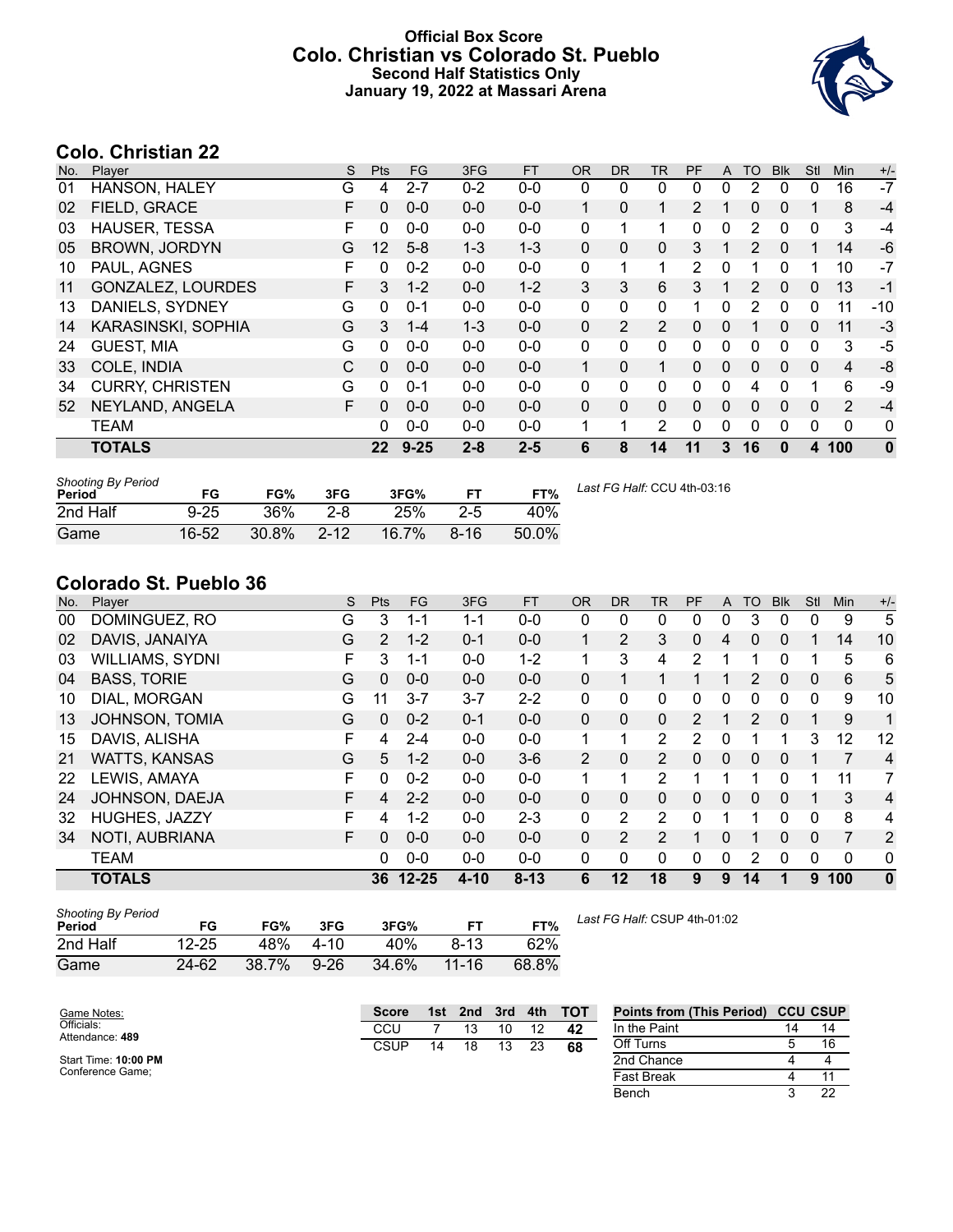### **Official Box Score Colo. Christian vs Colorado St. Pueblo Third Quarter Statistics Only January 19, 2022 at Massari Arena**



# **Colo. Christian 22**

| No. | Plaver                   | S  | <b>Pts</b>            | <b>FG</b> | 3FG     | <b>FT</b> | 0R           | <b>DR</b>    | TR | <b>PF</b> | $\mathsf{A}$ | TO       | <b>BIK</b> | <b>Stl</b>   | Min          | $+/-$          |
|-----|--------------------------|----|-----------------------|-----------|---------|-----------|--------------|--------------|----|-----------|--------------|----------|------------|--------------|--------------|----------------|
| 01  | <b>HANSON, HALEY</b>     | G  | 0                     | $0 - 3$   | $0 - 1$ | $0-0$     | 0            | 0            | 0  | 0         | 0            |          | 0          | $\Omega$     | 10           | $-2$           |
| 05  | <b>BROWN, JORDYN</b>     | G  | 5                     | $2 - 4$   | $0 - 1$ | $1 - 3$   | $\Omega$     | $\mathbf{0}$ | 0  | 0         |              | 2        | 0          |              | 8            | $\mathbf 0$    |
| 10  | PAUL, AGNES              | F  | 0                     | $0 - 1$   | $0 - 0$ | $0-0$     | $\mathbf{0}$ |              | 1  | 1         | $\Omega$     |          | 0          |              | 6            | $-2$           |
| 11  | <b>GONZALEZ, LOURDES</b> | F  | $\mathbf{2}^{\prime}$ | $1 - 2$   | $0 - 0$ | $0-0$     | 3            | 2            | 5  |           |              |          | 0          | $\mathbf{0}$ | 8            | $\mathbf 0$    |
| 13  | DANIELS, SYDNEY          | G  | 0                     | $0 - 1$   | $0 - 0$ | $0-0$     | $\Omega$     | $\mathbf{0}$ | 0  |           | $\Omega$     | 0        | 0          | $\Omega$     | 5            | -6             |
| 02  | FIELD, GRACE             | F  | $\Omega$              | $0 - 0$   | $0 - 0$ | $0 - 0$   | $\mathbf{1}$ | $\mathbf{0}$ | 1  |           | 0            | 0        | 0          |              | 5            | $-4$           |
| 03  | HAUSER, TESSA            | F  | 0                     | $0 - 0$   | $0 - 0$ | $0 - 0$   | $\Omega$     | 0            | 0  | 0         | $\Omega$     | 0        | 0          | $\mathbf 0$  | 1            | 0              |
| 14  | KARASINSKI, SOPHIA       | G  | 3                     | $1 - 3$   | $1 - 3$ | $0-0$     | $\mathbf{0}$ |              | 1  | 0         | $\mathbf{0}$ |          | 0          | $\mathbf{0}$ | 5            | $\overline{2}$ |
| 24  | <b>GUEST, MIA</b>        | G  | $\Omega$              | $0 - 0$   | $0 - 0$ | $0-0$     | $\Omega$     | $\Omega$     | 0  | 0         | $\Omega$     | 0        | 0          | $\Omega$     | $\Omega$     | 0              |
| 33  | COLE, INDIA              | C  | $\Omega$              | $0 - 0$   | $0 - 0$ | $0 - 0$   | $\mathbf{0}$ | $\mathbf{0}$ | 0  | 0         | $\Omega$     | $\Omega$ | 0          | $\Omega$     | $\mathbf{0}$ | $\mathbf 0$    |
| 34  | <b>CURRY, CHRISTEN</b>   | G  | $\Omega$              | $0 - 1$   | $0 - 0$ | $0-0$     | $\Omega$     | $\Omega$     | 0  | 0         | $\Omega$     | 1        | 0          | $\Omega$     | 2            | $-3$           |
| 52  | NEYLAND, ANGELA          | F. | $\Omega$              | $0 - 0$   | $0 - 0$ | $0 - 0$   | $\mathbf{0}$ | $\mathbf{0}$ | 0  | 0         | $\Omega$     | 0        | 0          | $\Omega$     | $\mathbf{0}$ | $\mathbf 0$    |
|     | <b>TEAM</b>              |    |                       | $0 - 0$   |         |           | $\Omega$     | 1            | 1  | 0         |              | 0        |            |              |              |                |
|     | <b>TOTALS</b>            |    | 10                    | $4 - 15$  | $1 - 5$ | $1 - 3$   | 4            | 5            | 9  | 4         | $\mathbf{2}$ |          | 0          | 3            | 50           |                |

| <b>Shooting By Period</b><br>Period | FG    | FG%   | 3FG      | 3FG%  |          | FT%   |
|-------------------------------------|-------|-------|----------|-------|----------|-------|
| 2nd Half                            | ი-ი   | $0\%$ | ი-ი      | $0\%$ | ი-ი      | $0\%$ |
| Game                                | 16-52 | 30.8% | $2 - 12$ | 16.7% | $8 - 16$ | 50.0% |

# **Colorado St. Pueblo 36**

| No. | Player                 | S  | Pts            | <b>FG</b> | 3FG     | <b>FT</b> | <b>OR</b> | <b>DR</b>      | <b>TR</b>      | PF | A            | <b>TO</b>    | <b>Blk</b> | Stl          | Min      | $+/-$       |
|-----|------------------------|----|----------------|-----------|---------|-----------|-----------|----------------|----------------|----|--------------|--------------|------------|--------------|----------|-------------|
| 00  | DOMINGUEZ, RO          | G  | 0              | $0 - 0$   | $0 - 0$ | $0-0$     | 0         | 0              | 0              | 0  | 0            | 2            | 0          | 0            | 5        | 0           |
| 02  | DAVIS, JANAIYA         | G  | $\overline{2}$ | $1 - 2$   | $0 - 1$ | $0 - 0$   | 0         |                | 1              | 0  |              | 0            | 0          |              |          | 3           |
| 13  | <b>JOHNSON, TOMIA</b>  | G  | 0              | $0 - 0$   | $0 - 0$ | $0-0$     | 0         | 0              | 0              | 2  | 0            | 2            | 0          | 0            | 3        | 0           |
| 15  | DAVIS, ALISHA          | F  | $\mathbf{0}$   | $0 - 2$   | $0 - 0$ | $0 - 0$   |           |                | $\overline{2}$ |    | 0            |              | 0          |              | 5        | 2           |
| 21  | <b>WATTS, KANSAS</b>   | G  | 3              | $0 - 1$   | $0 - 0$ | $3 - 4$   | 1         | 0              | 1              | 0  | 0            | 0            | 0          | 0            | 3        | 3           |
| 03  | <b>WILLIAMS, SYDNI</b> | F  | 2              | $1 - 1$   | $0 - 0$ | $0 - 0$   | 0         |                | 1              |    | 0            | 0            | 0          | $\mathbf{0}$ |          | 0           |
| 04  | <b>BASS, TORIE</b>     | G  | $\Omega$       | $0 - 0$   | $0 - 0$ | $0 - 0$   | 0         |                | 1              |    | 0            |              | 0          | 0            | 2        | $\mathbf 0$ |
| 10  | DIAL, MORGAN           | G  | 6              | $2 - 4$   | $2 - 4$ | $0 - 0$   | $\Omega$  | 0              | 0              | 0  | $\mathbf{0}$ | $\Omega$     | 0          | $\mathbf{0}$ | 5        | 3           |
| 22  | LEWIS, AMAYA           | F  | $\Omega$       | $0 - 2$   | $0 - 0$ | $0 - 0$   | 1         | 1              | $\overline{2}$ |    |              |              | 0          |              | 9        | 3           |
| 24  | JOHNSON, DAEJA         | F  | $\Omega$       | $0 - 0$   | $0 - 0$ | $0 - 0$   | $\Omega$  | 0              | $\mathbf{0}$   | 0  | $\Omega$     | $\Omega$     | $\Omega$   | $\Omega$     | $\Omega$ | $\mathbf 0$ |
| 32  | HUGHES, JAZZY          | F. | 0              | $0 - 0$   | $0 - 0$ | $0-0$     | 0         | $\overline{2}$ | $\overline{2}$ | 0  |              | 1            | 0          | $\Omega$     | 5        | 3           |
| 34  | NOTI, AUBRIANA         | F. | $\Omega$       | $0 - 0$   | $0 - 0$ | $0 - 0$   | 0         | $\overline{2}$ | $\overline{2}$ | 0  | $\Omega$     |              | 0          | $\mathbf{0}$ | 5        | $-2$        |
|     | <b>TEAM</b>            |    |                | $0 - 0$   |         |           | 0         | 0              | $\mathbf{0}$   | 0  |              | $\mathbf{0}$ |            |              |          |             |
|     | <b>TOTALS</b>          |    | 13             | $4 - 12$  | $2 - 5$ | $3 - 4$   | 3         | 9              | 12             | 6  | 3            | 9            | 0          | 3            | 50       |             |

| <b>Shooting By Period</b><br>Period | FG        | FG%   | 3FG        | 3FG%  | FT        | FT%   |
|-------------------------------------|-----------|-------|------------|-------|-----------|-------|
| 2nd Half                            | 0-0       | ገ%    | <u>ດ-ດ</u> | $0\%$ | 0-0       | $0\%$ |
| Game                                | $24 - 62$ | 38.7% | $9 - 26$   | 34.6% | $11 - 16$ | 68.8% |

| Game Notes:                   |  | <b>Score</b> | <b>TOT</b><br>3rd<br>4th<br>1st.<br>2nd |    |    |    |    | <b>Points (This Period)</b> |               | <b>CCU CSUP</b> |
|-------------------------------|--|--------------|-----------------------------------------|----|----|----|----|-----------------------------|---------------|-----------------|
| Officials:<br>Attendance: 489 |  | CCU          |                                         |    | 10 | 12 | 42 | In the Paint                | 6             |                 |
|                               |  | CSUP         | 14                                      | 18 | 13 | 23 | 68 | Off Turns                   |               |                 |
| Start Time: 10:00 PM          |  |              |                                         |    |    |    |    | 2nd Chance                  |               |                 |
| Conference Game:              |  |              |                                         |    |    |    |    | <b>Fast Break</b>           |               |                 |
|                               |  |              |                                         |    |    |    |    | Bench                       |               | 8               |
|                               |  |              |                                         |    |    |    |    | Per Poss                    | 0.526<br>5/19 | 0.650<br>6/20   |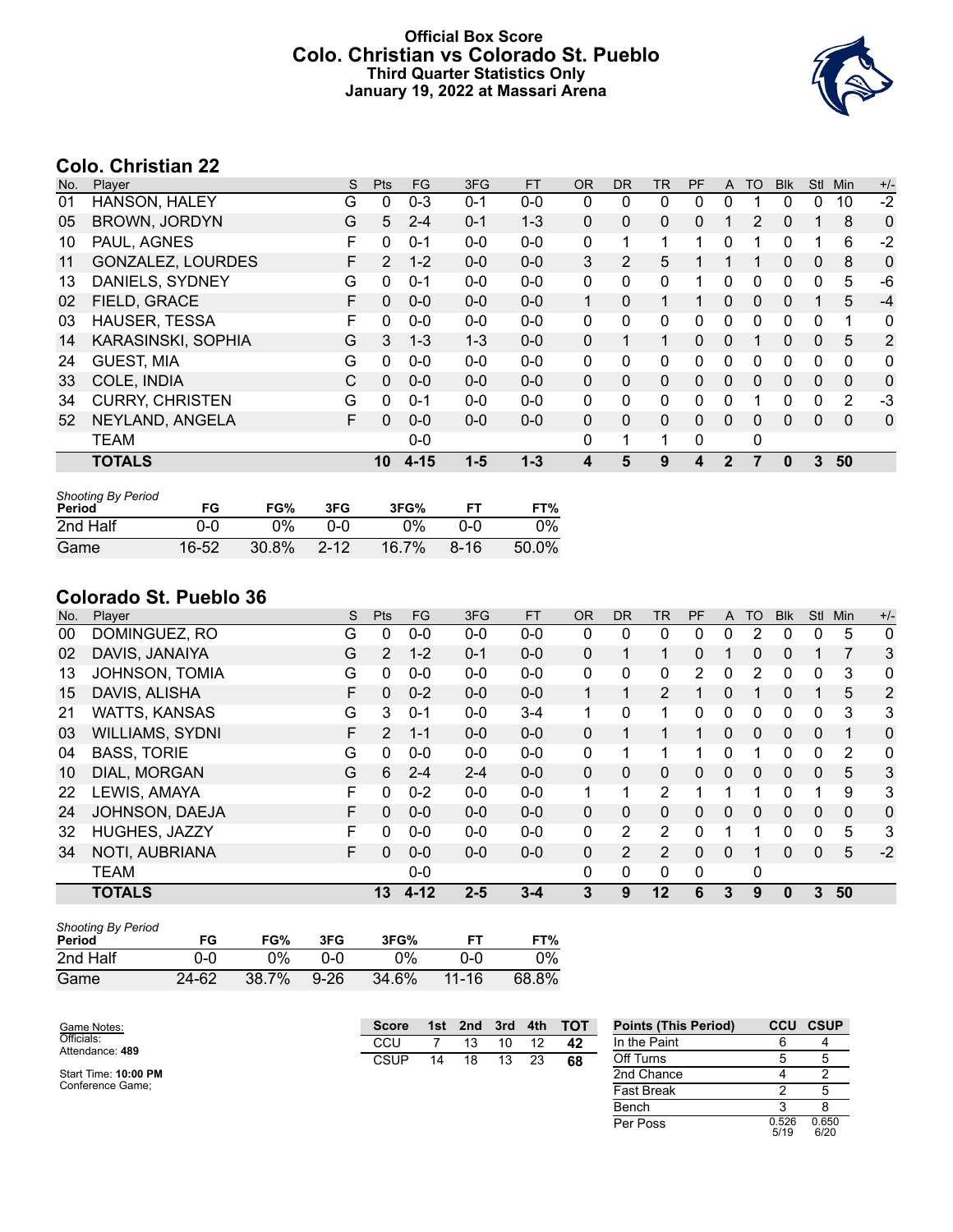#### **Official Play-By-Play Colo. Christian vs Colorado St. Pueblo Third Quarter January 19, 2022 at Massari Arena**



#### **Period 3**

<mark>Starters:</mark><br>Colo. Christian: 1 HANSON,HALEY (G); 5 BROWN,JORDYN (G); 10 PAUL,AGNES (F); 11 GONZALEZ,LOURDES (F); 13 DANIELS,SYDNEY (G);<br>Colorado St. Pueblo: 0 DOMINGUEZ,RO (G); 2 DAVIS,JANAIYA (G); 13 JOHNSON,TOMIA (G); 15

| Time           | <b>VISITORS: Colo. Christian</b>                               | <b>Score</b> | <b>Margin</b> | <b>HOME: Colorado St. Pueblo</b>                     |
|----------------|----------------------------------------------------------------|--------------|---------------|------------------------------------------------------|
| 10:00          |                                                                |              |               | SUB OUT: DIAL, MORGAN                                |
| 10:00          |                                                                |              |               | SUB OUT: LEWIS, AMAYA                                |
| 10:00          |                                                                |              |               | SUB OUT: HUGHES, JAZZY                               |
| 10:00          |                                                                |              |               | SUB IN: JOHNSON, TOMIA                               |
| 10:00          |                                                                |              |               | SUB IN: DAVIS, ALISHA                                |
| 10:00          |                                                                |              |               | SUB IN: WATTS, KANSAS                                |
| 10:00          | SUB OUT: FIELD, GRACE                                          |              |               |                                                      |
| 10:00          | SUB OUT: KARASINSKI, SOPHIA                                    |              |               |                                                      |
| 10:00          | SUB OUT: CURRY, CHRISTEN                                       |              |               |                                                      |
| 10:00<br>10:00 | SUB IN: BROWN, JORDYN<br>SUB IN: PAUL, AGNES                   |              |               |                                                      |
| 10:00          | SUB IN: DANIELS, SYDNEY                                        |              |               |                                                      |
| 09:48          |                                                                |              |               | TURNOVER by DAVIS, ALISHA                            |
| 09:48          | STEAL by PAUL, AGNES                                           |              |               |                                                      |
| 09:32          | TURNOVER by PAUL, AGNES                                        |              |               |                                                      |
| 09:32          |                                                                |              |               | STEAL by DAVIS, ALISHA                               |
| 09:14          |                                                                |              |               | FOUL by JOHNSON, TOMIA                               |
| 09:14          |                                                                |              |               | TURNOVER by JOHNSON, TOMIA                           |
| 09:14          |                                                                |              |               | SUB OUT: JOHNSON, TOMIA                              |
| 09:14          |                                                                |              |               | SUB IN: LEWIS, AMAYA                                 |
| 09:02          | TURNOVER by BROWN, JORDYN                                      |              |               |                                                      |
| 08:46          |                                                                |              |               | MISSED LAYUP by WATTS, KANSAS                        |
| 08:44          |                                                                |              |               | REBOUND (OFF) by WATTS, KANSAS                       |
| 08:43          | FOUL by GONZALEZ, LOURDES                                      |              |               |                                                      |
| 08:43          | SUB OUT: GONZALEZ, LOURDES                                     |              |               |                                                      |
| 08:43          | SUB IN: FIELD, GRACE                                           |              |               |                                                      |
| 08:43          |                                                                | 33-20        | H 13          | GOOD! FT by WATTS, KANSAS                            |
| 08:43          |                                                                | 34-20        | H 14          | GOOD! FT by WATTS, KANSAS                            |
| 08:16<br>08:14 | MISSED LAYUP by BROWN, JORDYN<br>REBOUND (OFF) by FIELD, GRACE |              |               |                                                      |
| 08:13          | TURNOVER by BROWN, JORDYN                                      |              |               |                                                      |
| 08:03          |                                                                |              |               | TURNOVER by LEWIS, AMAYA                             |
| 08:03          | STEAL by FIELD, GRACE                                          |              |               |                                                      |
| 07:51          | TURNOVER by HANSON, HALEY                                      |              |               |                                                      |
| 07:51          |                                                                |              |               | STEAL by DAVIS, JANAIYA                              |
| 07:40          |                                                                |              |               | MISSED LAYUP by DAVIS, ALISHA                        |
| 07:37          | REBOUND (DEF) by TEAM                                          |              |               |                                                      |
| 07:37          | SUB OUT: HANSON, HALEY                                         |              |               |                                                      |
| 07:37          | SUB IN: KARASINSKI, SOPHIA                                     |              |               |                                                      |
| 07:37          | SUB OUT: BROWN, JORDYN                                         |              |               |                                                      |
| 07:37          | SUB IN: CURRY, CHRISTEN                                        |              |               |                                                      |
| 07:25          | MISSED JUMPER by CURRY, CHRISTEN                               |              |               |                                                      |
| 07:22          |                                                                |              |               | REBOUND (DEF) by DAVIS, ALISHA                       |
| 07:12          | FOUL by FIELD, GRACE                                           |              |               |                                                      |
| 07:12          |                                                                |              |               | MISSED FT by WATTS, KANSAS                           |
| 07:12          |                                                                |              |               | REBOUND (DEADB) by TEAM<br>GOOD! FT by WATTS, KANSAS |
| 07:12          |                                                                | 35-20        | H 15          |                                                      |
| 07:12<br>07:12 |                                                                |              |               | SUB OUT: DOMINGUEZ, RO<br>SUB OUT: WATTS, KANSAS     |
| 07:12          |                                                                |              |               | SUB IN: DIAL, MORGAN                                 |
| 07:12          |                                                                |              |               | SUB IN: HUGHES, JAZZY                                |
| 07:12          | SUB OUT: FIELD, GRACE                                          |              |               |                                                      |
| 07:12          | SUB OUT: DANIELS, SYDNEY                                       |              |               |                                                      |
| 07:12          | SUB IN: HANSON, HALEY                                          |              |               |                                                      |
| 07:12          | SUB IN: GONZALEZ, LOURDES                                      |              |               |                                                      |
| 06:57          | MISSED JUMPER by PAUL, AGNES                                   |              |               |                                                      |
| 06:54          |                                                                |              |               | REBOUND (DEF) by DAVIS, JANAIYA                      |
| 06:50          |                                                                | 37-20        | H 17          | GOOD! LAYUP by DAVIS, JANAIYA [FB]                   |
| 06:33          |                                                                |              |               | FOUL by DAVIS, ALISHA                                |
| 06:33          |                                                                |              |               | SUB OUT: DAVIS, JANAIYA                              |
| 06:33          |                                                                |              |               | SUB OUT: DAVIS, ALISHA                               |
| 06:33          |                                                                |              |               | SUB IN: WILLIAMS, SYDNI                              |
| 06:33          |                                                                |              |               | SUB IN: JOHNSON, TOMIA                               |
| 06:29          | GOOD! JUMPER by GONZALEZ, LOURDES                              | 37-22        | H 15          |                                                      |
| 06:13          |                                                                | 39-22        | H 17          | GOOD! LAYUP by WILLIAMS, SYDNI                       |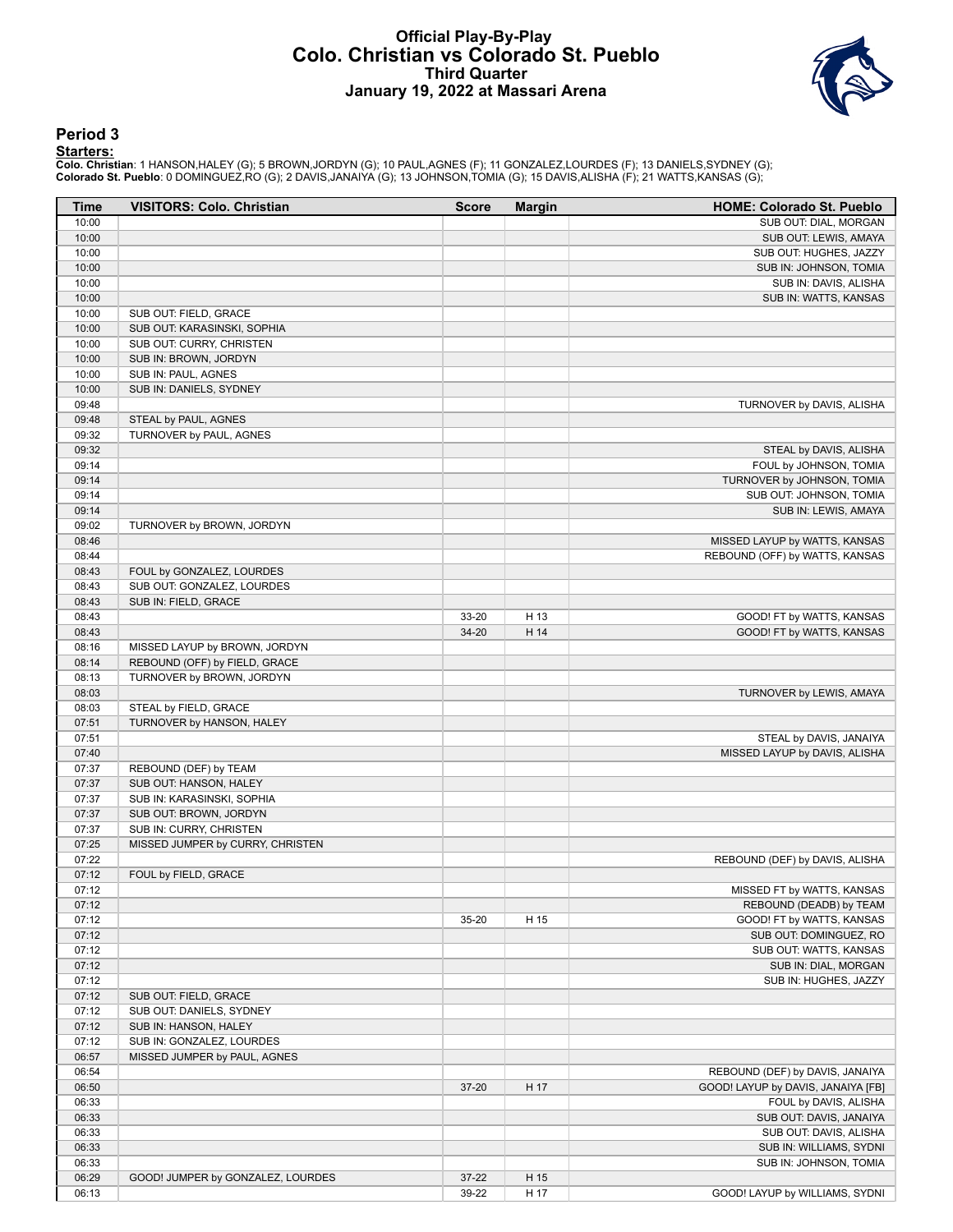| Time  | <b>VISITORS: Colo. Christian</b>    | <b>Score</b> | <b>Margin</b> | <b>HOME: Colorado St. Pueblo</b> |
|-------|-------------------------------------|--------------|---------------|----------------------------------|
| 06:13 |                                     |              |               | ASSIST by HUGHES, JAZZY          |
| 05:59 | TURNOVER by CURRY, CHRISTEN         |              |               |                                  |
| 05:59 | SUB OUT: PAUL, AGNES                |              |               |                                  |
| 05:59 | SUB OUT: CURRY, CHRISTEN            |              |               |                                  |
| 05:59 | SUB IN: HAUSER, TESSA               |              |               |                                  |
| 05:59 | SUB IN: BROWN, JORDYN               |              |               |                                  |
| 05:47 |                                     |              |               | TURNOVER by HUGHES, JAZZY        |
| 05:24 | MISSED LAYUP by GONZALEZ, LOURDES   |              |               |                                  |
| 05:22 |                                     |              |               | REBOUND (DEF) by WILLIAMS, SYDNI |
| 05:13 |                                     |              |               | MISSED 3PTR by DIAL, MORGAN      |
| 05:10 | REBOUND (DEF) by GONZALEZ, LOURDES  |              |               |                                  |
| 05:07 | MISSED 3PTR by HANSON, HALEY        |              |               |                                  |
| 05:05 | REBOUND (OFF) by GONZALEZ, LOURDES  |              |               |                                  |
| 05:05 |                                     |              |               | FOUL by WILLIAMS, SYDNI          |
| 05:05 |                                     |              |               | SUB OUT: WILLIAMS, SYDNI         |
| 05:05 |                                     |              |               | SUB IN: NOTI, AUBRIANA           |
| 05:05 | SUB OUT: HAUSER, TESSA              |              |               |                                  |
| 05:05 | SUB OUT: KARASINSKI, SOPHIA         |              |               |                                  |
| 05:05 | SUB IN: PAUL, AGNES                 |              |               |                                  |
| 05:05 | SUB IN: DANIELS, SYDNEY             |              |               |                                  |
| 05:05 | MISSED JUMPER by DANIELS, SYDNEY    |              |               |                                  |
| 05:04 |                                     |              |               | REBOUND (DEF) by HUGHES, JAZZY   |
| 05:00 | FOUL by PAUL, AGNES                 |              |               |                                  |
| 04:58 | <b>TIMEOUT MEDIA</b>                |              |               |                                  |
| 04:58 | SUB OUT: PAUL, AGNES                |              |               |                                  |
| 04:58 | SUB IN: FIELD, GRACE                |              |               |                                  |
| 04:44 |                                     |              |               | FOUL by JOHNSON, TOMIA           |
| 04:44 |                                     |              |               | TURNOVER by JOHNSON, TOMIA       |
| 04:44 |                                     |              |               | SUB OUT: JOHNSON, TOMIA          |
| 04:44 |                                     |              |               | SUB IN: BASS, TORIE              |
| 04:21 | TURNOVER by GONZALEZ, LOURDES       |              |               |                                  |
| 04:21 |                                     |              |               | STEAL by LEWIS, AMAYA            |
| 04:05 |                                     | 42-22        | H 20          | GOOD! 3PTR by DIAL, MORGAN       |
| 04:05 |                                     |              |               | ASSIST by LEWIS, AMAYA           |
| 03:39 | MISSED LAYUP by HANSON, HALEY       |              |               |                                  |
| 03:36 | REBOUND (OFF) by GONZALEZ, LOURDES  |              |               |                                  |
| 03:24 |                                     |              |               | FOUL by LEWIS, AMAYA             |
| 03:24 | GOOD! FT by BROWN, JORDYN           | 42-23        | H 19          |                                  |
| 03:24 | MISSED FT by BROWN, JORDYN          |              |               |                                  |
| 03:24 |                                     |              |               | REBOUND (DEF) by BASS, TORIE     |
| 03:14 |                                     |              |               | TURNOVER by BASS, TORIE          |
| 03:14 | STEAL by BROWN, JORDYN              |              |               |                                  |
| 03:11 | GOOD! LAYUP by BROWN, JORDYN        | 42-25        | H 17          |                                  |
| 03:11 |                                     |              |               |                                  |
|       |                                     |              |               | FOUL by BASS, TORIE              |
| 03:11 |                                     |              |               | SUB OUT: BASS, TORIE             |
| 03:11 |                                     |              |               | SUB IN: DAVIS, JANAIYA           |
| 03:11 | MISSED FT by BROWN, JORDYN          |              |               |                                  |
| 03:11 |                                     |              |               | REBOUND (DEF) by HUGHES, JAZZY   |
| 03:04 |                                     | 45-25        | H 20          | GOOD! 3PTR by DIAL, MORGAN [FB]  |
| 03:04 |                                     |              |               | ASSIST by DAVIS, JANAIYA         |
| 02:56 | MISSED LAYUP by HANSON, HALEY       |              |               |                                  |
| 02:54 |                                     |              |               | REBOUND (DEF) by NOTI, AUBRIANA  |
| 02:54 | FOUL by DANIELS, SYDNEY             |              |               |                                  |
| 02:53 | SUB OUT: DANIELS, SYDNEY            |              |               |                                  |
| 02:53 | SUB IN: KARASINSKI, SOPHIA          |              |               |                                  |
| 02:33 |                                     |              |               | MISSED 3PTR by DAVIS, JANAIYA    |
| 02:31 | REBOUND (DEF) by KARASINSKI, SOPHIA |              |               |                                  |
| 02:27 | TURNOVER by KARASINSKI, SOPHIA      |              |               |                                  |
| 02:10 |                                     |              |               | MISSED 3PTR by DIAL, MORGAN      |
| 02:08 | REBOUND (DEF) by GONZALEZ, LOURDES  |              |               |                                  |
| 02:04 | GOOD! LAYUP by BROWN, JORDYN [FB]   | 45-27        | H 18          |                                  |
| 02:04 | ASSIST by GONZALEZ, LOURDES         |              |               |                                  |
| 01:43 |                                     |              |               | TURNOVER by NOTI, AUBRIANA       |
| 01:43 |                                     |              |               | SUB OUT: DIAL, MORGAN            |
| 01:43 |                                     |              |               | SUB OUT: HUGHES, JAZZY           |
| 01:43 |                                     |              |               | SUB IN: DOMINGUEZ, RO            |
| 01:43 |                                     |              |               | SUB IN: DAVIS, ALISHA            |
| 01:43 | SUB OUT: FIELD, GRACE               |              |               |                                  |
| 01:43 | SUB IN: PAUL, AGNES                 |              |               |                                  |
| 01:28 | MISSED 3PTR by KARASINSKI, SOPHIA   |              |               |                                  |
| 01:24 |                                     |              |               | REBOUND (DEF) by NOTI, AUBRIANA  |
| 01:17 |                                     |              |               | TURNOVER by DOMINGUEZ, RO        |
| 01:04 | MISSED 3PTR by BROWN, JORDYN        |              |               |                                  |
| 01:01 | REBOUND (OFF) by GONZALEZ, LOURDES  |              |               |                                  |
| 00:56 | GOOD! 3PTR by KARASINSKI, SOPHIA    | 45-30        | H 15          |                                  |
| 00:56 | ASSIST by BROWN, JORDYN             |              |               |                                  |
|       |                                     |              |               |                                  |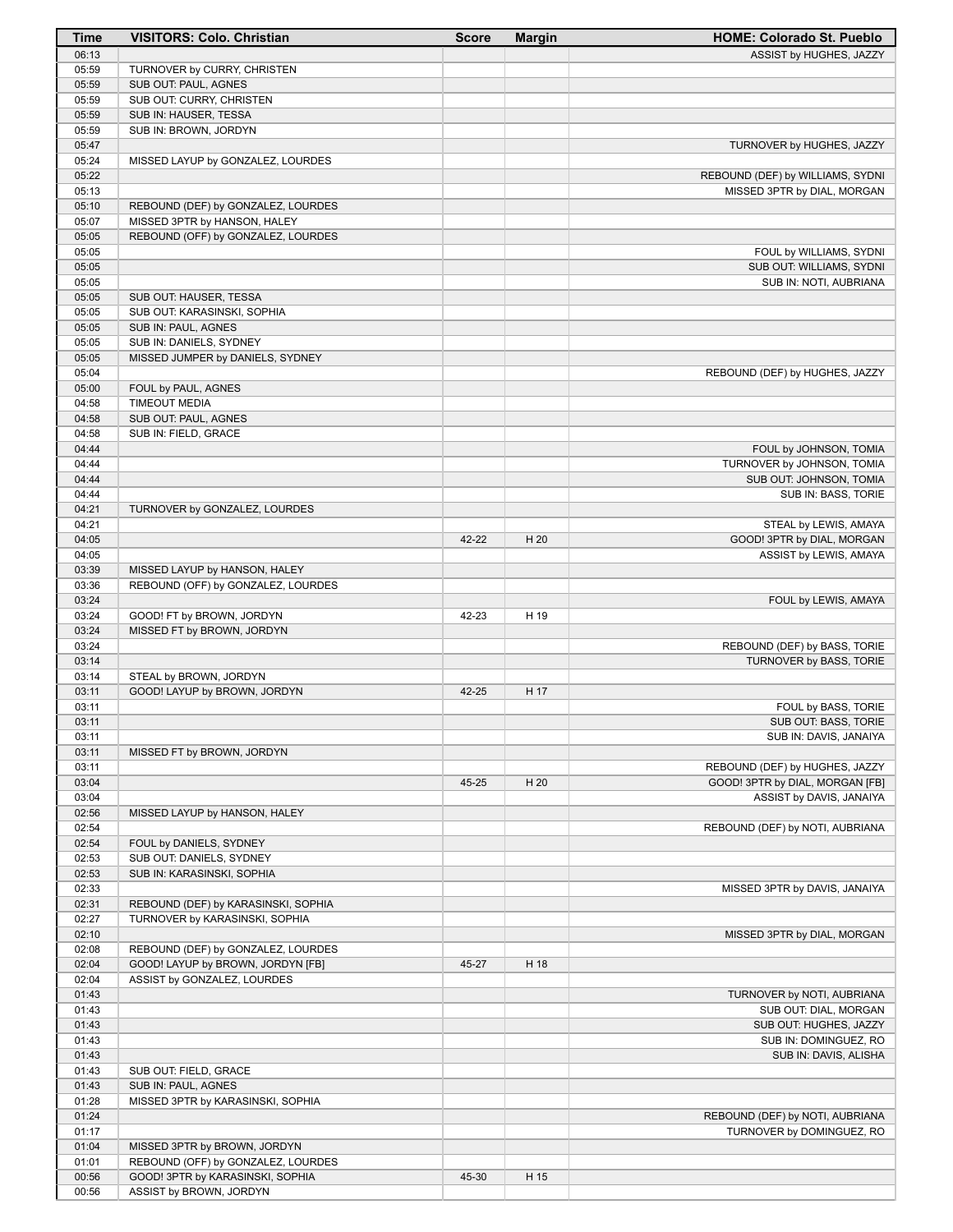| <b>Time</b> | <b>VISITORS: Colo. Christian</b>  | <b>Score</b> | Margin | <b>HOME: Colorado St. Pueblo</b> |
|-------------|-----------------------------------|--------------|--------|----------------------------------|
| 00:44       |                                   |              |        | TURNOVER by DOMINGUEZ, RO        |
| 00:34       | MISSED 3PTR by KARASINSKI, SOPHIA |              |        |                                  |
| 00:32       |                                   |              |        | REBOUND (DEF) by LEWIS, AMAYA    |
| 00:07       |                                   |              |        | MISSED LAYUP by LEWIS, AMAYA     |
| 00:05       |                                   |              |        | REBOUND (OFF) by DAVIS, ALISHA   |
| 00:03       |                                   |              |        | MISSED LAYUP by DAVIS, ALISHA    |
| 00:01       |                                   |              |        | REBOUND (OFF) by LEWIS, AMAYA    |
| 00:00       |                                   |              |        | MISSED LAYUP by LEWIS, AMAYA     |
| 00:00       | REBOUND (DEF) by PAUL, AGNES      |              |        |                                  |

## **Colo. Christian 30, Colorado St. Pueblo 45**

| <b>Points (This Period)</b> | CCU           | <b>CSUP</b>   |
|-----------------------------|---------------|---------------|
| In the Paint                | 6             |               |
| Off Turns                   | 5             | 5             |
| 2nd Chance                  |               |               |
| <b>Fast Break</b>           |               |               |
| Bench                       | 2             |               |
| Per Poss                    | 0.526<br>5/19 | 0.650<br>6/20 |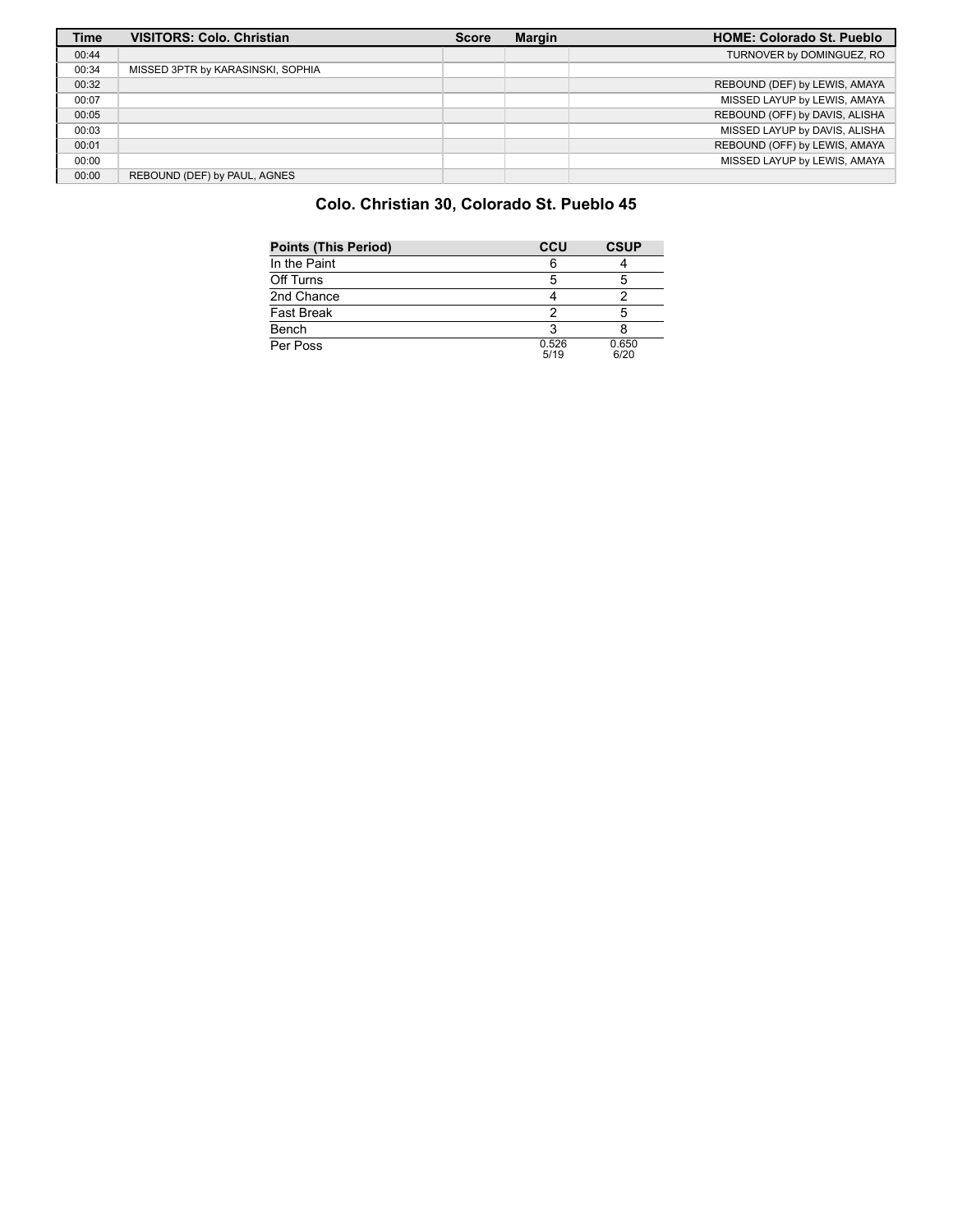### **Official Box Score Colo. Christian vs Colorado St. Pueblo Fourth Quarter Statistics Only January 19, 2022 at Massari Arena**



# **Colo. Christian 12**

| No. | Player                   | S  | <b>Pts</b> | <b>FG</b> | 3FG     | <b>FT</b> | <b>OR</b>    | <b>DR</b> | TR           | <b>PF</b>     | A            | TO       | <b>Blk</b> | Stl      | Min            | $+/-$ |
|-----|--------------------------|----|------------|-----------|---------|-----------|--------------|-----------|--------------|---------------|--------------|----------|------------|----------|----------------|-------|
| 01  | HANSON, HALEY            | G  | 4          | $2 - 4$   | $0 - 1$ | $0 - 0$   | 0            | 0         | 0            | 0             | 0            |          | 0          | 0        | 6              | $-5$  |
| 05  | <b>BROWN, JORDYN</b>     | G  |            | $3 - 4$   | $1 - 2$ | $0 - 0$   | 0            | 0         | 0            | 3             | 0            | 0        | 0          | 0        | 6              | $-6$  |
| 10  | PAUL, AGNES              | F  | 0          | $0 - 1$   | $0 - 0$ | $0 - 0$   | 0            | 0         | 0            | 1             | 0            | 0        | 0          | $\Omega$ | 4              | $-5$  |
| 11  | <b>GONZALEZ, LOURDES</b> | F. |            | $0 - 0$   | $0 - 0$ | $1 - 2$   | $\Omega$     |           | 1            | $\mathcal{P}$ | $\mathbf{0}$ |          | $\Omega$   | 0        | 5              | $-1$  |
| 13  | DANIELS, SYDNEY          | G  | $\Omega$   | $0 - 0$   | $0 - 0$ | $0 - 0$   | 0            | 0         | $\mathbf{0}$ | 0             | $\Omega$     | 2        | 0          | $\Omega$ | 6              | $-4$  |
| 02  | FIELD, GRACE             | F  | 0          | $0 - 0$   | $0 - 0$ | $0 - 0$   | $\Omega$     | $\Omega$  | $\Omega$     |               |              | 0        | 0          | $\Omega$ | 3              | 0     |
| 03  | <b>HAUSER, TESSA</b>     | F  | $\Omega$   | $0 - 0$   | $0 - 0$ | $0 - 0$   | 0            | 1         | 1            | $\Omega$      | $\Omega$     | 2        | 0          | 0        | 2              | $-4$  |
| 14  | KARASINSKI, SOPHIA       | G  | $\Omega$   | $0 - 1$   | $0 - 0$ | $0 - 0$   | $\mathbf{0}$ |           | 1.           | $\Omega$      | $\Omega$     | $\Omega$ | $\Omega$   | $\Omega$ | 6              | $-5$  |
| 24  | <b>GUEST, MIA</b>        | G  | $\Omega$   | $0 - 0$   | $0 - 0$ | $0 - 0$   | 0            | $\Omega$  | 0            | 0             | $\Omega$     | 0        | 0          | 0        | 3              | $-5$  |
| 33  | COLE, INDIA              | C  | $\Omega$   | $0 - 0$   | $0 - 0$ | $0 - 0$   | $\mathbf{1}$ | $\Omega$  | $\mathbf{1}$ | $\Omega$      | $\mathbf{0}$ | $\Omega$ | $\Omega$   | $\Omega$ | 4              | -8    |
| 34  | <b>CURRY, CHRISTEN</b>   | G  | $\Omega$   | $0 - 0$   | $0 - 0$ | $0 - 0$   | 0            | $\Omega$  | 0            | 0             | $\Omega$     | 3        | 0          |          | 4              | -6    |
| 52  | NEYLAND, ANGELA          | F  | 0          | $0 - 0$   | $0 - 0$ | $0 - 0$   | $\mathbf{0}$ | $\Omega$  | 0            | $\Omega$      | $\Omega$     | $\Omega$ | 0          | 0        | $\overline{2}$ | $-4$  |
|     | <b>TEAM</b>              |    |            | $0 - 0$   |         |           | 1            | 0         | 1            | 0             |              | 0        |            |          |                |       |
|     | <b>TOTALS</b>            |    | $12 \,$    | $5 - 10$  | $1 - 3$ | $1 - 2$   | $\mathbf 2$  | 3         | 5            | 7             |              | 9        | 0          |          | 50             |       |

| <b>Shooting By Period</b> |       |            |     |       |      |       |
|---------------------------|-------|------------|-----|-------|------|-------|
| Period                    | FG    | FG%        | 3FG | 3FG%  |      | FT%   |
| Game                      | 16-52 | 30.8% 2-12 |     | 16.7% | 8-16 | 50.0% |

# **Colorado St. Pueblo 23**

| No. | Player                 | S  | Pts           | <b>FG</b> | 3FG     | <b>FT</b> | <b>OR</b> | <b>DR</b>      | <b>TR</b>      | PF | A        | <b>TO</b>    | <b>Blk</b> | Stl          | Min            | $+/-$          |
|-----|------------------------|----|---------------|-----------|---------|-----------|-----------|----------------|----------------|----|----------|--------------|------------|--------------|----------------|----------------|
| 00  | DOMINGUEZ, RO          | G  | 3             | $1 - 1$   | 1-1     | $0-0$     | 0         | 0              | 0              | 0  | 0        |              | 0          | 0            | 4              | 5              |
| 02  | DAVIS, JANAIYA         | G  | $\mathbf{0}$  | $0 - 0$   | $0 - 0$ | $0 - 0$   |           | 1              | $\overline{2}$ | 0  | 3        | 0            | 0          | $\mathbf 0$  |                | 7              |
| 13  | <b>JOHNSON, TOMIA</b>  | G  | 0             | $0 - 2$   | $0 - 1$ | $0-0$     | 0         | 0              | $\mathbf{0}$   | 0  |          | 0            | 0          |              | 6              | 1              |
| 15  | DAVIS, ALISHA          | F  | 4             | $2 - 2$   | $0 - 0$ | $0 - 0$   | 0         | 0              | 0              |    | 0        | 0            |            | 2            |                | 10             |
| 21  | <b>WATTS, KANSAS</b>   | G  | $\mathcal{P}$ | $1 - 1$   | $0 - 0$ | $0 - 2$   | 1         | 0              | 1              | 0  | 0        | $\Omega$     | 0          |              | 4              | 1              |
| 03  | <b>WILLIAMS, SYDNI</b> | F  |               | $0 - 0$   | $0 - 0$ | $1 - 2$   |           | $\overline{2}$ | 3              |    |          |              | $\Omega$   |              | $\overline{4}$ | 6              |
| 04  | <b>BASS, TORIE</b>     | G  | $\Omega$      | $0 - 0$   | $0 - 0$ | $0 - 0$   | 0         | $\Omega$       | $\mathbf{0}$   | 0  | 1        |              | 0          | 0            | 4              | 5              |
| 10  | DIAL, MORGAN           | G  | 5             | $1 - 3$   | $1 - 3$ | $2 - 2$   | 0         | 0              | $\mathbf{0}$   | 0  | $\Omega$ | $\Omega$     | $\Omega$   | $\mathbf{0}$ | 4              | $\overline{7}$ |
| 22  | LEWIS, AMAYA           | F. | $\Omega$      | $0 - 0$   | $0 - 0$ | $0 - 0$   | 0         | $\Omega$       | $\mathbf{0}$   | 0  | 0        | 0            | 0          | 0            | 2              | 4              |
| 24  | JOHNSON, DAEJA         | F  | 4             | $2 - 2$   | $0 - 0$ | $0 - 0$   | $\Omega$  | 0              | $\Omega$       | 0  | $\Omega$ | $\Omega$     | 0          |              | 3              | $\overline{4}$ |
| 32  | <b>HUGHES, JAZZY</b>   | F  | 4             | $1 - 2$   | $0 - 0$ | $2 - 3$   | 0         | 0              | $\mathbf{0}$   | 0  | 0        | $\Omega$     | 0          | 0            | 3              | 1              |
| 34  | NOTI, AUBRIANA         | F  | $\Omega$      | $0 - 0$   | $0 - 0$ | $0 - 0$   | 0         | 0              | $\Omega$       | 1  | 0        | $\mathbf{0}$ | $\Omega$   | $\mathbf{0}$ | $\overline{2}$ | 4              |
|     | <b>TEAM</b>            |    |               | $0 - 0$   |         |           | 0         | 0              | $\mathbf{0}$   | 0  |          | 2            |            |              |                |                |
|     | <b>TOTALS</b>          |    | 23            | $8 - 13$  | $2 - 5$ | $5-9$     | 3         | 3              | 6              | 3  | 6        | 5            | 1          | 6            | 50             |                |

| <b>Shooting By Period</b> |       |       |      |       |       |       |  |  |  |  |  |  |
|---------------------------|-------|-------|------|-------|-------|-------|--|--|--|--|--|--|
| Period                    | FG    | FG%   | 3FG  | 3FG%  | FТ    | FT%   |  |  |  |  |  |  |
| Game                      | 24-62 | 38.7% | 9-26 | 34.6% | 11-16 | 68.8% |  |  |  |  |  |  |

| Game Notes:                   | <b>Score</b> | 1st l | 2nd | 3rd | 4th | <b>- тот</b> | <b>Points (This Period)</b> | <b>CCU</b>    | <b>CSUP</b>    |
|-------------------------------|--------------|-------|-----|-----|-----|--------------|-----------------------------|---------------|----------------|
| Officials:<br>Attendance: 489 | CCU          |       | 13  | 10  | 12  | 42           | In the Paint                |               | 10             |
|                               | <b>CSUP</b>  | 14    | 18  | 13  | 23  | 68           | Off Turns                   |               | 11             |
| Start Time: 10:00 PM          |              |       |     |     |     |              | 2nd Chance                  |               |                |
| Conference Game:              |              |       |     |     |     |              | <b>Fast Break</b>           |               |                |
|                               |              |       |     |     |     |              | Bench                       |               | 14             |
|                               |              |       |     |     |     |              | Per Poss                    | 0.632<br>6/19 | 1.211<br>11/19 |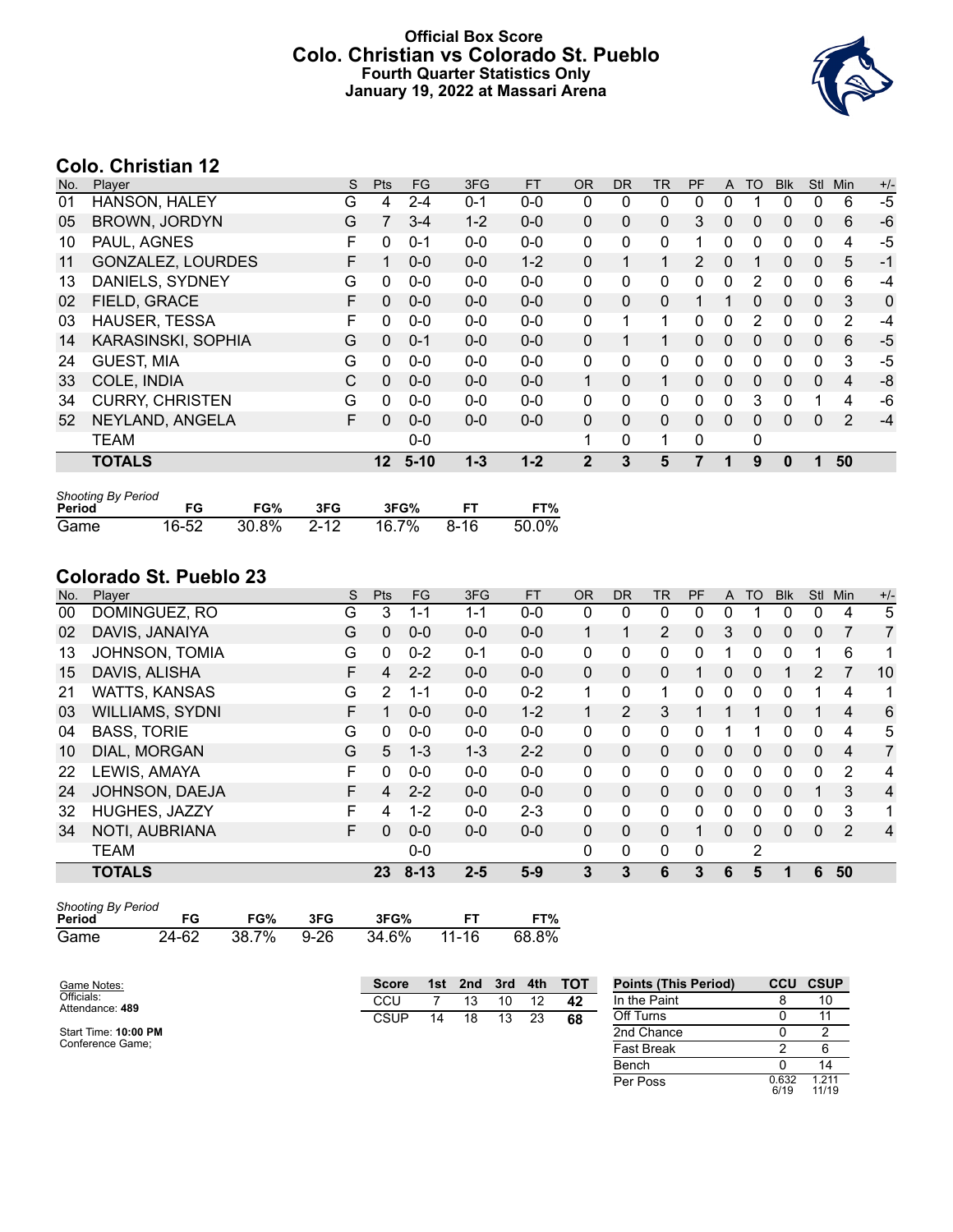#### **Official Play-By-Play Colo. Christian vs Colorado St. Pueblo Fourth Quarter January 19, 2022 at Massari Arena**



#### **Period 4**

<mark>Starters:</mark><br>Colo. Christian: 1 HANSON,HALEY (G); 5 BROWN,JORDYN (G); 10 PAUL,AGNES (F); 11 GONZALEZ,LOURDES (F); 13 DANIELS,SYDNEY (G);<br>Colorado St. Pueblo: 0 DOMINGUEZ,RO (G); 2 DAVIS,JANAIYA (G); 13 JOHNSON,TOMIA (G); 15

| Time           | <b>VISITORS: Colo. Christian</b>              | <b>Score</b>   | <b>Margin</b> | <b>HOME: Colorado St. Pueblo</b>                                   |
|----------------|-----------------------------------------------|----------------|---------------|--------------------------------------------------------------------|
| 10:00          |                                               |                |               | SUB OUT: LEWIS, AMAYA                                              |
| 10:00          |                                               |                |               | SUB OUT: NOTI, AUBRIANA                                            |
| 10:00          |                                               |                |               | SUB IN: JOHNSON, TOMIA                                             |
| 10:00          |                                               |                |               | SUB IN: WATTS, KANSAS                                              |
| 10:00          | SUB OUT: HANSON, HALEY                        |                |               |                                                                    |
| 10:00          | SUB IN: DANIELS, SYDNEY                       |                |               |                                                                    |
| 09:38          |                                               |                |               | TURNOVER by DOMINGUEZ, RO                                          |
| 09:19          | MISSED LAYUP by PAUL, AGNES                   |                |               |                                                                    |
| 09:19          |                                               |                |               | BLOCK by DAVIS, ALISHA                                             |
| 09:16          | REBOUND (OFF) by TEAM                         |                |               |                                                                    |
| 09:12          | TURNOVER by DANIELS, SYDNEY                   |                |               |                                                                    |
| 09:12          |                                               |                |               | STEAL by JOHNSON, TOMIA                                            |
| 09:00          |                                               |                |               | MISSED 3PTR by JOHNSON, TOMIA                                      |
| 08:57          | REBOUND (DEF) by GONZALEZ, LOURDES            |                |               |                                                                    |
| 08:41          |                                               |                |               | FOUL by DAVIS, ALISHA                                              |
| 08:41          |                                               |                |               | SUB OUT: DAVIS, ALISHA                                             |
| 08:41          |                                               |                |               | SUB IN: HUGHES, JAZZY                                              |
| 08:41          | MISSED FT by GONZALEZ, LOURDES                |                |               |                                                                    |
| 08:41          | REBOUND (DEADB) by TEAM                       |                |               |                                                                    |
| 08:41          | GOOD! FT by GONZALEZ, LOURDES                 | 45-31          | H 14          |                                                                    |
| 08:16          |                                               |                |               | MISSED JUMPER by HUGHES, JAZZY                                     |
| 08:14          | REBOUND (DEF) by KARASINSKI, SOPHIA           |                |               |                                                                    |
| 08:09          | TURNOVER by GONZALEZ, LOURDES                 |                |               |                                                                    |
| 08:09          |                                               |                |               | SUB OUT: DOMINGUEZ, RO                                             |
| 08:09          |                                               |                |               | SUB IN: DIAL, MORGAN                                               |
| 08:09          | SUB OUT: GONZALEZ, LOURDES                    |                |               |                                                                    |
| 08:09          | SUB IN: FIELD, GRACE                          |                |               |                                                                    |
| 07:54          | FOUL by PAUL, AGNES                           |                |               |                                                                    |
| 07:54          | SUB OUT: PAUL, AGNES                          |                |               |                                                                    |
| 07:54          | SUB IN: GONZALEZ, LOURDES                     |                |               |                                                                    |
| 07:52          |                                               | 47-31          | H 16          | GOOD! LAYUP by HUGHES, JAZZY                                       |
| 07:52          |                                               |                |               | ASSIST by DAVIS, JANAIYA                                           |
| 07:50          | FOUL by BROWN, JORDYN                         |                |               |                                                                    |
| 07:50          |                                               | 48-31          | H 17          | GOOD! FT by HUGHES, JAZZY                                          |
| 07:50          | SUB OUT: KARASINSKI, SOPHIA                   |                |               |                                                                    |
| 07:50          | SUB IN: HANSON, HALEY                         |                |               |                                                                    |
| 07:21          | GOOD! 3PTR by BROWN, JORDYN                   | 48-34          | H 14          |                                                                    |
| 07:21<br>07:12 | ASSIST by FIELD, GRACE                        |                |               |                                                                    |
| 07:04          | FOUL by BROWN, JORDYN                         |                |               |                                                                    |
| 07:02          |                                               |                |               | MISSED 3PTR by DIAL, MORGAN                                        |
|                |                                               |                |               | REBOUND (OFF) by DAVIS, JANAIYA<br>MISSED JUMPER by JOHNSON, TOMIA |
| 06:59          |                                               |                |               | REBOUND (OFF) by WATTS, KANSAS                                     |
| 06:57          |                                               |                |               | GOOD! LAYUP by WATTS, KANSAS                                       |
| 06:56<br>06:49 | GOOD! LAYUP by BROWN, JORDYN [FB]             | 50-34<br>50-36 | H 16<br>H 14  |                                                                    |
|                |                                               |                |               |                                                                    |
| 06:39<br>06:39 | FOUL by FIELD, GRACE<br>SUB OUT: FIELD, GRACE |                |               |                                                                    |
| 06:39          | SUB OUT: DANIELS, SYDNEY                      |                |               |                                                                    |
| 06:39          | SUB IN: HAUSER, TESSA                         |                |               |                                                                    |
| 06:39          | SUB IN: CURRY, CHRISTEN                       |                |               |                                                                    |
| 06:39          |                                               |                |               | MISSED FT by HUGHES, JAZZY                                         |
| 06:39          |                                               |                |               | REBOUND (DEADB) by TEAM                                            |
| 06:39          |                                               | 51-36          | H 15          | GOOD! FT by HUGHES, JAZZY                                          |
| 06:26          | TURNOVER by CURRY, CHRISTEN                   |                |               |                                                                    |
| 06:26          |                                               |                |               | STEAL by WATTS, KANSAS                                             |
| 06:26          | FOUL by GONZALEZ, LOURDES                     |                |               |                                                                    |
| 06:26          | SUB OUT: GONZALEZ, LOURDES                    |                |               |                                                                    |
| 06:26          | SUB OUT: CURRY, CHRISTEN                      |                |               |                                                                    |
| 06:26          | SUB IN: GUEST, MIA                            |                |               |                                                                    |
|                |                                               |                |               |                                                                    |
| 06:26<br>06:26 | SUB IN: COLE, INDIA                           |                |               |                                                                    |
| 06:26          |                                               |                |               | MISSED FT by WATTS, KANSAS [FB]<br>REBOUND (DEADB) by TEAM         |
| 06:26          |                                               |                |               | MISSED FT by WATTS, KANSAS [FB]                                    |
| 06:26          | REBOUND (DEF) by HAUSER, TESSA                |                |               |                                                                    |
| 06:07          | GOOD! LAYUP by HANSON, HALEY                  | 51-38          | H 13          |                                                                    |
|                |                                               |                |               |                                                                    |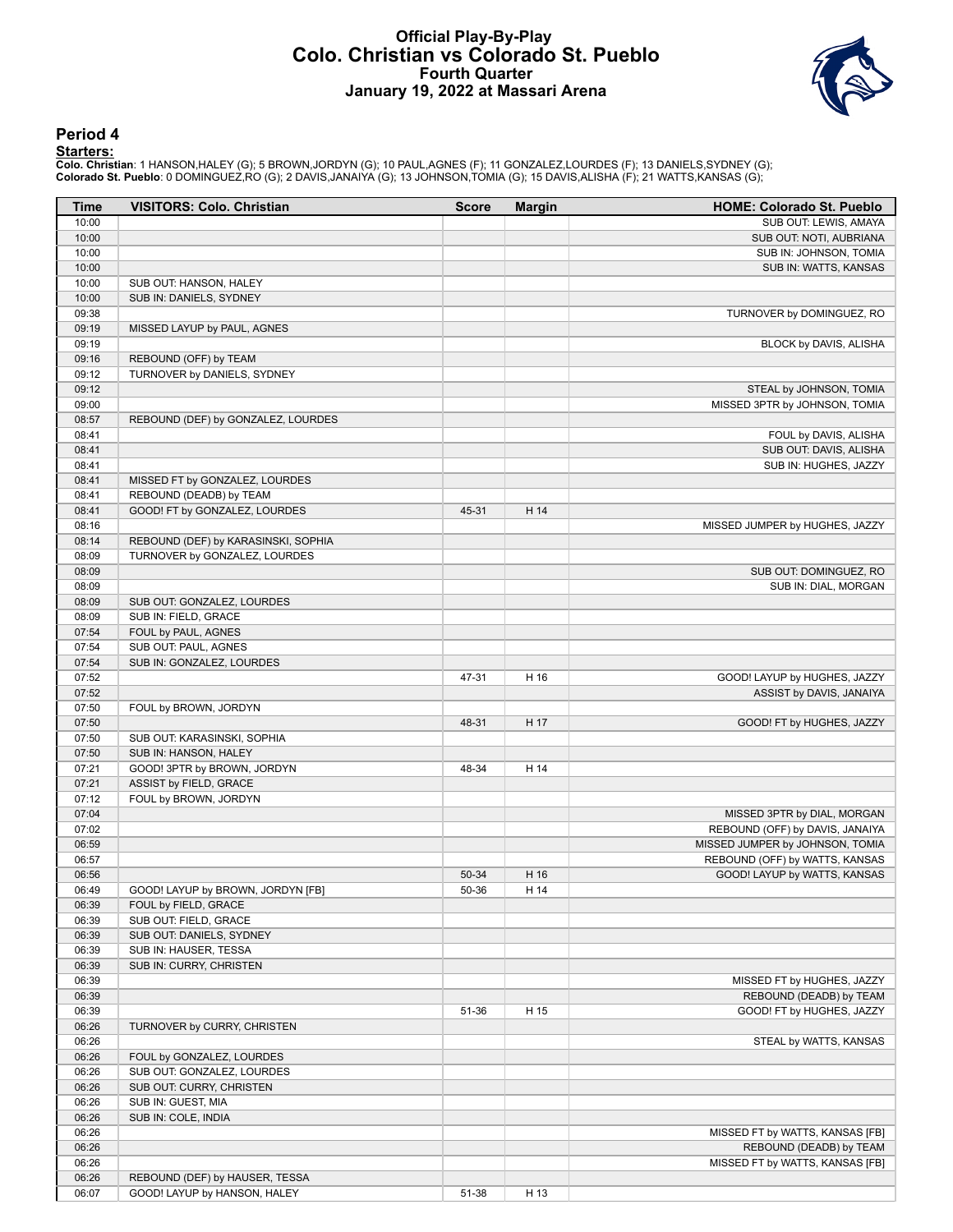| <b>Time</b>    | <b>VISITORS: Colo. Christian</b>                             | <b>Score</b> | <b>Margin</b> | HOME: Colorado St. Pueblo                                       |
|----------------|--------------------------------------------------------------|--------------|---------------|-----------------------------------------------------------------|
| 05:58          |                                                              | 54-38        | H 16          | GOOD! 3PTR by DIAL, MORGAN                                      |
| 05:58          |                                                              |              |               | ASSIST by JOHNSON, TOMIA                                        |
| 05:40          | TURNOVER by HAUSER, TESSA                                    |              |               |                                                                 |
| 05:40<br>05:40 |                                                              |              |               | SUB OUT: WATTS, KANSAS<br>SUB OUT: HUGHES, JAZZY                |
| 05:40          |                                                              |              |               | SUB IN: WILLIAMS, SYDNI                                         |
| 05:40          |                                                              |              |               | SUB IN: DAVIS, ALISHA                                           |
| 05:40          | SUB OUT: HAUSER, TESSA                                       |              |               |                                                                 |
| 05:40          | SUB OUT: GUEST, MIA                                          |              |               |                                                                 |
| 05:40          | SUB IN: PAUL, AGNES                                          |              |               |                                                                 |
| 05:40          | SUB IN: DANIELS, SYDNEY                                      |              |               |                                                                 |
| 05:39<br>05:39 |                                                              | 56-38        | H 18          | GOOD! LAYUP by DAVIS, ALISHA<br>ASSIST by DAVIS, JANAIYA        |
| 05:24          | GOOD! LAYUP by BROWN, JORDYN                                 | 56-40        | H 16          |                                                                 |
| 05:03          | FOUL by BROWN, JORDYN                                        |              |               |                                                                 |
| 05:03          | <b>TIMEOUT MEDIA</b>                                         |              |               |                                                                 |
| 05:03          |                                                              |              |               | SUB OUT: JOHNSON, TOMIA                                         |
| 05:03          |                                                              |              |               | SUB IN: DOMINGUEZ, RO                                           |
| 05:03          |                                                              | 57-40        | H 17          | GOOD! FT by DIAL, MORGAN                                        |
| 05:03<br>04:47 |                                                              | 58-40        | H 18          | GOOD! FT by DIAL, MORGAN                                        |
| 04:44          | MISSED 3PTR by HANSON, HALEY<br>REBOUND (OFF) by COLE, INDIA |              |               |                                                                 |
| 04:42          | MISSED 3PTR by BROWN, JORDYN                                 |              |               |                                                                 |
| 04:40          |                                                              |              |               | REBOUND (DEF) by WILLIAMS, SYDNI                                |
| 04:34          |                                                              | 61-40        | H 21          | GOOD! 3PTR by DOMINGUEZ, RO [FB]                                |
| 04:34          |                                                              |              |               | ASSIST by DAVIS, JANAIYA                                        |
| 04:18          | TURNOVER by DANIELS, SYDNEY                                  |              |               |                                                                 |
| 04:18          |                                                              |              |               | STEAL by WILLIAMS, SYDNI                                        |
| 03:50<br>03:47 |                                                              |              |               | MISSED 3PTR by DIAL, MORGAN<br>REBOUND (OFF) by WILLIAMS, SYDNI |
| 03:46          |                                                              |              |               | TURNOVER by TEAM                                                |
| 03:46          |                                                              |              |               | SUB OUT: DIAL, MORGAN                                           |
| 03:46          |                                                              |              |               | SUB IN: BASS, TORIE                                             |
| 03:46          | SUB OUT: BROWN, JORDYN                                       |              |               |                                                                 |
| 03:46          | SUB OUT: COLE, INDIA                                         |              |               |                                                                 |
| 03:46          | SUB IN: GONZALEZ, LOURDES                                    |              |               |                                                                 |
| 03:46          | SUB IN: KARASINSKI, SOPHIA                                   |              |               |                                                                 |
| 03:29<br>03:25 | MISSED JUMPER by HANSON, HALEY                               |              |               | REBOUND (DEF) by DAVIS, JANAIYA                                 |
| 03:23          | FOUL by GONZALEZ, LOURDES                                    |              |               |                                                                 |
| 03:23          | SUB OUT: DANIELS, SYDNEY                                     |              |               |                                                                 |
| 03:23          | SUB IN: CURRY, CHRISTEN                                      |              |               |                                                                 |
| 03:23          |                                                              |              |               | MISSED FT by WILLIAMS, SYDNI [FB]                               |
| 03:23          |                                                              |              |               | REBOUND (DEADB) by TEAM                                         |
| 03:23          |                                                              | 62-40        | H 22          | GOOD! FT by WILLIAMS, SYDNI [FB]<br>SUB OUT: DOMINGUEZ, RO      |
| 03:23<br>03:23 |                                                              |              |               | SUB OUT: DAVIS, JANAIYA                                         |
| 03:23          |                                                              |              |               | SUB IN: JOHNSON, TOMIA                                          |
| 03:23          |                                                              |              |               | SUB IN: JOHNSON, DAEJA                                          |
| 03:23          | SUB OUT: PAUL, AGNES                                         |              |               |                                                                 |
| 03:23          | SUB IN: FIELD, GRACE                                         |              |               |                                                                 |
| 03:16          | GOOD! LAYUP by HANSON, HALEY                                 | 62-42        | H 20          |                                                                 |
| 03:07          |                                                              |              |               | TURNOVER by BASS, TORIE                                         |
| 03:07<br>02:38 | STEAL by CURRY, CHRISTEN<br>TURNOVER by HANSON, HALEY        |              |               |                                                                 |
| 02:38          |                                                              |              |               | STEAL by JOHNSON, DAEJA                                         |
| 02:15          |                                                              | 64-42        | H 22          | GOOD! LAYUP by DAVIS, ALISHA                                    |
| 02:15          |                                                              |              |               | ASSIST by WILLIAMS, SYDNI                                       |
| 02:02          | MISSED LAYUP by KARASINSKI, SOPHIA                           |              |               |                                                                 |
| 01:59          |                                                              |              |               | REBOUND (DEF) by WILLIAMS, SYDNI                                |
| 01:50          |                                                              |              |               | FOUL by WILLIAMS, SYDNI                                         |
| 01:50          |                                                              |              |               | TURNOVER by WILLIAMS, SYDNI                                     |
| 01:50<br>01:50 |                                                              |              |               | SUB OUT: WILLIAMS, SYDNI<br>SUB OUT: JOHNSON, TOMIA             |
| 01:50          |                                                              |              |               | SUB IN: LEWIS, AMAYA                                            |
| 01:50          |                                                              |              |               | SUB IN: NOTI, AUBRIANA                                          |
| 01:50          | SUB OUT: HANSON, HALEY                                       |              |               |                                                                 |
| 01:50          | SUB OUT: FIELD, GRACE                                        |              |               |                                                                 |
| 01:50          | SUB OUT: GONZALEZ, LOURDES                                   |              |               |                                                                 |
| 01:50          | SUB IN: HAUSER, TESSA                                        |              |               |                                                                 |
| 01:50          | SUB IN: GUEST, MIA                                           |              |               |                                                                 |
| 01:50<br>01:25 | SUB IN: NEYLAND, ANGELA                                      |              |               | FOUL by NOTI, AUBRIANA                                          |
| 01:24          | TURNOVER by CURRY, CHRISTEN                                  |              |               |                                                                 |
| 01:24          |                                                              |              |               | STEAL by DAVIS, ALISHA                                          |
| 01:17          |                                                              | 66-42        | H 24          | GOOD! LAYUP by JOHNSON, DAEJA [FB]                              |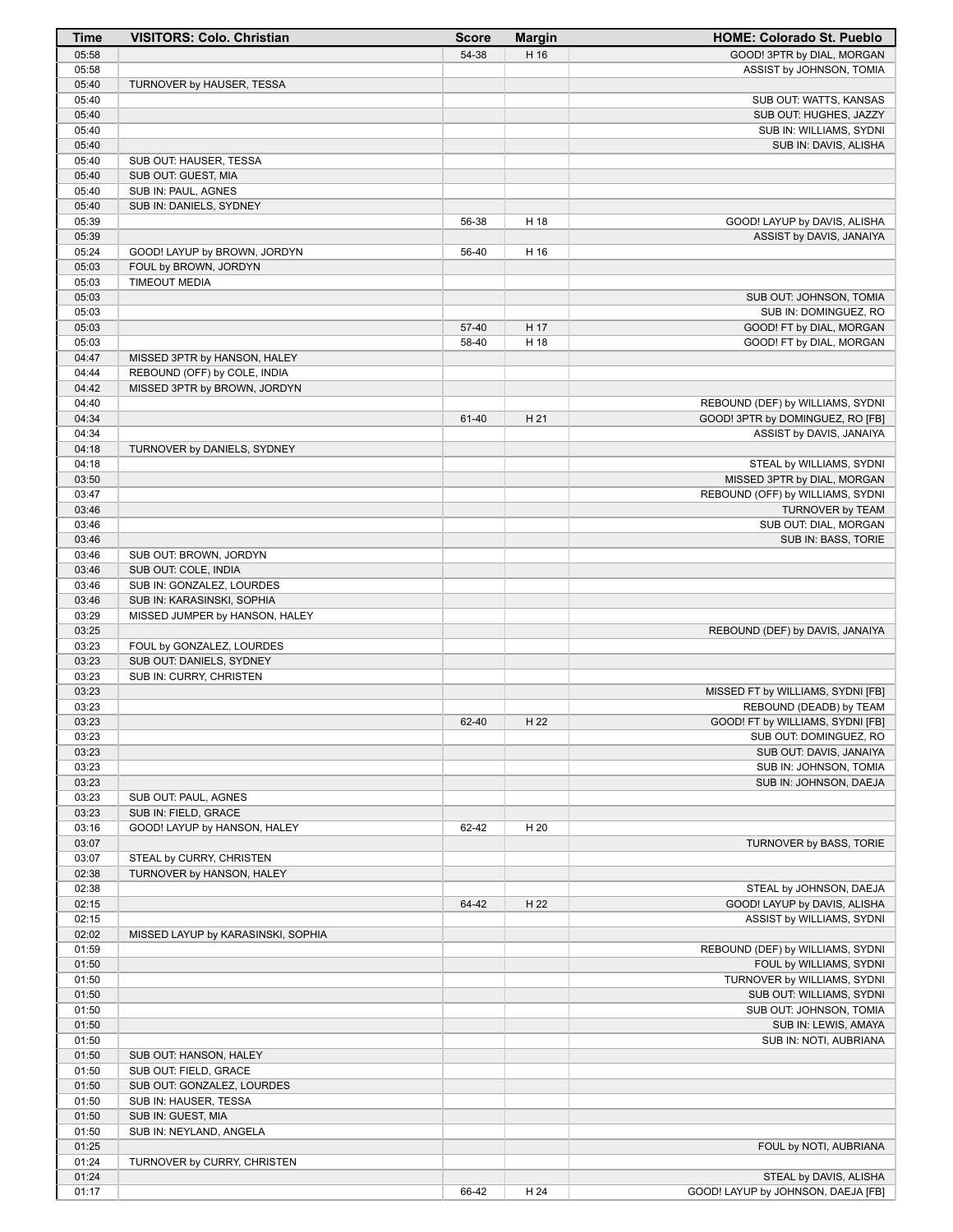| <b>Time</b> | <b>VISITORS: Colo. Christian</b> | <b>Score</b> | <b>Margin</b> | <b>HOME: Colorado St. Pueblo</b> |
|-------------|----------------------------------|--------------|---------------|----------------------------------|
| 01:17       |                                  |              |               | ASSIST by BASS, TORIE            |
| 01:10       | TURNOVER by HAUSER, TESSA        |              |               |                                  |
| 01:10       | SUB OUT: HAUSER, TESSA           |              |               |                                  |
| 01:10       | SUB IN: COLE, INDIA              |              |               |                                  |
| 01:02       |                                  | 68-42        | H 26          | GOOD! JUMPER by JOHNSON, DAEJA   |
| 00:32       | TURNOVER by CURRY, CHRISTEN      |              |               |                                  |
| 00:32       |                                  |              |               | STEAL by DAVIS, ALISHA           |
| 00:00       |                                  |              |               | TURNOVER by TEAM                 |

# **Colo. Christian 42, Colorado St. Pueblo 68**

| <b>Points (This Period)</b> | <b>CCU</b>    | <b>CSUP</b>    |
|-----------------------------|---------------|----------------|
| In the Paint                |               | 10             |
| Off Turns                   |               |                |
| 2nd Chance                  |               |                |
| Fast Break                  |               |                |
| Bench                       |               | 14             |
| Per Poss                    | 0.632<br>6/19 | 1 211<br>11/19 |
|                             |               |                |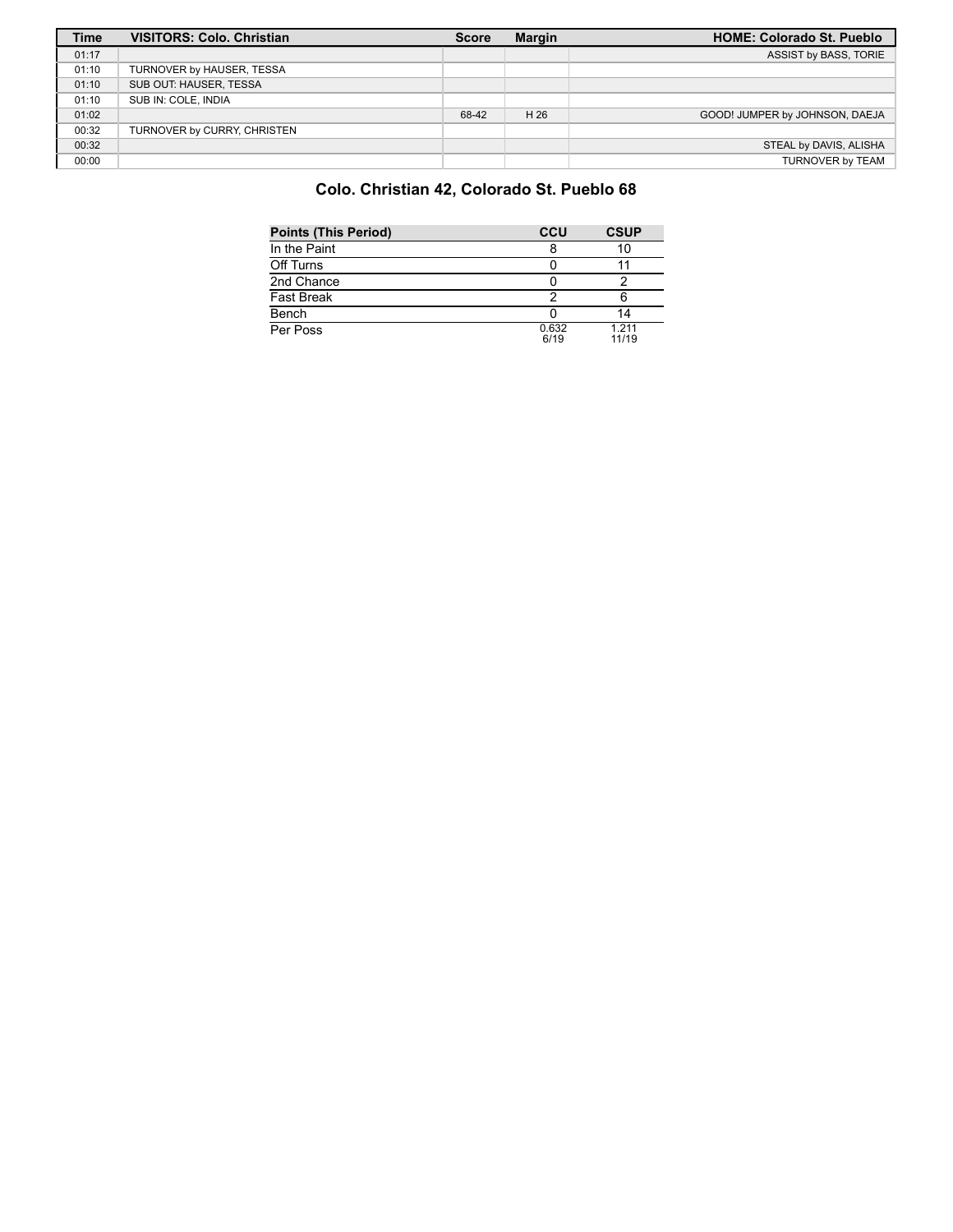#### **Official Scoring/Possession Reference Chart Colo. Christian vs Colorado St. Pueblo Period 1 January 19, 2022 at Massari Arena**



**Period 1**

<mark>Starters:</mark><br>Colo. Christian: 1 HANSON,HALEY (G); 5 BROWN,JORDYN (G); 10 PAUL,AGNES (F); 11 GONZALEZ,LOURDES (F); 13 DANIELS,SYDNEY (G);<br>Colorado St. Pueblo: 0 DOMINGUEZ,RO (G); 2 DAVIS,JANAIYA (G); 13 JOHNSON,TOMIA (G); 15

| Time  | <b>VISITORS: Colo. Christian</b> | <b>Score</b> | <b>Margin</b>  | <b>HOME: Colorado St. Pueblo</b>   |
|-------|----------------------------------|--------------|----------------|------------------------------------|
| 09:33 |                                  | $2 - 0$      | H <sub>2</sub> | GOOD! LAYUP by DAVIS, JANAIYA [FB] |
| 07:56 |                                  | $4-0$        | H <sub>4</sub> | GOOD! LAYUP by DOMINGUEZ, RO [FB]  |
| 06:49 |                                  | $6-0$        | H 6            | GOOD! LAYUP by HUGHES, JAZZY [FB]  |
| 06:02 | GOOD! FT by CURRY, CHRISTEN      | $6 - 1$      | H <sub>5</sub> |                                    |
| 05:26 | GOOD! FT by BROWN, JORDYN        | $6 - 2$      | H4             |                                    |
| 04:33 | GOOD! FT by GONZALEZ, LOURDES    | $6 - 3$      | $H_3$          |                                    |
| 03:50 |                                  | $9 - 3$      | H <sub>6</sub> | GOOD! 3PTR by DOMINGUEZ, RO        |
| 02:26 |                                  | $11 - 3$     | H 8            | GOOD! LAYUP by DAVIS, ALISHA [FB]  |
| 02:26 |                                  | $12 - 3$     | H9             | GOOD! FT by DAVIS, ALISHA [FB]     |
| 02:16 | GOOD! JUMPER by PAUL, AGNES      | $12 - 5$     | H <sub>7</sub> |                                    |
| 01:12 |                                  | $14 - 5$     | H9             | GOOD! LAYUP by JOHNSON, TOMIA [FB] |
| 01:01 | GOOD! LAYUP by BROWN, JORDYN     | $14 - 7$     | H <sub>7</sub> |                                    |

**Colo. Christian 7, Colorado St. Pueblo 14**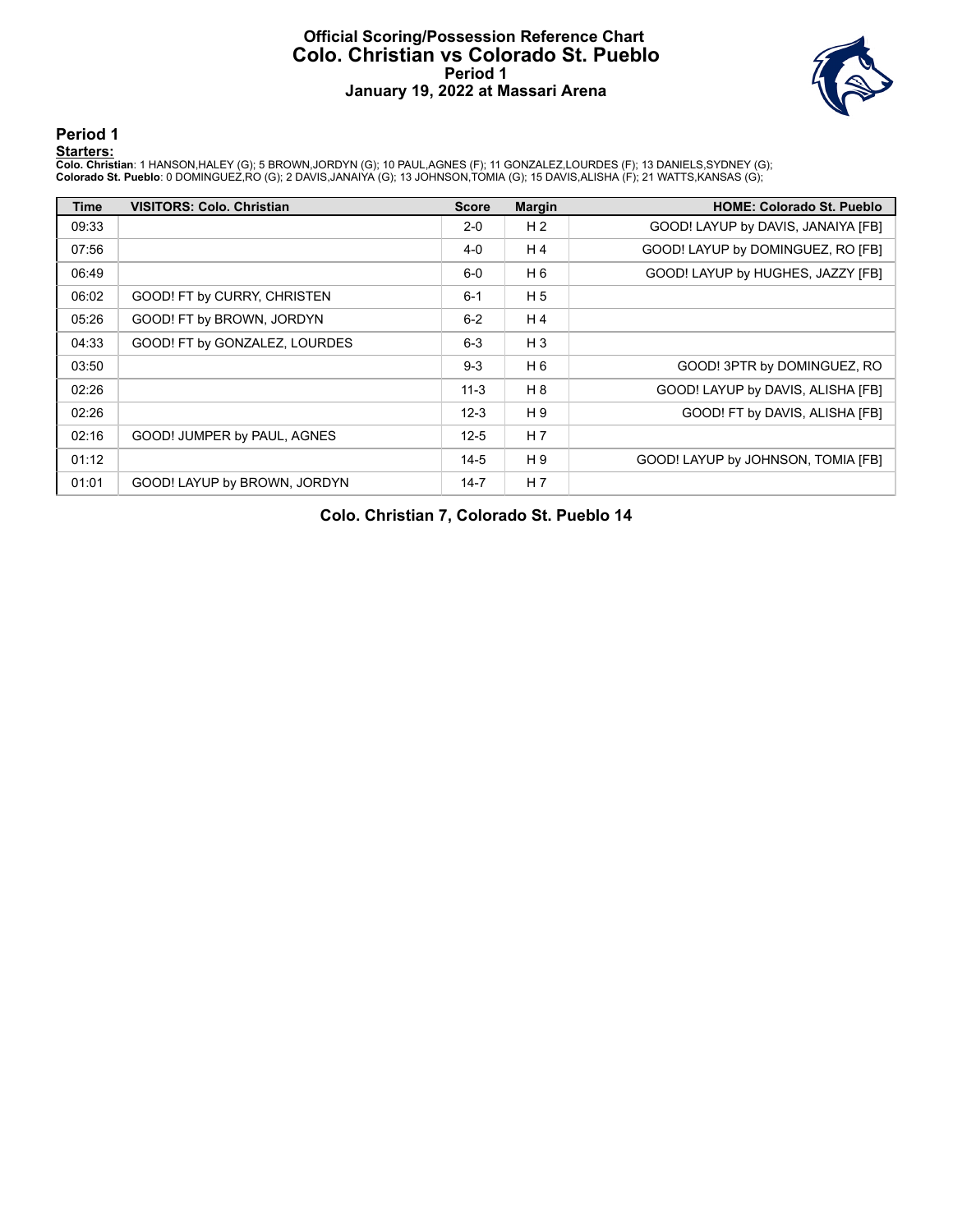#### **Official Scoring/Possession Reference Chart Colo. Christian vs Colorado St. Pueblo Period 2 January 19, 2022 at Massari Arena**



#### **Period 2**

#### **Starters:**

Colo. Christian: 1 HANSON,HALEY (G); 5 BROWN,JORDYN (G); 10 PAUL,AGNES (F); 11 GONZALEZ,LOURDES (F); 13 DANIELS,SYDNEY (G);<br>Colorado St. Pueblo: 0 DOMINGUEZ,RO (G); 2 DAVIS,JANAIYA (G); 13 JOHNSON,TOMIA (G); 15 DAVIS,ALISH

| <b>Time</b> | <b>VISITORS: Colo. Christian</b>  | <b>Score</b> | <b>Margin</b> | <b>HOME: Colorado St. Pueblo</b>    |
|-------------|-----------------------------------|--------------|---------------|-------------------------------------|
| 08:01       |                                   | $17 - 7$     | H 10          | GOOD! 3PTR by DAVIS, JANAIYA        |
| 06:23       |                                   | $20 - 7$     | H 13          | GOOD! 3PTR by DOMINGUEZ, RO         |
| 06:00       | GOOD! JUMPER by CURRY, CHRISTEN   | $20-9$       | H 11          |                                     |
| 05:17       | GOOD! FT by FIELD, GRACE          | $20-10$      | H 10          |                                     |
| 04:57       |                                   | $22 - 10$    | H 12          | GOOD! JUMPER by HUGHES, JAZZY       |
| 04:44       | GOOD! JUMPER by HAUSER, TESSA     | $22 - 12$    | H 10          |                                     |
| 03:46       | GOOD! LAYUP by BROWN, JORDYN [FB] | $22 - 14$    | H 8           |                                     |
| 03:31       |                                   | $25 - 14$    | H 11          | GOOD! 3PTR by HUGHES, JAZZY         |
| 03:09       |                                   | $27-14$      | H 13          | GOOD! JUMPER by JOHNSON, TOMIA [FB] |
| 01:53       |                                   | $28-14$      | H 14          | GOOD! FT by NOTI, AUBRIANA          |
| 01:53       |                                   | 29-14        | H 15          | GOOD! FT by NOTI, AUBRIANA          |
| 01:37       | GOOD! LAYUP by FIELD, GRACE       | 29-16        | H 13          |                                     |
| 01:09       |                                   | $32 - 16$    | H 16          | GOOD! 3PTR by DIAL, MORGAN          |
| 00:54       | GOOD! LAYUP by HANSON, HALEY      | $32 - 18$    | H 14          |                                     |
| 00:18       | GOOD! FT by GONZALEZ, LOURDES     | $32 - 19$    | H 13          |                                     |
| 00:18       | GOOD! FT by GONZALEZ, LOURDES     | $32 - 20$    | H 12          |                                     |

**Colo. Christian 20, Colorado St. Pueblo 32**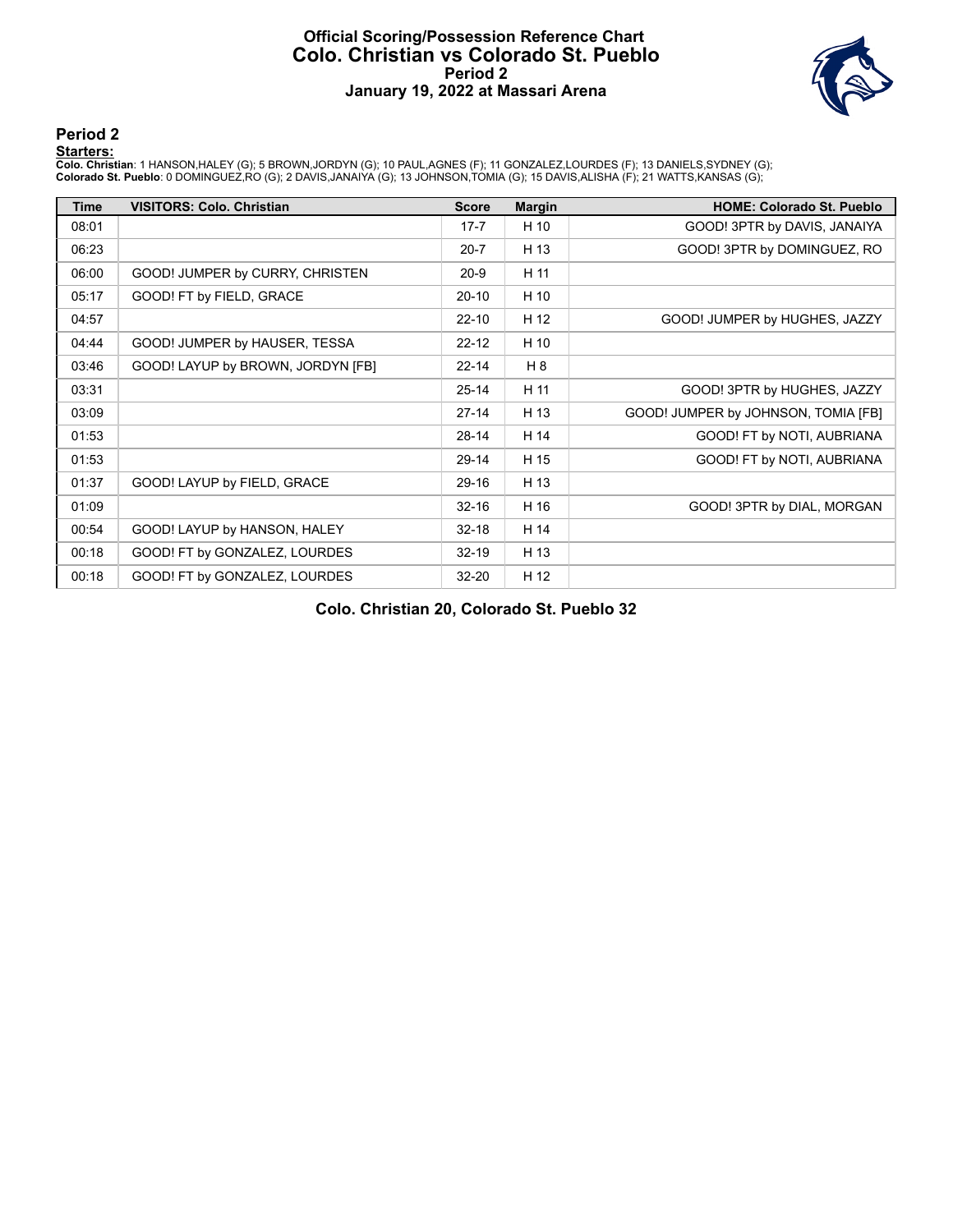#### **Official Scoring/Possession Reference Chart Colo. Christian vs Colorado St. Pueblo Period 3 January 19, 2022 at Massari Arena**



**Period 3**

<mark>Starters:</mark><br>Colo. Christian: 1 HANSON,HALEY (G); 5 BROWN,JORDYN (G); 10 PAUL,AGNES (F); 11 GONZALEZ,LOURDES (F); 13 DANIELS,SYDNEY (G);<br>Colorado St. Pueblo: 0 DOMINGUEZ,RO (G); 2 DAVIS,JANAIYA (G); 13 JOHNSON,TOMIA (G); 15

| <b>Time</b> | <b>VISITORS: Colo. Christian</b>  | <b>Score</b> | <b>Margin</b> | <b>HOME: Colorado St. Pueblo</b>   |
|-------------|-----------------------------------|--------------|---------------|------------------------------------|
| 08:43       |                                   | 33-20        | H 13          | GOOD! FT by WATTS, KANSAS          |
| 08:43       |                                   | 34-20        | H 14          | GOOD! FT by WATTS, KANSAS          |
| 07:12       |                                   | $35 - 20$    | H 15          | GOOD! FT by WATTS, KANSAS          |
| 06:50       |                                   | $37-20$      | H 17          | GOOD! LAYUP by DAVIS, JANAIYA [FB] |
| 06:29       | GOOD! JUMPER by GONZALEZ, LOURDES | $37-22$      | H 15          |                                    |
| 06:13       |                                   | 39-22        | H 17          | GOOD! LAYUP by WILLIAMS, SYDNI     |
| 04:05       |                                   | 42-22        | H 20          | GOOD! 3PTR by DIAL, MORGAN         |
| 03:24       | GOOD! FT by BROWN, JORDYN         | 42-23        | H 19          |                                    |
| 03:11       | GOOD! LAYUP by BROWN, JORDYN      | 42-25        | H 17          |                                    |
| 03:04       |                                   | 45-25        | H 20          | GOOD! 3PTR by DIAL, MORGAN [FB]    |
| 02:04       | GOOD! LAYUP by BROWN, JORDYN [FB] | 45-27        | H 18          |                                    |
| 00:56       | GOOD! 3PTR by KARASINSKI, SOPHIA  | 45-30        | H 15          |                                    |

**Colo. Christian 30, Colorado St. Pueblo 45**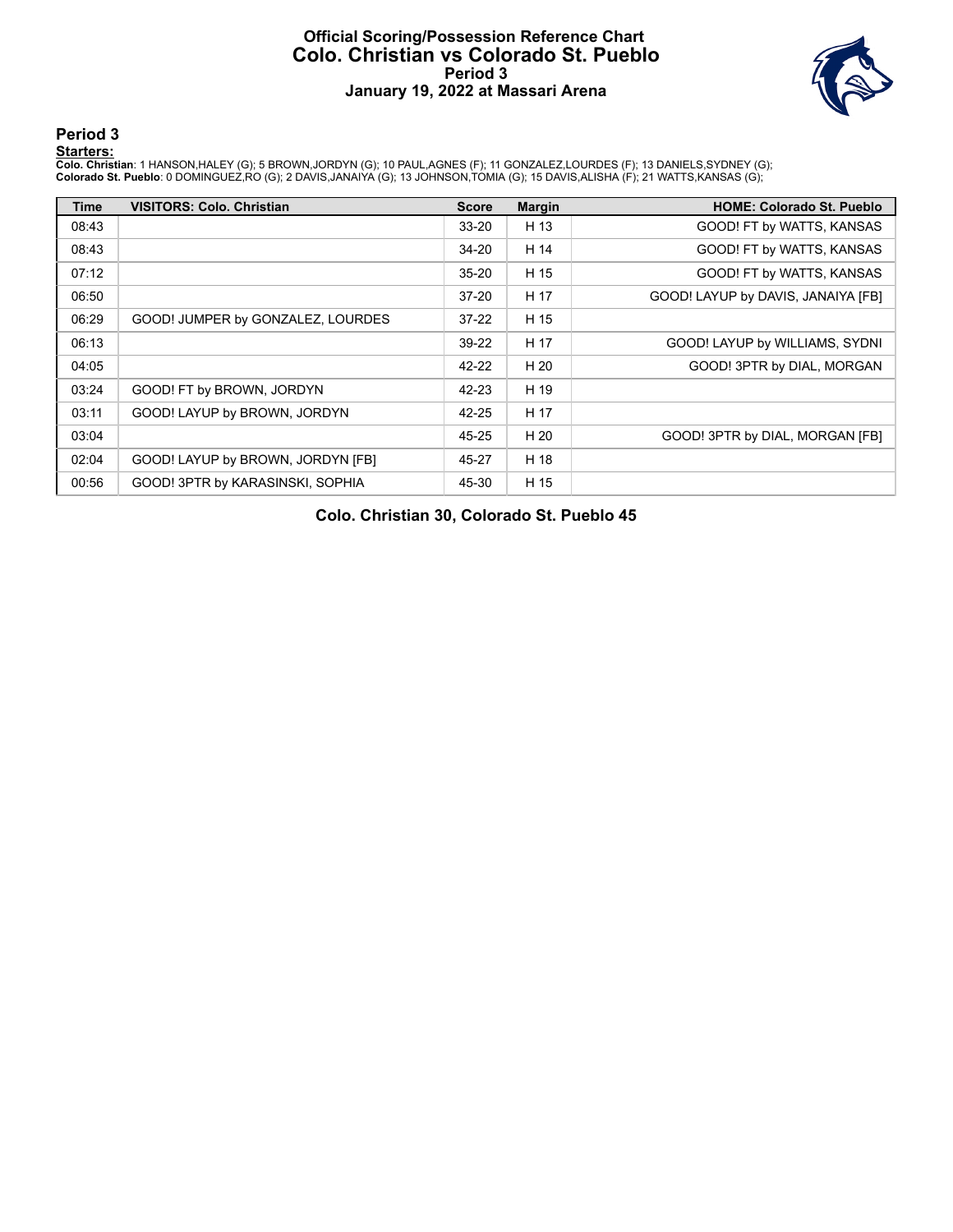#### **Official Scoring/Possession Reference Chart Colo. Christian vs Colorado St. Pueblo Period 4 January 19, 2022 at Massari Arena**



**Period 4**

#### **Starters:**

Colo. Christian: 1 HANSON,HALEY (G); 5 BROWN,JORDYN (G); 10 PAUL,AGNES (F); 11 GONZALEZ,LOURDES (F); 13 DANIELS,SYDNEY (G);<br>Colorado St. Pueblo: 0 DOMINGUEZ,RO (G); 2 DAVIS,JANAIYA (G); 13 JOHNSON,TOMIA (G); 15 DAVIS,ALISH

| <b>Time</b> | <b>VISITORS: Colo. Christian</b>  | <b>Score</b> | <b>Margin</b> | <b>HOME: Colorado St. Pueblo</b>   |
|-------------|-----------------------------------|--------------|---------------|------------------------------------|
| 08:41       | GOOD! FT by GONZALEZ, LOURDES     | 45-31        | H 14          |                                    |
| 07:52       |                                   | 47-31        | H 16          | GOOD! LAYUP by HUGHES, JAZZY       |
| 07:50       |                                   | 48-31        | H 17          | GOOD! FT by HUGHES, JAZZY          |
| 07:21       | GOOD! 3PTR by BROWN, JORDYN       | 48-34        | H 14          |                                    |
| 06:56       |                                   | 50-34        | H 16          | GOOD! LAYUP by WATTS, KANSAS       |
| 06:49       | GOOD! LAYUP by BROWN, JORDYN [FB] | 50-36        | H 14          |                                    |
| 06:39       |                                   | 51-36        | H 15          | GOOD! FT by HUGHES, JAZZY          |
| 06:07       | GOOD! LAYUP by HANSON, HALEY      | 51-38        | H 13          |                                    |
| 05:58       |                                   | 54-38        | H 16          | GOOD! 3PTR by DIAL, MORGAN         |
| 05:39       |                                   | 56-38        | H 18          | GOOD! LAYUP by DAVIS, ALISHA       |
| 05:24       | GOOD! LAYUP by BROWN, JORDYN      | 56-40        | H 16          |                                    |
| 05:03       |                                   | 57-40        | H 17          | GOOD! FT by DIAL, MORGAN           |
| 05:03       |                                   | 58-40        | H 18          | GOOD! FT by DIAL, MORGAN           |
| 04:34       |                                   | 61-40        | H 21          | GOOD! 3PTR by DOMINGUEZ, RO [FB]   |
| 03:23       |                                   | 62-40        | H 22          | GOOD! FT by WILLIAMS, SYDNI [FB]   |
| 03:16       | GOOD! LAYUP by HANSON, HALEY      | 62-42        | H 20          |                                    |
| 02:15       |                                   | 64-42        | H 22          | GOOD! LAYUP by DAVIS, ALISHA       |
| 01:17       |                                   | 66-42        | H 24          | GOOD! LAYUP by JOHNSON, DAEJA [FB] |
| 01:02       |                                   | 68-42        | H 26          | GOOD! JUMPER by JOHNSON, DAEJA     |

**Colo. Christian 42, Colorado St. Pueblo 68**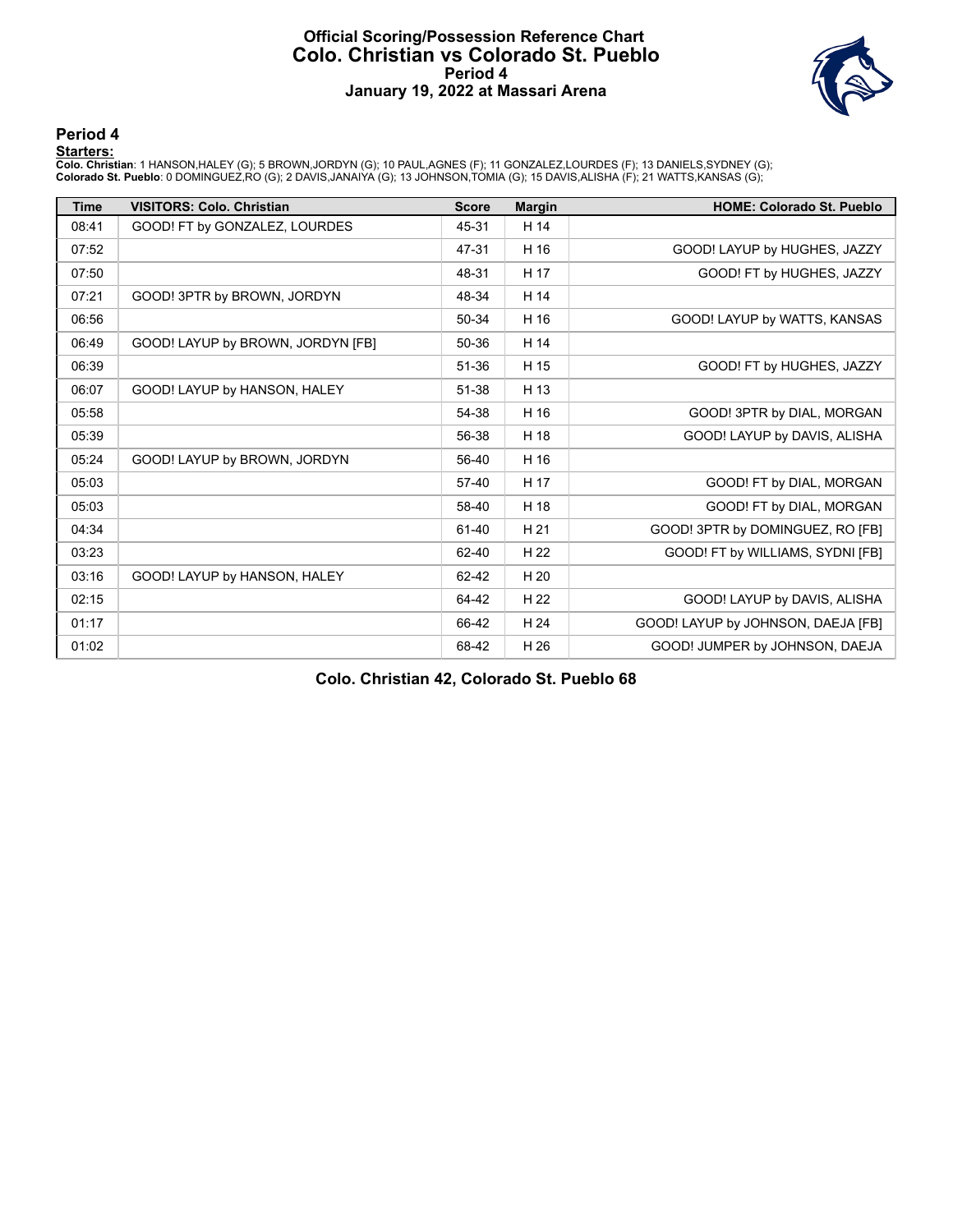#### **Official Substitutions Log Colo. Christian vs Colorado St. Pueblo Period 1 January 19, 2022 at Massari Arena**



| <b>VISITORS: Colo. Christian</b> | Time  | <b>Score</b> | <b>HOME: Colorado St. Pueblo</b> |
|----------------------------------|-------|--------------|----------------------------------|
| 1 HANSON, HALEY                  |       |              | 0 DOMINGUEZ, RO                  |
| 5 BROWN, JORDYN                  |       |              | 2 DAVIS, JANAIYA                 |
| 10 PAUL, AGNES                   |       |              | 13 JOHNSON, TOMIA                |
| 11 GONZALEZ, LOURDES             |       |              | 15 DAVIS, ALISHA                 |
| 13 DANIELS, SYDNEY               |       |              | 21 WATTS, KANSAS                 |
|                                  | 07:10 | $0 - 4$      | SUB OUT: DOMINGUEZ, RO           |
|                                  | 07:10 |              | SUB OUT: JOHNSON, TOMIA          |
|                                  | 07:10 |              | SUB OUT: WATTS, KANSAS           |
|                                  | 07:10 |              | SUB IN: BASS, TORIE              |
|                                  | 07:10 |              | SUB IN: DIAL, MORGAN             |
|                                  | 07:10 |              | SUB IN: HUGHES, JAZZY            |
| SUB OUT: 11 GONZALEZ, LOURDES    | 06:33 | $0-6$        |                                  |
| SUB IN: 2 FIELD, GRACE           | 06:33 |              |                                  |
| SUB OUT: 13 DANIELS, SYDNEY      | 06:33 |              |                                  |
| SUB IN: 34 CURRY, CHRISTEN       | 06:33 |              |                                  |
|                                  | 06:02 | $0-6$        | SUB OUT: DAVIS, JANAIYA          |
|                                  | 06:02 |              | SUB OUT: DAVIS, ALISHA           |
|                                  | 06:02 |              | SUB IN: WILLIAMS, SYDNI          |
|                                  | 06:02 |              | SUB IN: JOHNSON, TOMIA           |
| SUB OUT: 1 HANSON, HALEY         | 05:26 | $1 - 6$      |                                  |
| SUB OUT: 34 CURRY, CHRISTEN      | 05:26 |              |                                  |
| SUB IN: 13 DANIELS, SYDNEY       | 05:26 |              |                                  |
| SUB IN: 14 KARASINSKI, SOPHIA    | 05:26 |              |                                  |
|                                  | 04:58 | $2 - 6$      | SUB OUT: WILLIAMS, SYDNI         |
|                                  | 04:58 |              | SUB OUT: BASS, TORIE             |
|                                  | 04:58 |              | SUB OUT: DIAL, MORGAN            |
|                                  | 04:58 |              | SUB IN: DOMINGUEZ,RO             |
|                                  | 04:58 |              | SUB IN: DAVIS, JANAIYA           |
|                                  | 04:58 |              | SUB IN: DAVIS, ALISHA            |
| SUB OUT: 10 PAUL, AGNES          | 04:58 |              |                                  |
| SUB IN: 11 GONZALEZ, LOURDES     | 04:58 |              |                                  |
| SUB OUT: 5 BROWN, JORDYN         | 04:33 | $3-6$        |                                  |
|                                  |       |              |                                  |
| SUB IN: 1 HANSON, HALEY          | 04:33 |              |                                  |
|                                  | 04:20 | $3-6$        | SUB OUT: HUGHES, JAZZY           |
|                                  | 04:20 |              | SUB IN: WATTS, KANSAS            |
| SUB OUT: 2 FIELD, GRACE          | 03:14 | $3-9$        |                                  |
| SUB OUT: 14 KARASINSKI, SOPHIA   | 03:14 |              |                                  |
| SUB IN: 5 BROWN, JORDYN          | 03:14 |              |                                  |
| SUB IN: 10 PAUL, AGNES           | 03:14 |              |                                  |
|                                  | 02:26 | $3 - 11$     | SUB OUT: DAVIS, JANAIYA          |
|                                  | 02:26 |              | SUB IN: LEWIS, AMAYA             |
| SUB OUT: 11 GONZALEZ, LOURDES    | 02:26 |              |                                  |
| SUB IN: 2 FIELD, GRACE           | 02:26 |              |                                  |
| SUB OUT: 10 PAUL, AGNES          | 02:02 | $5 - 12$     |                                  |
| SUB IN: 3 HAUSER, TESSA          | 02:02 |              |                                  |
|                                  | 00:43 | $7 - 14$     | SUB OUT: DOMINGUEZ, RO           |
|                                  | 00:43 |              | SUB OUT: JOHNSON, TOMIA          |
|                                  | 00:43 |              | SUB OUT: WATTS, KANSAS           |
|                                  | 00:43 |              | SUB IN: BASS, TORIE              |
|                                  | 00:43 |              | SUB IN: JOHNSON, DAEJA           |
|                                  | 00:43 |              | SUB IN: HUGHES, JAZZY            |
| SUB OUT: 2 FIELD, GRACE          | 00:43 |              |                                  |
| SUB OUT: 3 HAUSER, TESSA         | 00:43 |              |                                  |
| SUB OUT: 13 DANIELS, SYDNEY      | 00:43 |              |                                  |
| SUB IN: 11 GONZALEZ, LOURDES     | 00:43 |              |                                  |
| SUB IN: 14 KARASINSKI, SOPHIA    | 00:43 |              |                                  |
| SUB IN: 33 COLE, INDIA           | 00:43 |              |                                  |

**Colo. Christian 7, Colorado St. Pueblo 14**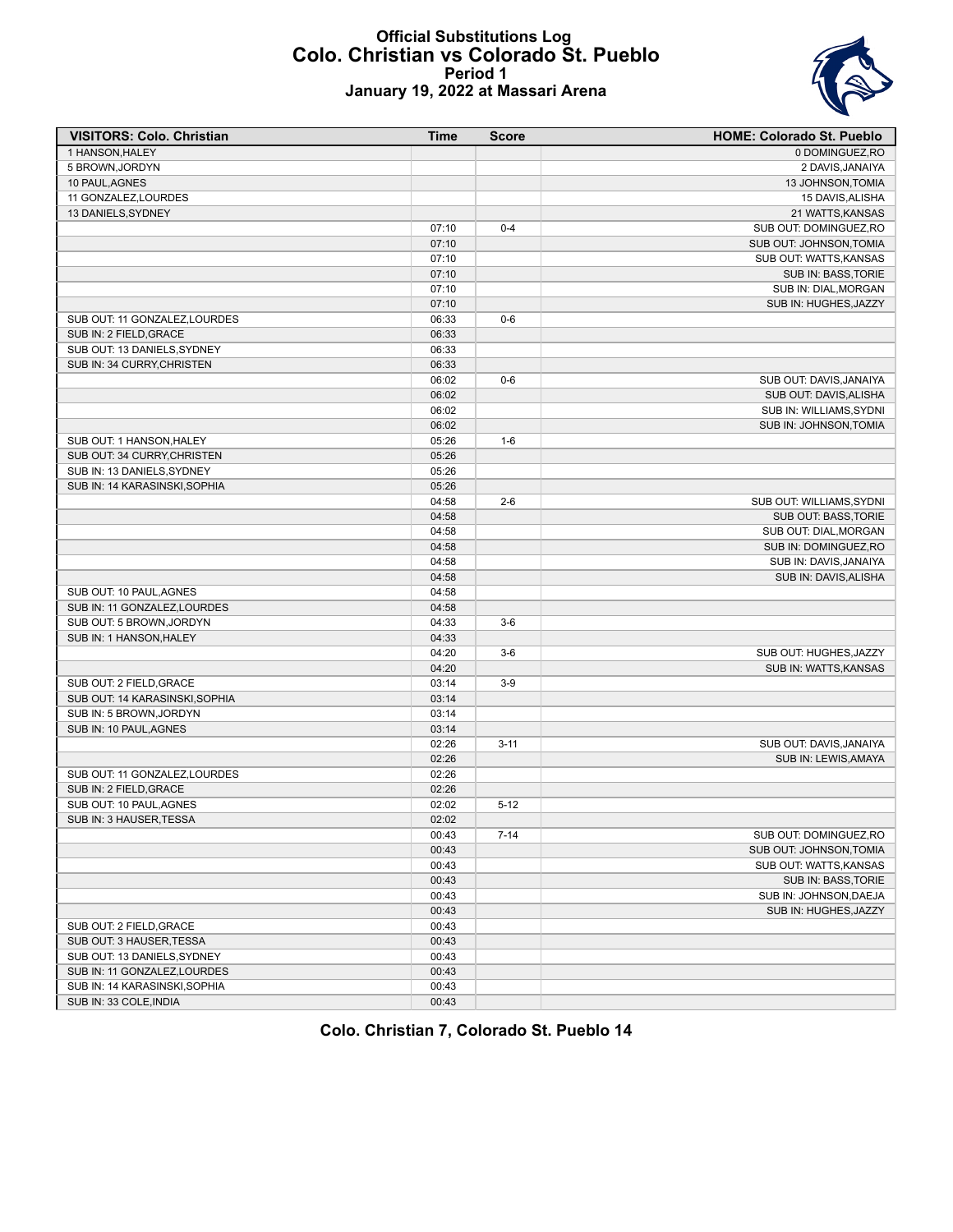#### **Official Substitutions Log Colo. Christian vs Colorado St. Pueblo Period 2 January 19, 2022 at Massari Arena**



| <b>VISITORS: Colo. Christian</b> | Time  | <b>Score</b>             | <b>HOME: Colorado St. Pueblo</b> |
|----------------------------------|-------|--------------------------|----------------------------------|
| 1 HANSON, HALEY                  |       |                          | 0 DOMINGUEZ, RO                  |
| 5 BROWN, JORDYN                  |       |                          | 2 DAVIS, JANAIYA                 |
| 10 PAUL, AGNES                   |       |                          | 13 JOHNSON, TOMIA                |
| 11 GONZALEZ, LOURDES             |       |                          | 15 DAVIS, ALISHA                 |
| 13 DANIELS, SYDNEY               |       |                          | 21 WATTS, KANSAS                 |
|                                  | 10:00 | $\overline{\phantom{a}}$ | SUB OUT: DAVIS, ALISHA           |
|                                  | 10:00 |                          | SUB IN: NOTI, AUBRIANA           |
|                                  | 08:31 | $\overline{\phantom{a}}$ | SUB OUT: BASS, TORIE             |
|                                  | 08:31 |                          | SUB OUT: LEWIS, AMAYA            |
|                                  | 08:31 |                          | SUB OUT: JOHNSON, DAEJA          |
|                                  | 08:31 |                          | SUB IN: DOMINGUEZ, RO            |
|                                  | 08:31 |                          | SUB IN: DAVIS, JANAIYA           |
|                                  | 08:31 |                          | SUB IN: JOHNSON, TOMIA           |
| SUB OUT: 1 HANSON, HALEY         | 08:31 |                          |                                  |
| SUB OUT: 11 GONZALEZ, LOURDES    | 08:31 |                          |                                  |
| SUB OUT: 14 KARASINSKI, SOPHIA   | 08:31 |                          |                                  |
| SUB OUT: 33 COLE, INDIA          | 08:31 |                          |                                  |
| SUB IN: 2 FIELD, GRACE           | 08:31 |                          |                                  |
| SUB IN: 3 HAUSER, TESSA          | 08:31 |                          |                                  |
| SUB IN: 13 DANIELS, SYDNEY       | 08:31 |                          |                                  |
| SUB IN: 34 CURRY, CHRISTEN       | 08:31 |                          |                                  |
| SUB OUT: 3 HAUSER, TESSA         | 07:23 | $7 - 17$                 |                                  |
| SUB IN: 11 GONZALEZ, LOURDES     | 07:23 |                          |                                  |
|                                  | 07:11 | $7 - 17$                 | SUB OUT: HUGHES, JAZZY           |
|                                  | 07:11 |                          | SUB OUT: NOTI, AUBRIANA          |
|                                  | 07:11 |                          | SUB IN: WILLIAMS, SYDNI          |
|                                  | 07:11 |                          | SUB IN: DAVIS, ALISHA            |
| SUB OUT: 5 BROWN, JORDYN         | 07:11 |                          |                                  |
| SUB IN: 24 GUEST, MIA            | 07:11 |                          |                                  |
|                                  | 06:29 | $7 - 17$                 | SUB OUT: DAVIS, ALISHA           |
|                                  | 06:29 |                          | SUB IN: HUGHES, JAZZY            |
| SUB OUT: 24 GUEST, MIA           | 06:29 |                          |                                  |
| SUB IN: 1 HANSON, HALEY          | 06:29 |                          |                                  |
|                                  | 05:17 | $9 - 20$                 | SUB OUT: WILLIAMS, SYDNI         |
|                                  | 05:17 |                          | SUB OUT: JOHNSON, TOMIA          |
|                                  | 05:17 |                          | SUB IN: BASS, TORIE              |
|                                  | 05:17 |                          | SUB IN: WATTS, KANSAS            |
| SUB OUT: 34 CURRY, CHRISTEN      | 05:17 |                          |                                  |
| SUB IN: 5 BROWN, JORDYN          | 05:17 |                          |                                  |
| SUB OUT: 2 FIELD, GRACE          | 05:06 | $10 - 20$                |                                  |
| SUB IN: 3 HAUSER, TESSA          | 05:06 |                          |                                  |
|                                  | 03:44 | 14-22                    | SUB OUT: DOMINGUEZ, RO           |
|                                  | 03:44 |                          | SUB OUT: BASS, TORIE             |
|                                  | 03:44 |                          | SUB OUT: WATTS, KANSAS           |
|                                  | 03:44 |                          | SUB IN: DIAL, MORGAN             |
|                                  | 03:44 |                          | SUB IN: JOHNSON, TOMIA           |
|                                  | 03:44 |                          | SUB IN: LEWIS, AMAYA             |
|                                  | 02:20 | 14-27                    | SUB OUT: HUGHES, JAZZY           |
|                                  | 02:20 |                          | SUB IN: NOTI, AUBRIANA           |
| SUB OUT: 3 HAUSER, TESSA         | 02:20 |                          |                                  |
| SUB OUT: 11 GONZALEZ, LOURDES    | 02:20 |                          |                                  |
| SUB OUT: 13 DANIELS, SYDNEY      | 02:20 |                          |                                  |
| SUB IN: 2 FIELD, GRACE           | 02:20 |                          |                                  |
| SUB IN: 33 COLE, INDIA           | 02:20 |                          |                                  |
| SUB IN: 34 CURRY, CHRISTEN       | 02:20 |                          |                                  |
| SUB OUT: 5 BROWN, JORDYN         | 01:37 | 16-29                    |                                  |
| SUB IN: 14 KARASINSKI, SOPHIA    | 01:37 |                          |                                  |
|                                  | 01:17 | 16-29                    | SUB OUT: JOHNSON, TOMIA          |
|                                  | 01:17 |                          | SUB IN: DOMINGUEZ, RO            |
| SUB OUT: 33 COLE, INDIA          | 01:17 |                          |                                  |
| SUB IN: 11 GONZALEZ, LOURDES     | 01:17 |                          |                                  |
|                                  | 01:17 |                          | SUB OUT: NOTI, AUBRIANA          |
|                                  | 01:17 |                          | SUB IN: HUGHES, JAZZY            |
|                                  |       |                          |                                  |

**Colo. Christian 20, Colorado St. Pueblo 32**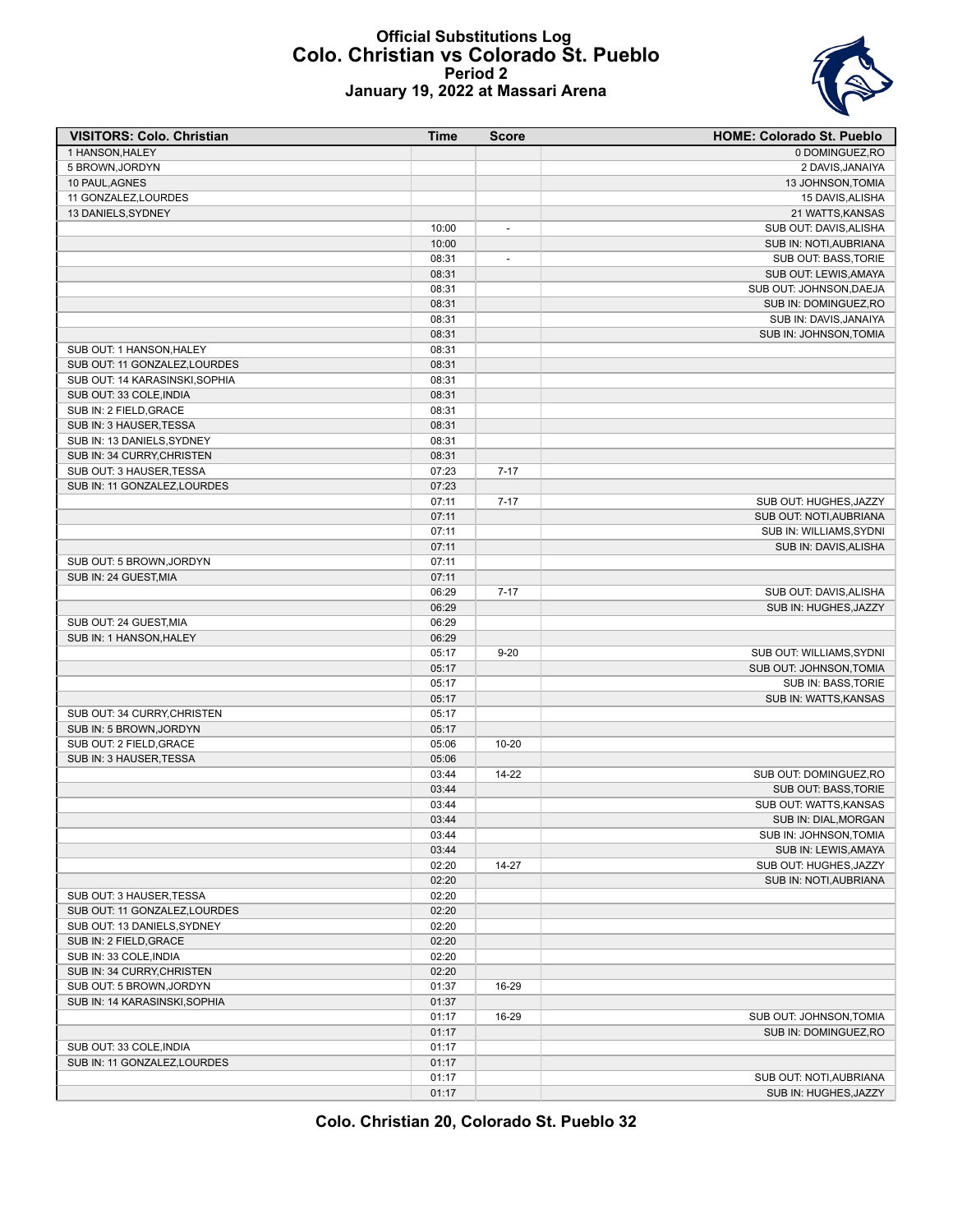#### **Official Substitutions Log Colo. Christian vs Colorado St. Pueblo Period 3 January 19, 2022 at Massari Arena**



| <b>VISITORS: Colo. Christian</b> | Time  | <b>Score</b>             | <b>HOME: Colorado St. Pueblo</b> |
|----------------------------------|-------|--------------------------|----------------------------------|
| 1 HANSON, HALEY                  |       |                          | 0 DOMINGUEZ, RO                  |
| 5 BROWN, JORDYN                  |       |                          | 2 DAVIS, JANAIYA                 |
| 10 PAUL, AGNES                   |       |                          | 13 JOHNSON, TOMIA                |
| 11 GONZALEZ, LOURDES             |       |                          | 15 DAVIS, ALISHA                 |
| 13 DANIELS, SYDNEY               |       |                          | 21 WATTS, KANSAS                 |
|                                  | 10:00 | $\overline{\phantom{a}}$ | SUB OUT: DIAL, MORGAN            |
|                                  | 10:00 |                          | SUB OUT: LEWIS, AMAYA            |
|                                  | 10:00 |                          | SUB OUT: HUGHES, JAZZY           |
|                                  | 10:00 |                          | SUB IN: JOHNSON, TOMIA           |
|                                  | 10:00 |                          | SUB IN: DAVIS, ALISHA            |
|                                  | 10:00 |                          | SUB IN: WATTS, KANSAS            |
| SUB OUT: 2 FIELD, GRACE          | 10:00 |                          |                                  |
| SUB OUT: 14 KARASINSKI, SOPHIA   | 10:00 |                          |                                  |
| SUB OUT: 34 CURRY, CHRISTEN      | 10:00 |                          |                                  |
| SUB IN: 5 BROWN, JORDYN          | 10:00 |                          |                                  |
|                                  |       |                          |                                  |
| SUB IN: 10 PAUL, AGNES           | 10:00 |                          |                                  |
| SUB IN: 13 DANIELS, SYDNEY       | 10:00 |                          |                                  |
|                                  | 09:14 | $\overline{\phantom{a}}$ | SUB OUT: JOHNSON, TOMIA          |
|                                  | 09:14 |                          | SUB IN: LEWIS, AMAYA             |
| SUB OUT: 11 GONZALEZ, LOURDES    | 08:43 | $\overline{\phantom{a}}$ |                                  |
| SUB IN: 2 FIELD.GRACE            | 08:43 |                          |                                  |
| SUB OUT: 1 HANSON, HALEY         | 07:37 | 20-34                    |                                  |
| SUB IN: 14 KARASINSKI, SOPHIA    | 07:37 |                          |                                  |
| SUB OUT: 5 BROWN, JORDYN         | 07:37 |                          |                                  |
| SUB IN: 34 CURRY, CHRISTEN       | 07:37 |                          |                                  |
|                                  | 07:12 | 20-35                    | SUB OUT: DOMINGUEZ, RO           |
|                                  | 07:12 |                          | SUB OUT: WATTS, KANSAS           |
|                                  | 07:12 |                          | SUB IN: DIAL, MORGAN             |
|                                  | 07:12 |                          | SUB IN: HUGHES, JAZZY            |
| SUB OUT: 2 FIELD, GRACE          | 07:12 |                          |                                  |
| SUB OUT: 13 DANIELS, SYDNEY      | 07:12 |                          |                                  |
| SUB IN: 1 HANSON, HALEY          | 07:12 |                          |                                  |
| SUB IN: 11 GONZALEZ, LOURDES     | 07:12 |                          |                                  |
|                                  | 06:33 | 20-37                    | SUB OUT: DAVIS, JANAIYA          |
|                                  | 06:33 |                          | SUB OUT: DAVIS, ALISHA           |
|                                  | 06:33 |                          | SUB IN: WILLIAMS, SYDNI          |
|                                  | 06:33 |                          | SUB IN: JOHNSON, TOMIA           |
| SUB OUT: 10 PAUL, AGNES          | 05:59 | 22-39                    |                                  |
| SUB OUT: 34 CURRY, CHRISTEN      | 05:59 |                          |                                  |
| SUB IN: 3 HAUSER, TESSA          | 05:59 |                          |                                  |
| SUB IN: 5 BROWN, JORDYN          | 05:59 |                          |                                  |
|                                  | 05:05 | 22-39                    | SUB OUT: WILLIAMS, SYDNI         |
|                                  | 05:05 |                          | SUB IN: NOTI, AUBRIANA           |
| SUB OUT: 3 HAUSER, TESSA         | 05:05 |                          |                                  |
| SUB OUT: 14 KARASINSKI, SOPHIA   | 05:05 |                          |                                  |
| SUB IN: 10 PAUL, AGNES           | 05:05 |                          |                                  |
| SUB IN: 13 DANIELS, SYDNEY       | 05:05 |                          |                                  |
| SUB OUT: 10 PAUL, AGNES          |       |                          |                                  |
|                                  | 04:58 | 22-39                    |                                  |
| SUB IN: 2 FIELD, GRACE           | 04:58 |                          |                                  |
|                                  | 04:44 | 22-39                    | SUB OUT: JOHNSON, TOMIA          |
|                                  | 04:44 |                          | SUB IN: BASS, TORIE              |
|                                  | 03:11 | 25-42                    | SUB OUT: BASS, TORIE             |
|                                  | 03:11 |                          | SUB IN: DAVIS, JANAIYA           |
| SUB OUT: 13 DANIELS, SYDNEY      | 02:53 | 25-45                    |                                  |
| SUB IN: 14 KARASINSKI, SOPHIA    | 02:53 |                          |                                  |
|                                  | 01:43 | $27 - 45$                | SUB OUT: DIAL, MORGAN            |
|                                  | 01:43 |                          | SUB OUT: HUGHES, JAZZY           |
|                                  | 01:43 |                          | SUB IN: DOMINGUEZ, RO            |
|                                  | 01:43 |                          | SUB IN: DAVIS, ALISHA            |
| SUB OUT: 2 FIELD, GRACE          | 01:43 |                          |                                  |
| SUB IN: 10 PAUL, AGNES           | 01:43 |                          |                                  |

**Colo. Christian 30, Colorado St. Pueblo 45**